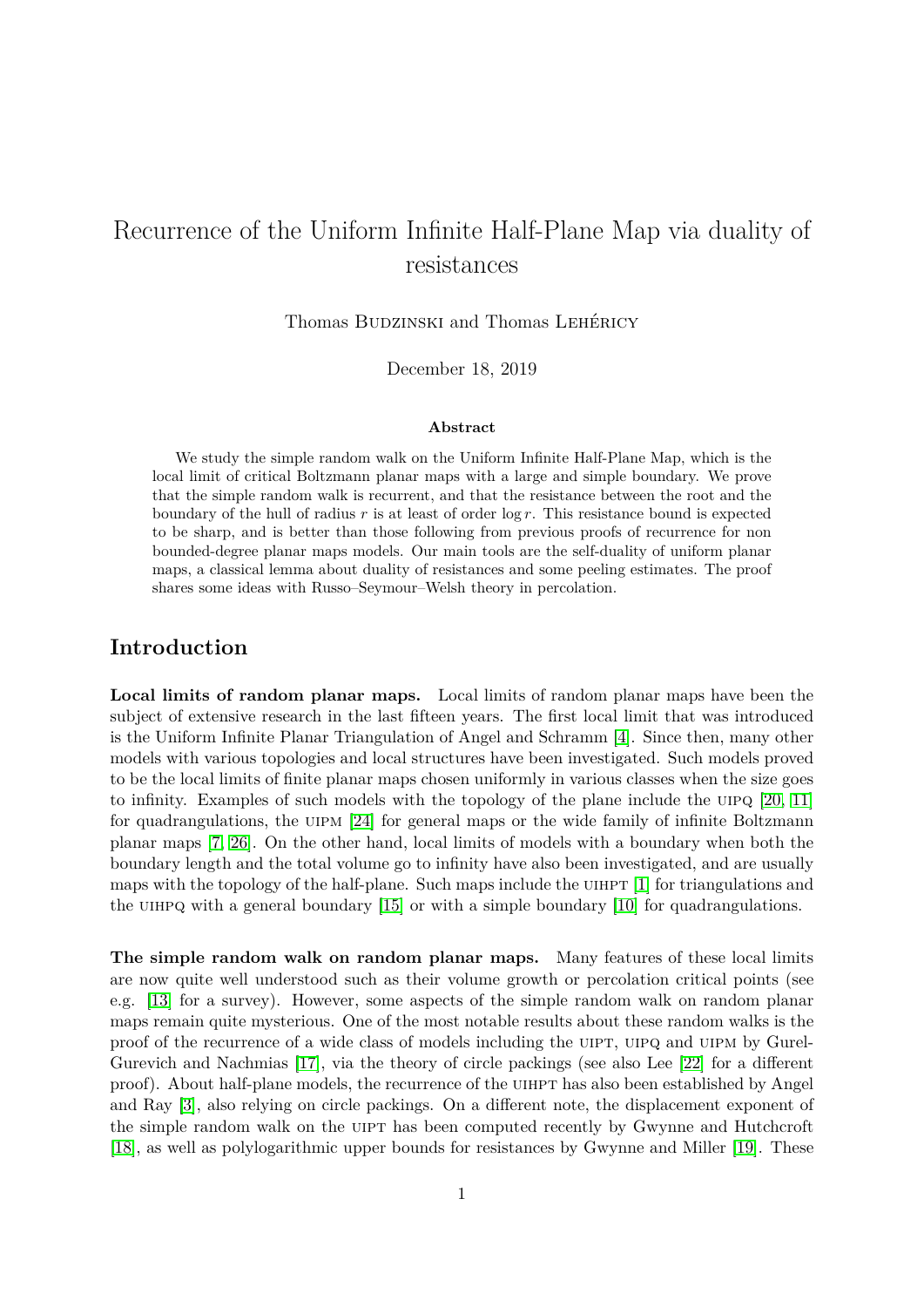two results have only been proved for triangulations, but hold in the more general context of infinite triangulations carrying certain statistical physics models. However, they are up to polylogarithmic factors, which means that the precise order of magnitude of many quantities of interest is still open, such as the resistance between the root vertex and the boundary of the ball of radius *r*, or the displacement of the walk during time *n*.

**Uniform infinite maps.** The model we are interested in in this work is the *Uniform Infinite Half-Plane Map* with a simple boundary (UIHPM), that we denote by  $M_{\infty}$ . We note right now that its full plane analog, the UIPM, has already been defined by Ménard and Nolin in [\[24\]](#page-33-1). A natural way to study the UIPM is to use its relation with the UIPQ via the classical Tutte bijection between general maps and quadrangulations. In particular, metric properties of the uipm are studied in this way in [\[23\]](#page-33-5). We will give a precise definition of the UIHPM in Theorem [2](#page-2-0) below. As we will see, it can also be constructed by a version of the Tutte bijection, but the presence of a boundary makes the definition of the model and the proof of a local convergence result more complicated.

**Recurrence of the UIHPM and resistances.** Let  $\rho$  be the root vertex of  $M_{\infty}$ . In a planar (or half-plane) map *m*, the *ball*  $B_r(m)$  of radius  $r \geq 1$  is the set of all the vertices at distance at most *r* from the root vertex *ρ*. The *hull*  $B_r^{\bullet}(m)$  of radius *r* is the union of the ball of radius *r* and of all the bounded connected components of its complementary. Finally, in a graph *G*, we denote by  $R_{\text{eff}}^G(x \leftrightarrow y)$  the effective electric resistance between two vertices *x* and *y* in *G*, and by  $R_{\text{eff}}^G$  ( $A \leftrightarrow B$ ) the effective resistance between two sets of vertices  $A$  and  $B$ .

<span id="page-1-0"></span>**Theorem 1.** *There is a constant*  $c > 0$  *such that almost surely, for r large enough, we have* 

$$
R_{\text{eff}}^{M_{\infty}}\left(\rho \leftrightarrow M_{\infty} \setminus B_r^{\bullet}(M_{\infty})\right) \geq c \log r.
$$

*In particular, the map*  $M_{\infty}$  *is almost surely recurrent.* 

Note that the first part implies that the resistance goes to  $+\infty$  as  $r \to +\infty$ , so the second part is an immediate consequence of the first one. Moreover, the order log *r* of our lower bound is believed to be sharp for many models. To our knowledge, this is the first time that a logarithmic lower bound is established for a non-bounded-degree model. The recurrence proofs of [\[17\]](#page-32-7) or [\[3\]](#page-32-8) relying on the theory of circle packings are only expected to give a lower bound of order log log r if the degrees are unbounded. The cost to pay for this improved lower bound is a lack of universality, as the tools we use are very specific to self-dual models, which for example do not include the UIPT.

**Construction of the UIHPM.** Since the UIHPM  $M_{\infty}$  has not yet been defined in the literature, let us now be more precise about what it is. We denote by  $M_p$  a random map with a simple boundary of length *p* and with critical Boltzmann distribution (i.e. the probability of sampling a given map with *e* edges in total is proportional to 12−*<sup>e</sup>* ). We also denote by *Q*<sup>∞</sup> the Uniform Infinite Half-Plane Quadrangulation (UIHPQ) with a simple boundary [\[10\]](#page-32-5) (see Section [1](#page-3-0) for precise references and definitions of these objects). Finally, we recall that every planar quadrangulation is bipartite, so its vertices can be coloured in black and white in such a way that two neighbours always have opposite colours, and the root vertex is white. A straightforward generalization of the Tutte bijection, which we call the *Tutte mapping* since it is not bijective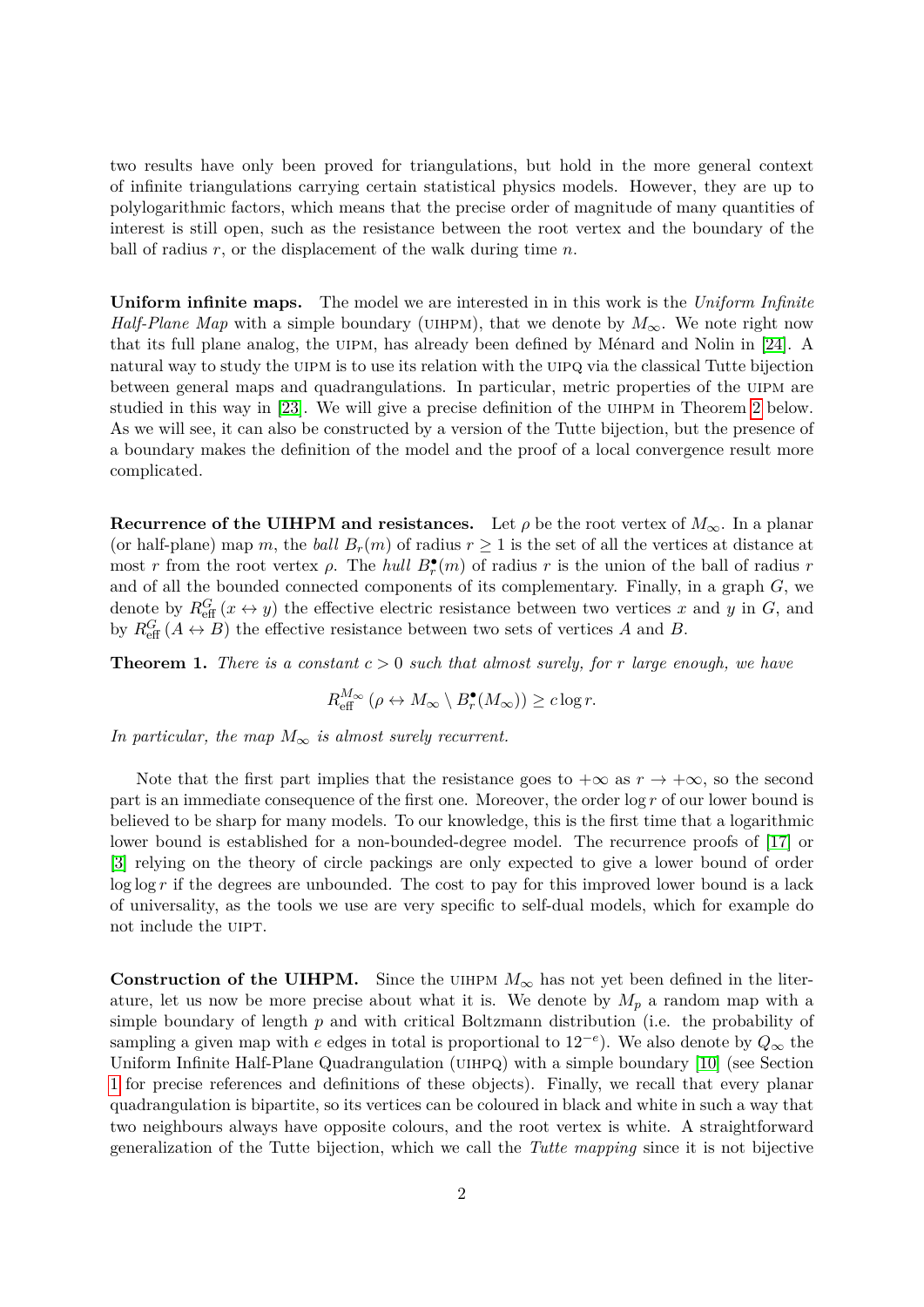anymore (see Section [1.3](#page-8-0) for details), associates to any quadrangulation *q* with a simple boundary a map  $\mathcal{T}(q)$  with a boundary, whose vertices are the white vertices of q, and whose edges are the white-white diagonals of the internal faces of *q*. The next result will be our definition of the UIHPM.

<span id="page-2-0"></span>**Theorem 2.** *We have the convergence in distribution*

$$
M_p \xrightarrow[p \to +\infty]{(d)} M_\infty
$$

*for the local topology, where*  $M_{\infty}$  *is an infinite half-plane map with a simple boundary that we call the* UIHPM. Moreover, the map  $M_{\infty}$  can be obtained from  $Q_{\infty}$  by applying the Tutte mapping *and pruning the boundary to make it simple.*

The pruning procedure is necessary because, as we will see in Section [1.3,](#page-8-0) the image of  $Q_{\infty}$ by the Tutte mapping does not have a simple boundary. The local limit statement justifies the interest of the model. On the other hand, the proof of Theorem [1](#page-1-0) relies on the construction of  $M_{\infty}$  using the Tutte mapping.

**Ingredients of the proof of Theorem [1.](#page-1-0)** Let  $M^g_\infty$  be the image of  $Q_\infty$  by the Tutte mapping (it is a half-plane map with a non-simple boundary). We will prove Theorem [1](#page-1-0) for  $M^g_\infty$ , and then transfer the resistance estimates from  $M^g_{\infty}$  to  $M_{\infty}$  using the boundary pruning procedure. Our proof of Theorem [1](#page-1-0) for  $M^g_\infty$  relies mostly on two ingredients:

- the first one is the self-duality of the model. By combining this property with a classical result on the duality of resistances in planar maps, we obtain an estimate on the resistance between the "bottom" and the "top" parts of the boundary in a certain self-dual block. In particular, this resistance has a probability bounded from below to be at least 1.
- The second ingredient consists of some peeling estimates on the uihpq *Q*∞, which is naturally coupled with  $M^g_{\infty}$  via the Tutte mapping. These estimates show that, between *ρ* and the complementary of the hull of radius *r* in  $M^g_{\infty}$ , we can find roughly log *r* disjoint blocks of the kind described above, so the resistance must be at least of order log *r*.

An analogy with percolation. Finally, let us note that somewhat similar ideas have been used in a different context by Biskup, Ding and Goswami in [\[6\]](#page-32-10). The goal of [\[6\]](#page-32-10) is to study the simple random walk on  $\mathbb{Z}^2$  with random conductances given by the exponential of the Gaussian free field. The main idea of the proof of [\[6\]](#page-32-10) is to start from the self-duality of a square (which plays the same role as our blocks), and then to use Russo–Seymour–Welsh-type ideas to extend estimates to more complicated domains. The RSW analogy is also of interest in our case: the use of logarithmically many blocks to separate the root from infinity is reminiscent of the proof of polynomial decay of one-arm events in percolation. We also believe that RSW-type ideas would be needed to obtain upper bounds on the resistances using similar arguments to ours.

**Structure of the paper.** The structure of the paper is as follows. In Section [1,](#page-3-0) we define the objects involved in this work, and in particular the UHPM  $M_{\infty}$ . Note that we first define  $M_{\infty}$  as the map built from the UIHPQ by the Tutte mapping, followed by a boundary pruning procedure. In Section [2,](#page-11-0) we prove a resistance estimate on a self-dual block. Section [3](#page-13-0) is devoted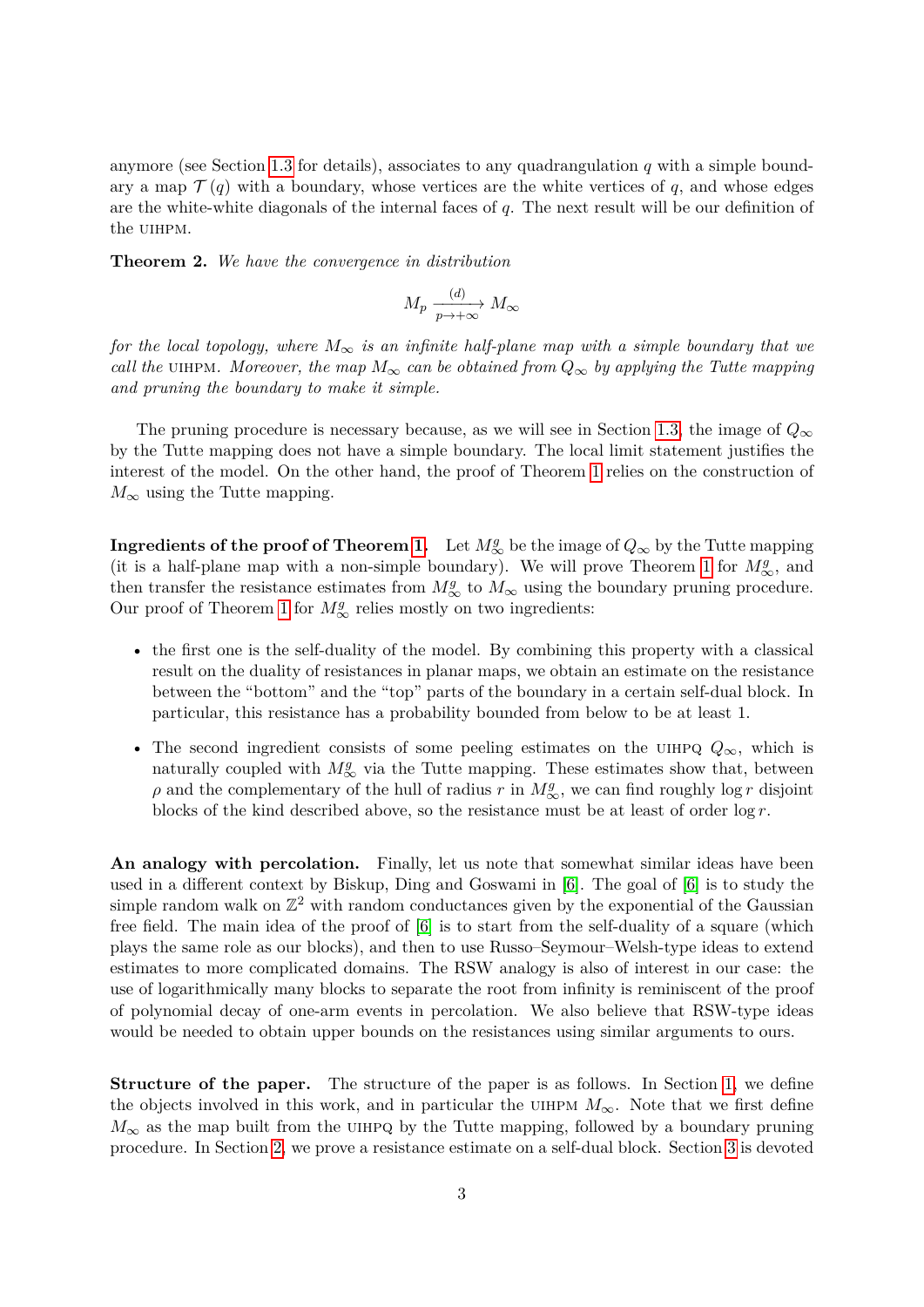to peeling estimates allowing us to find one suitable self-dual block at some fixed scale in  $M_{\infty}$ . In Section [4,](#page-19-0) we conclude the proof of Theorem [1](#page-1-0) by applying repeatedly the results of Sections [2](#page-11-0) and [3](#page-13-0) at different scales. In Section [5,](#page-23-0) we prove Theorem [2,](#page-2-0) i.e. that the map  $M_{\infty}$  built in Section 1 is the local limit of critical Boltzmann maps with simple boundary when the perimeter goes to infinity. We highlight that Section [5](#page-23-0) is completely independent of the rest of this work. Finally, in Section [6](#page-31-0) we make a few comments about the robustness of the argument and quickly discuss some perspectives.

**Acknowledgments.** The authors acknowledge the support of ERC Advanced Grant 740943 GeoBrown. The first author thanks Nicolas Curien and Asaf Nachmias for useful discussions.

### **Contents**

| $\mathbf{1}$ | Definitions and construction of the model                                                            | $\overline{\mathbf{4}}$ |
|--------------|------------------------------------------------------------------------------------------------------|-------------------------|
|              | 1.1                                                                                                  | $\overline{4}$          |
|              | The Uniform Infinite Half-Plane Quadrangulation $\ldots \ldots \ldots \ldots \ldots \ldots$<br>1.2   | -6                      |
|              | The Tutte mapping and the UIHPM $\dots \dots \dots \dots \dots \dots \dots \dots \dots \dots$<br>1.3 | 9                       |
|              | A self-dual block                                                                                    | 12                      |
|              | 3 Peeling estimates in the UIHPQ                                                                     | 14                      |
|              | Proof of Theorem 1                                                                                   | 20                      |
| $\mathbf{5}$ | The UIHPM as a local limit                                                                           | 24                      |
|              | The core decomposition of quadrangulations $\dots \dots \dots \dots \dots \dots \dots \dots$<br>5.1  | 25                      |
|              | 5.2                                                                                                  | 27                      |
|              | Convergence of Boltzmann maps with random perimeter<br>5.3                                           | 29                      |
|              | Convergence of Boltzmann maps with fixed perimeter<br>5.4                                            | 31                      |
| 6            | Perspectives                                                                                         | 32                      |

### <span id="page-3-0"></span>**1 Definitions and construction of the model**

#### <span id="page-3-1"></span>**1.1 Basic definitions and combinatorics**

**Finite and infinite maps with a boundary.** A *planar map* (or just *map*, since we only work with planar objects) is a planar graph embedded in the sphere, considered up to orientationpreserving homeomorphisms. We always consider *rooted* maps, which come with a distinguished oriented edge called the *root edge*. The starting vertex of the root edge is the *root vertex*, and the face incident to the right of the root edge is the *external face*. If *m* is a map, we denote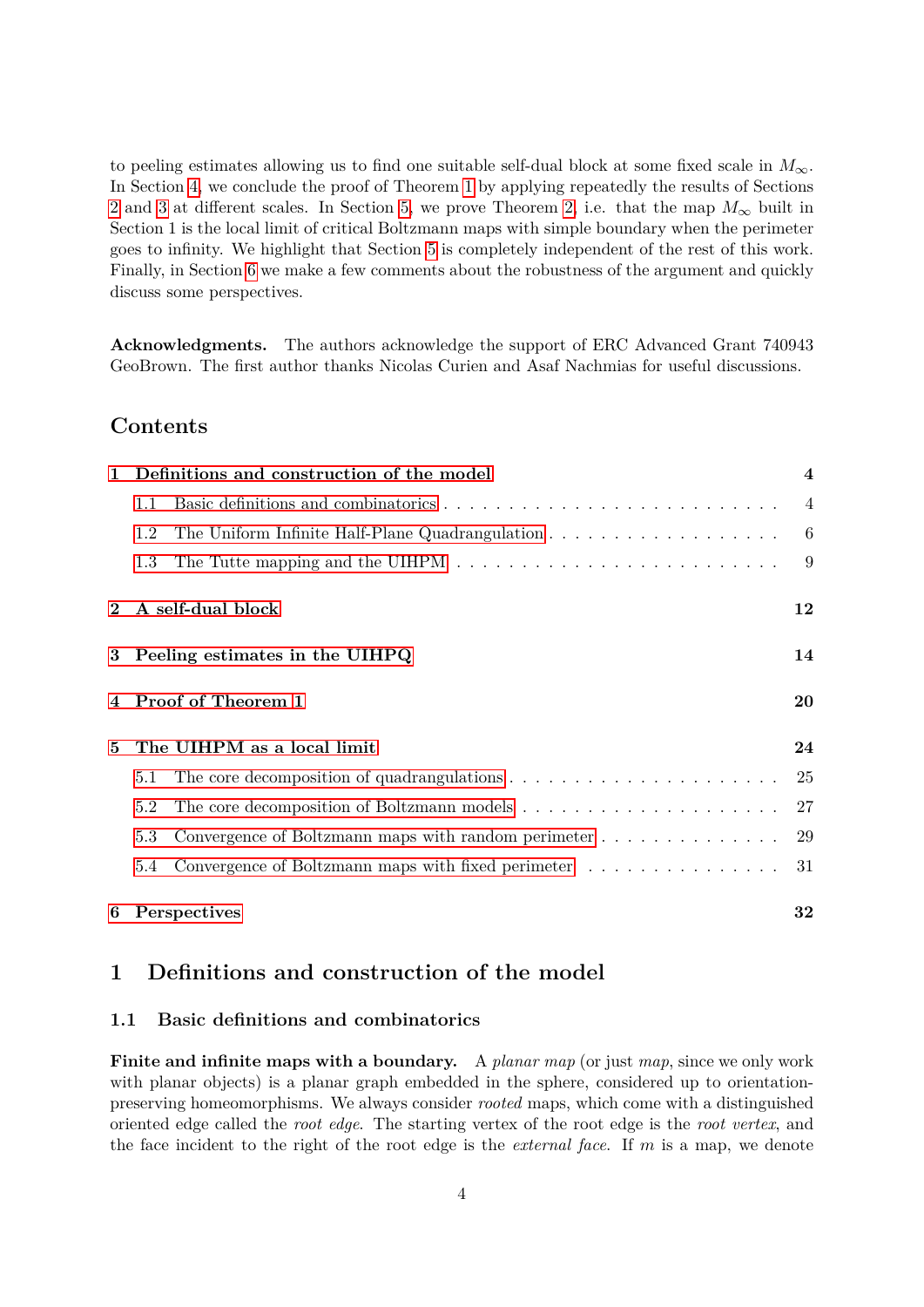the boundary of its external face by *∂m*; the boundary is *simple* if *∂m* is a simple cycle, and *generic* otherwise. A *finite quadrangulation with a boundary* is a finite map in which all the non-external faces have degree 4. We also stick to the convention that there is one "trivial" quadrangulation † of perimeter 2 with 0 internal face, consisting of two vertices and a single edge. Note that quadrangulations with a boundary are always bipartite. Therefore, we always assume that their vertices are coloured in white and black in such a way that two adjacent vertices always have different colors, and that the root edge is directed from a white vertex to a black one. By convention, we draw maps in the plane in such a way that their external face is the unbounded face.

We also consider infinite maps. All the infinite maps we consider have one end, and we draw them in the plane so that faces with finite degree are sent to compact subsets of the plane. A *half-plane* map is an infinite map in which all the faces have finite degrees, except the external face, which is infinite. In particular, a *half-plane quadrangulation* is a half-plane map in which all the finite faces have degree 4. We usually represent half-plane maps with a simple boundary in such a way that the boundary is a horizontal line, and the external face is below it.

**Local topology.** If *m* is a map, we denote by  $d_m$  the graph distance on the set of vertices of *m*. We will be interested in *local convergence* of planar maps. If *m* is a map (or quadrangulation) with a boundary and  $r \geq 0$ , we denote by  $[m]_r$  the map formed by the internal faces of m incident to only vertices at graph distance at most *r* from the root, plus the knowledge of which of the vertices and edges belong to  $\partial m^1$  $\partial m^1$ . If *m* and *m'* are two (finite or infinite) maps, then we write

$$
d_{\text{loc}}(m, m') = (1 + \sup\{r \ge 0 \mid [m]_r \text{ and } [m']_r \text{ are isomorphic}\})^{-1}
$$

*.*

Then  $d_{\text{loc}}$  is a distance called the *local distance*, which makes the space of finite and infinite maps with a boundary a complete, separable space. Note that, while our definition of  $[m]_r$  is not the most common definition of a ball, the local topology does not really depend on the definition of a ball that we pick, and this one will be more convenient for us later.

**Combinatorics.** Let us now recall a few formulas about the combinatorics of quadrangulations with a boundary. In all this work, we use lower case letters such as *q* for deterministic maps, upper case letters like *Q* for random maps, blackboard bold letters like Q for sets of maps, and calligraphic letters like Q for generating functions. For every  $p \ge 1$  and  $n \ge 0$ , let  $\mathbb{Q}_{n,p}$  be the set of quadrangulations with a simple boundary of length 2*p* and *n* internal faces. Then exact formulas for  $\#\mathbb{Q}_{n,p}$  can be found in [\[8\]](#page-32-11) and give

$$
\#\mathbb{Q}_{n,p} \underset{n\to+\infty}{\sim} c_p 12^n n^{-5/2}.
$$

In particular, for  $x \ge 0$ , the sum  $\sum_{n\ge 0} \#\mathbb{Q}_{n,p} \times x^n$  is finite if and only if  $x \le 1/12$ . For  $p \ge 1$ , we define

<span id="page-4-1"></span>
$$
Q_p \stackrel{\text{def}}{=} \sum_{n\geq 0} \# \mathbb{Q}_{n,p} \left(\frac{1}{12}\right)^n = 12 \left(\frac{2}{3}\right)^p \frac{(3p-4)!}{(p-2)!(2p)!} \underset{p\to+\infty}{\sim} \frac{2}{9\sqrt{3\pi}} \times \left(\frac{9}{2}\right)^p \times p^{-5/2},\tag{1}
$$

<span id="page-4-0"></span><sup>&</sup>lt;sup>1</sup>If *r* is too small and  $[m]_r$  does not contain any internal face, it is simply the trivial map with 1 vertex and 0 edge.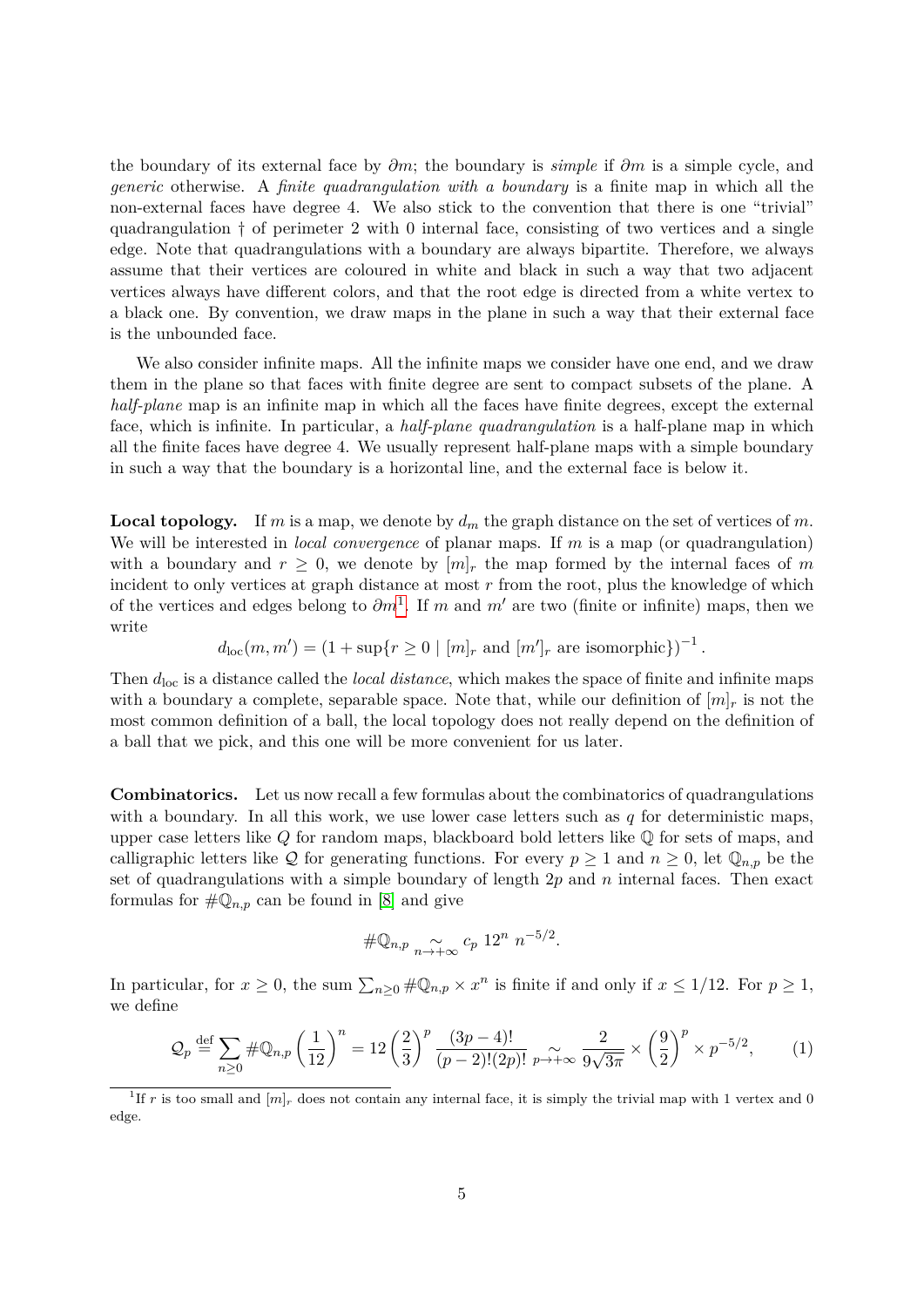where the formula is a consequence of the results of  $[8]$ , and is given in a close form<sup>[2](#page-5-1)</sup> in  $[2]$ . We also define a *critical Boltzmann quadrangulation with a simple boundary of length* 2*p*, denoted by  $Q_p$ , as a random quadrangulation such that, for every  $n \geq 0$  and  $q \in \mathbb{Q}_{n,p}$ , we have  $\mathbb{P}(Q_p = q) =$  $\frac{1}{\mathcal{Q}_p}$  $\left(\frac{1}{12}\right)^n$ .

We also need some combinatorial formulas about general maps with a simple boundary. For every  $p \geq 1$ , let  $\mathbb{M}_{n,p}$  be the set of maps with a simple boundary of length p and n edges in total. These are in bijection via the Tutte mapping with a class of quadrangulations with boundary called *quadrangulations with truncated boundary* of perimeter 2*p* and *n* internal faces, which are enumerated in [\[20\]](#page-33-0). We describe the Tutte mapping carefully in Section [1.3,](#page-8-0) but let us give right now consequences on the enumeration of  $\mathbb{M}_{n,p}$  (the results that follow are stated in [\[21\]](#page-33-6) for quadrangulations with truncated boundary). For any  $p \geq 1$ , we have

$$
\#\mathbb{M}_{n,p} \underset{n \to +\infty}{\sim} c'_p 12^n n^{-5/2}
$$

for some constants  $c'_p$  for  $p \geq 1$ . In particular, we can define

$$
\mathcal{M}_p \stackrel{\text{def}}{=} \sum_{n\geq 0} \# \mathbb{M}_{n,p} \left(\frac{1}{12}\right)^n,
$$

and

$$
\mathcal{M}\left(\frac{1}{12},z\right) \stackrel{\text{def}}{=} \sum_{n\geq 0, p\geq 1} \# \mathbb{M}_{n,p} \left(\frac{1}{12}\right)^n z^p = \sum_{p\geq 1} \mathcal{M}_p z^p.
$$

No explicit formula for  $\mathcal{M}_p$  is known, but we have

<span id="page-5-2"></span>
$$
\mathcal{M}\left(\frac{1}{12}, z\right) = \frac{1}{24}\sqrt{(18-z)(2-z)^3} - \frac{1}{2} + \frac{z}{2} - \frac{z^2}{24}.\tag{2}
$$

By standard singularity analysis (see e.g. [\[16\]](#page-32-13)), we deduce

<span id="page-5-3"></span>
$$
\mathcal{M}_p \underset{n \to +\infty}{\sim} \frac{1}{2\sqrt{2\pi}} \times 2^p \times p^{-5/2}.\tag{3}
$$

#### <span id="page-5-0"></span>**1.2 The Uniform Infinite Half-Plane Quadrangulation**

**The UIHPQ.** We now define and review basic properties of the Uniform Infinite Half-Plane Quadrangulation with a simple boundary (uihpq), which is a natural model of random half-plane quadrangulation. The UIHPQ, denoted by  $Q_{\infty}$ , is defined as the local limit in distribution as  $p \rightarrow +\infty$  of the critical Boltzmann quadrangulations  $Q_p$ . This convergence is stated in [\[2\]](#page-32-12), and can be proved in a similar way as its analog for triangulations [\[1\]](#page-32-3). See also [\[15\]](#page-32-4) and [\[10\]](#page-32-5) for two other constructions of the uihpq (with non-simple boundary) based on bijections with labelled trees (the UIHPQ with simple boundary is then obtained by a pruning procedure). Moreover, the UIHPQ is a.s. a *one-ended* map, i.e. the complement of any finite set of vertices has only one infinite connected component.

In order to precisely describe the distribution of the uihpq, we need to define a notion of *submap* of a half-plane quadrangulation. Let *q*<sup>∞</sup> be an infinite half-plane quadrangulation, and let

<span id="page-5-1"></span><sup>&</sup>lt;sup>2</sup>We do not have exactly the same formula because in [\[2\]](#page-32-12) *n* counts the internal vertices, whereas here *n* counts the internal faces.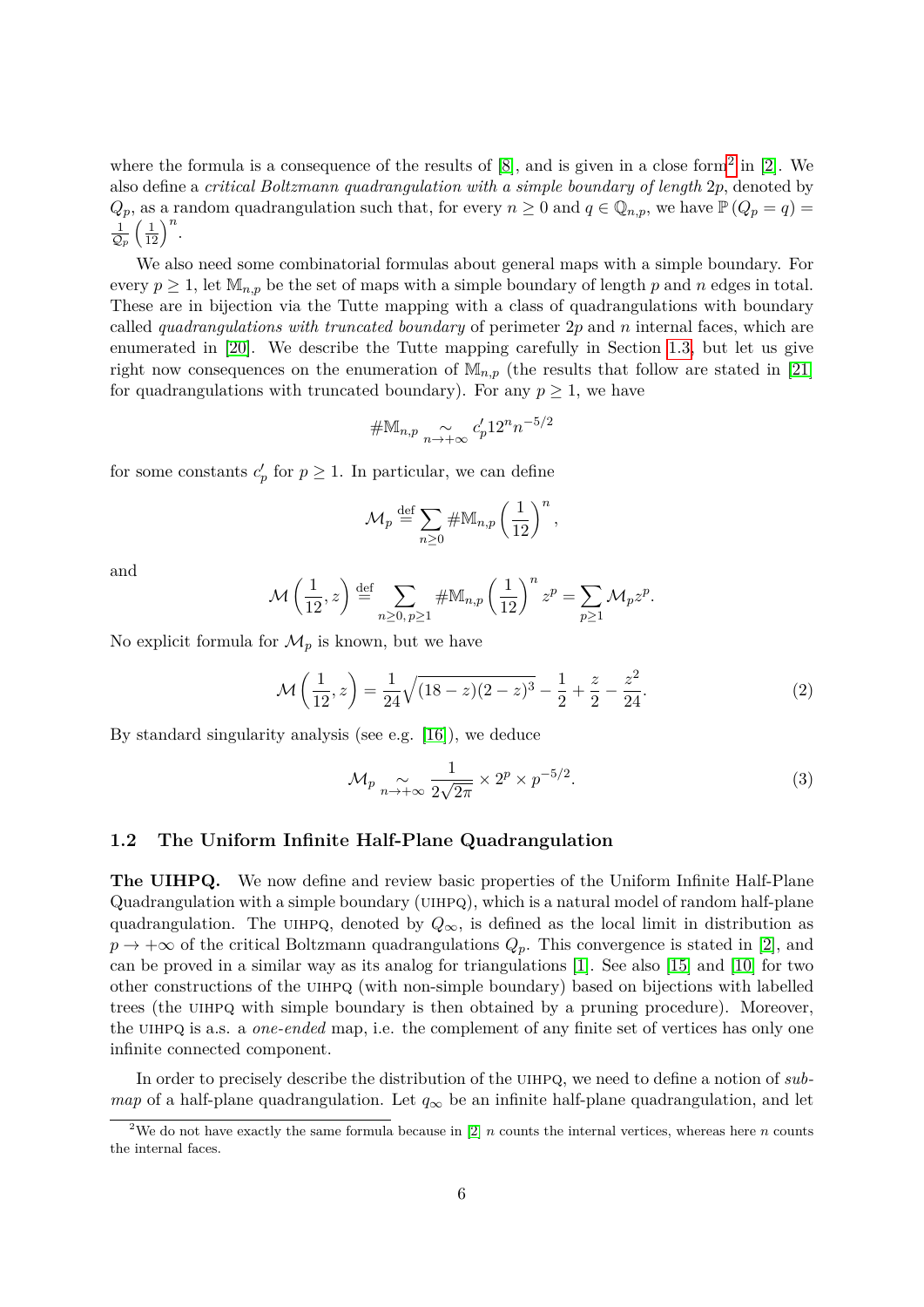<span id="page-6-0"></span>

**Figure 1:** A half-plane quadrangulation  $q_{\infty}$  and a finite sub-map  $q \subset q_{\infty}$  (in hatched green). The sub-map q has 8 internal faces (i.e.  $|q| = 8$ ) and 2 finite holes. Here we have  $|\partial_b q| = |\partial_t q| = 9$ . There are two holes  $h_1$  and  $h_2$  with perimeters 4 and 8. Note that the root vertex has to be on *∂bq*, so if the root was far away on the right, we would need to add a segment on the right to both *∂bq* and *∂tq*.

*q* be a finite map as in Figure [1.](#page-6-0) A formal definition would be that *q* is a finite quadrangulation with a simple boundary, where the boundary vertices and edges of  $q$  bear labels indicating if and where they are glued to the infinite boundary of  $q_{\infty}$ , and at least one boundary edge of *q* is glued on the boundary of  $q_{\infty}$ . We write  $q \subset q_{\infty}$  and say that *q* is a sub-map of  $q_{\infty}$  if  $q_{\infty}$  can be obtained from *q* by filling all the finite holes with finite quadrangulations with a (simple) boundary, and the infinite hole with a half-plane quadrangulation with a simple boundary.

If  $q \text{ }\subset q_{\infty}$  is a sub-map of a half-plane quadrangulation, we denote by |q| the number of internal faces of *q*. We note that *q* has a unique infinite hole *h*∞. The *bottom boundary* of *q*, denoted by *∂bq*, is the largest segment of *∂q*<sup>∞</sup> containing the root vertex of *q*<sup>∞</sup> and all the vertices that belong both to *∂q*<sup>∞</sup> and to *∂q* (see Figure [1\)](#page-6-0). The *top boundary* of *q*, denoted by *∂*<sub>t</sub>*q*, is the segment of  $\partial h_{\infty}$  between the two ends of the bottom boundary. It follows from this definition and the formula [\(1\)](#page-4-1) that for any sub-map *q* with no finite hole, we have

<span id="page-6-1"></span>
$$
\mathbb{P}\left(q \subset Q_{\infty}\right) = \left(\frac{1}{12}\right)^{|q|} \times \left(\frac{9}{2}\right)^{\frac{|\partial_t q| - |\partial_b q|}{2}},\tag{4}
$$

which characterizes the distribution of  $Q_{\infty}$ . Note that, although sub-maps with no finite hole are enough to describe the distribution of  $Q_{\infty}$ , it will be important later in this work to consider sub-maps with one or two finite holes.

**Peeling the UIHPQ.** An interesting consequence of [\(4\)](#page-6-1), also called the *spatial Markov property*, is that it allows to explore  $Q_{\infty}$  in a Markovian way via *peeling explorations*. A *peeling exploration* is an increasing sequence of sub-maps  $(Q^i)_{i\geq 0}$  of  $Q_{\infty}$ , whose choice depends on a *peeling algorithm*. A peeling algorithm  $A$  is a way to assign to every possible sub-map  $q$  and edge  $A(q)$  on the boundary of the infinite hole of q, in a way that only depends on q. The edge  $\mathcal{A}(q)$  may be either incident to q, or to the boundary of the half-plane. The sequence  $Q^i$  is then defined as follows:  $Q^0$  is the empty map and, for every  $i \geq 1$ , the sub-map  $Q^i$  is obtained from  $Q^{i-1}$  by adding the unexplored face  $F^i$  incident to  $\mathcal{A}(Q^{i-1})$  and by filling all the finite holes. Such explorations are called *filled-in*. The peeling that we consider is a peeling *with simple boundary*, i.e. when we explore a new face, we learn right now which of its vertices belong to the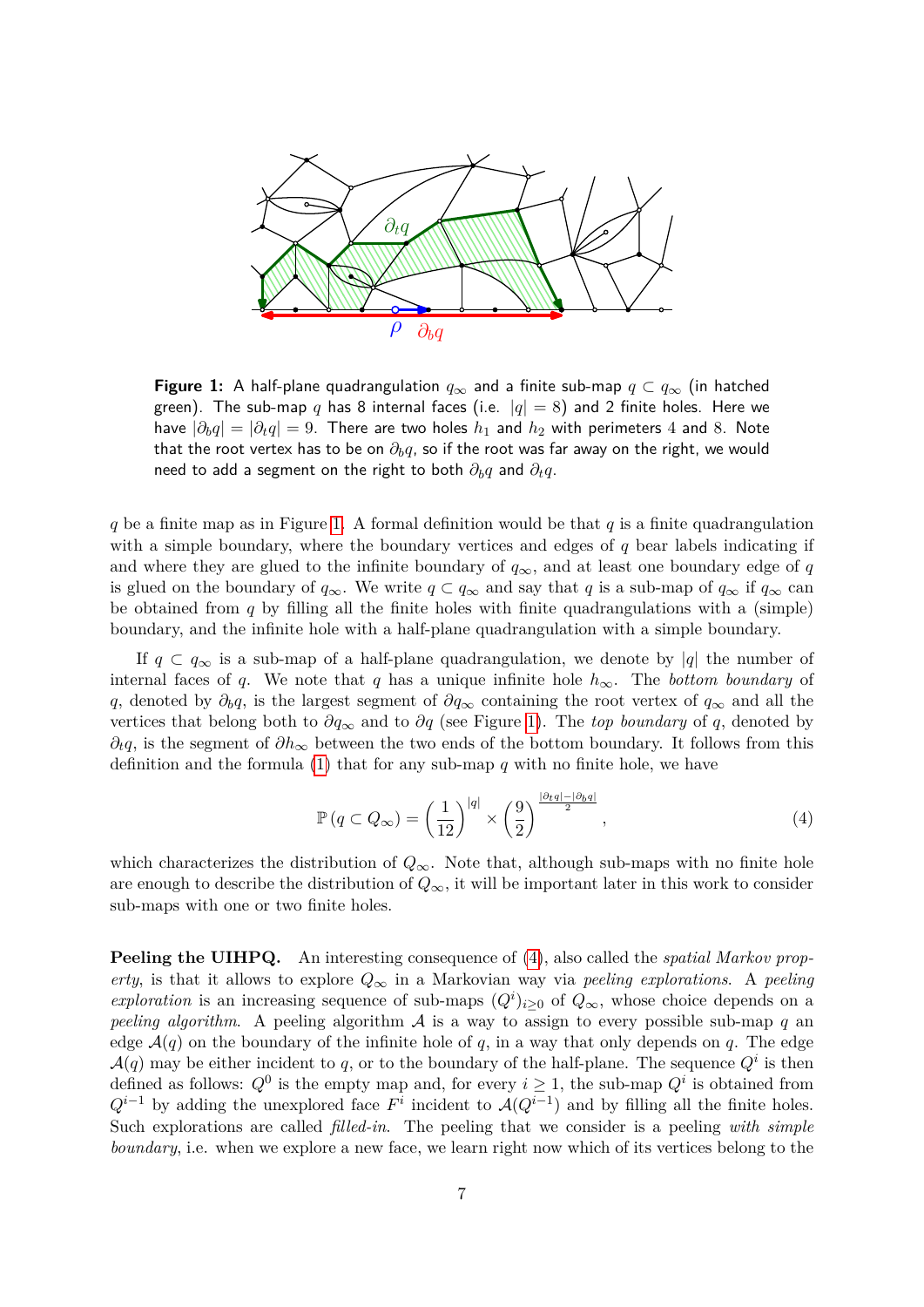<span id="page-7-0"></span>

**Figure 2:** The different peeling cases for quadrangulations with simple boundary (if the peeled edge has a white vertex on its left, the possible cases are the symmetric of those shown on the figure).

previous boundary, so that the map filling the infinite hole always has a simple boundary. This peeling for quadrangulations has first been studied in [\[2\]](#page-32-12) (see also [\[25\]](#page-33-7) and [\[14,](#page-32-14) Section 6.2]). It is different from the *peeling with general boundary* introduced in [\[9\]](#page-32-15) and studied in [\[13\]](#page-32-6) in a systematic way.

At each peeling step, the peeled quadrangle may take different forms, which are described on Figure [2.](#page-7-0) The probability of each of these cases can be computed explicitly, see e.g. [\[2\]](#page-32-12) or [\[25\]](#page-33-7). However, we do not need the exact formulas, and we state right now the computations that will be useful for us. First, if  $X_i = |\partial_t Q^i| - |\partial_b Q^i|$ , then *X* is a centered random walk on Z, which lies in the domain of attraction of a completely asymmetric 3*/*2-stable law. Therefore, it converges to a 3*/*2-stable Lévy process with no positive jumps (see [\[14,](#page-32-14) Section 6.2] for more details). Second, the probability that the peeled face forms two finite holes with perimeters  $2\ell_1$ and  $2\ell_2$  (which corresponds to the three bottom cases of Figure [2\)](#page-7-0) is equal to

<span id="page-7-1"></span>
$$
\frac{1}{4} \left(\frac{2}{9}\right)^{\ell_1+\ell_2} \mathcal{Q}_{\ell_1} \mathcal{Q}_{\ell_2} \le C \ell_1^{-5/2} \ell_2^{-5/2},\tag{5}
$$

where the  $\mathcal{Q}_\ell$  were introduced in [\(1\)](#page-4-1) and *C* is an absolute constant. The factor  $\frac{1}{4}$  consists of a factor  $\frac{1}{12}$  for the Boltzmann weight on the peeled face, and a factor 3 for the three cases in the bottom of Figure [2.](#page-7-0) Finally, in every case, conditionally on the peeling case and the different boundary lengths which appear, the quadrangulations filling the finite holes are critical Boltzmann quadrangulations with a simple boundary of fixed length, and the quadrangulation filling the infinite hole has the same distribution as  $Q_{\infty}$ . This is known as the *spatial Markov property* of  $Q_{\infty}$ .

In Section [3,](#page-13-0) we will use a peeling exploration which is stopped at a stopping time  $\tau$ , and where the holes formed by the peeling step at time  $\tau$  are not filled. Hence, the maps  $Q^i$  for  $0 \leq i < \tau$  will have no finite hole, whereas  $Q^{\tau}$  may have one or two finite holes.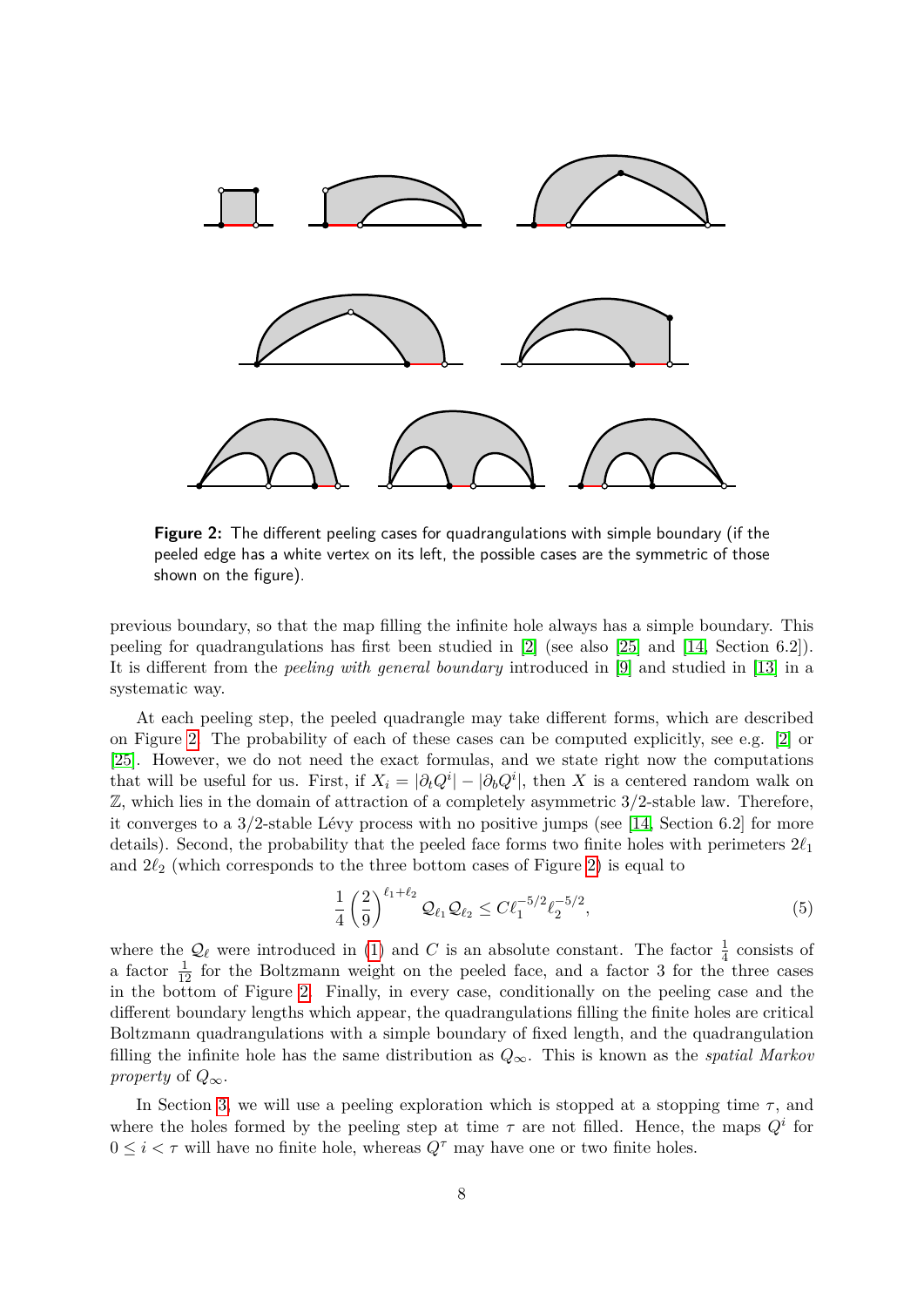#### <span id="page-8-0"></span>**1.3 The Tutte mapping and the UIHPM**

The goal of this subsection is to construct the Uniform Infinite Half-Plane Map with a simple boundary (UIHPM). We build it from the UIHPQ  $Q_{\infty}$ , and will prove later in Section [5](#page-23-0) that it is the local limit as  $p \to +\infty$  of critical Boltzmann maps with a simple boundary of length p.

**The Tutte mapping.** Our construction relies on the well-known *Tutte bijection* between finite quadrangulations and finite maps. Let us first briefly recall the bijection in the case where there is no boundary. Consider a rooted quadrangulation *q* with *n* faces, and color its vertices so that the root vertex is white and any pair of adjacent vertices have opposite colors (we can do this since quadrangulations are bipartite). The image of *q* by the Tutte bijection is the map with *n* edges obtained by drawing a diagonal between white corners in each face of *q* and keeping only the white vertices of *q* and the added diagonals. We root this map at the diagonal drawn in the face of *q* that is incident to the left of the root edge of *q*, so that the root vertex is the same in *q* and in its image.

We extend this bijection to quadrangulations with a simple boundary, at the cost of losing the bijectivity property. Consider a quadrangulation *q* with a simple (finite or infinite) boundary. In every internal face of *q*, draw a diagonal between the two white corners. Remove all black vertices of *q* and edges of *q*, keeping only white vertices and the added diagonals, and root the obtained map as before. This gives a connected (this follows from the fact that *q* has a simple boundary) rooted map  $\mathcal{T}(q)$  with a boundary, which is in general not simple (see Figure [3\)](#page-9-0). Note that, by our choice of root, the root face of  $\mathcal{T}(q)$  contains the root face of q.

Note also that this procedure is not a bijection: the two quadrangulations in Figure [4](#page-9-1) have the same image. Therefore, we will call the function  $q \to \mathcal{T}(q)$  the Tutte mapping.

Since we want to build a model with a simple boundary, a natural idea is to consider the "core with simple boundary" of the map  $\mathcal{T}(Q_{\infty})$ . Before formalizing this idea, let us explain which are the quadrangulations sent to maps with a simple boundary by the Tutte mapping. This will be useful in Section [5.](#page-23-0) A *quadrangulation with truncated boundary* is a quadrangulation with a simple boundary where all black vertices on the boundary have degree 2 (see the left part of Figure [5\)](#page-10-0). These quadrangulations were first considered and enumerated in [\[20\]](#page-33-0) (see also [\[21,](#page-33-6) [23\]](#page-33-5)), where they play a crucial role in the so-called skeleton decomposition of quadrangulations. Note that our definition of a truncated boundary agrees with [\[20\]](#page-33-0) and is slightly different from the one in [\[21,](#page-33-6) [23\]](#page-33-5), where the faces incident to the boundary are actually triangles. However, both notions of truncated boundary are in bijection by simply cutting the faces incident to the boundary along their white-white diagonals<sup>[3](#page-8-1)</sup>. It is easy to check that for every  $n, p \geq 1$ , the Tutte mapping  $\mathcal T$  is in fact a bijection between the set of quadrangulations with truncated boundary of length 2*p* and *n* inner faces, and the set of maps with a simple boundary of length *p* and *n* edges in total. Therefore, the formulas given by [\[20\]](#page-33-0) to count quadrangulations with truncated boundary also allow to count maps with a simple boundary, which justifies [\(2\)](#page-5-2) and [\(3\)](#page-5-3).

**The UIHPM.** If *m* is a map, we call a vertex on *∂m* a *pinchpoint* if at least two of its corners are incident to the external face. Cutting *m* at its pinchpoints (see the right of Figure [3\)](#page-9-0) yields a collection of *beads*, where each bead is a map with simple boundary. We root the beads at the

<span id="page-8-1"></span> $3$ To be exact, we need to exclude the quadrangulation with one inner face and boundary of length 4.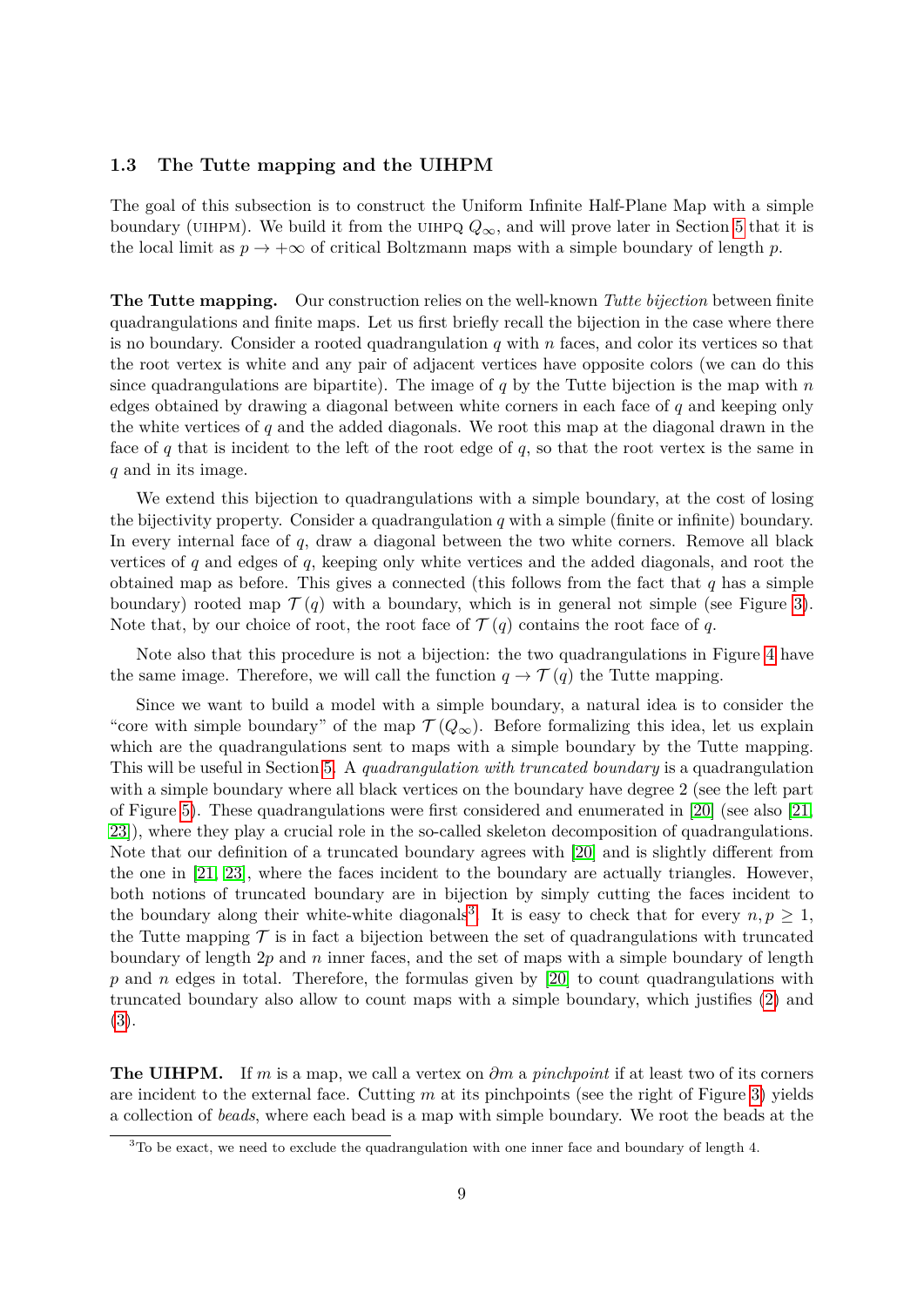<span id="page-9-0"></span>

<span id="page-9-1"></span>**Figure 3:** The image of a quadrangulation with simple boundary *q* by the Tutte mapping does not in general have a simple boundary. On the left, *q* is drawn in black, with its root edge in blue;  $\mathcal{T}(q)$  (in red) has its root edge in bold red. On the right, cutting  $\mathcal{T}(q)$  at the pinchpoints of its boundary gives the decomposition of  $\mathcal{T}(q)$  into beads. Each bead is a map with simple boundary, rooted at their vertex closest to the root vertex of  $\mathcal{T}(q)$ .



**Figure 4:** The Tutte mapping is not injective: two quadrangulations that have the same image (in red) by the Tutte mapping.

vertex of their boundary that is the closest to the root vertex of *m*, as on Figure [3,](#page-9-0) so that the external face of the bead contains the external face of *m*.

**Lemma 3.** *Almost surely*  $\mathcal{T}(Q_{\infty})$  *has a unique infinite bead. This is a half-plane map with a simple boundary, that we call the* UIHPM *and denote by*  $M_{\infty}$ *.* 

As explained in the Introduction, this will be our working definition of the UIHPM, and we will prove in Section [5](#page-23-0) (Theorem [2\)](#page-2-0) that this coincides with the local limit of Boltzmann maps with a large, simple boundary.

*Proof.* We first note that any two beads are separated by two inner edges of *Q*∞, joining the same inner white vertex to two black boundary vertices, which may be the same or not, see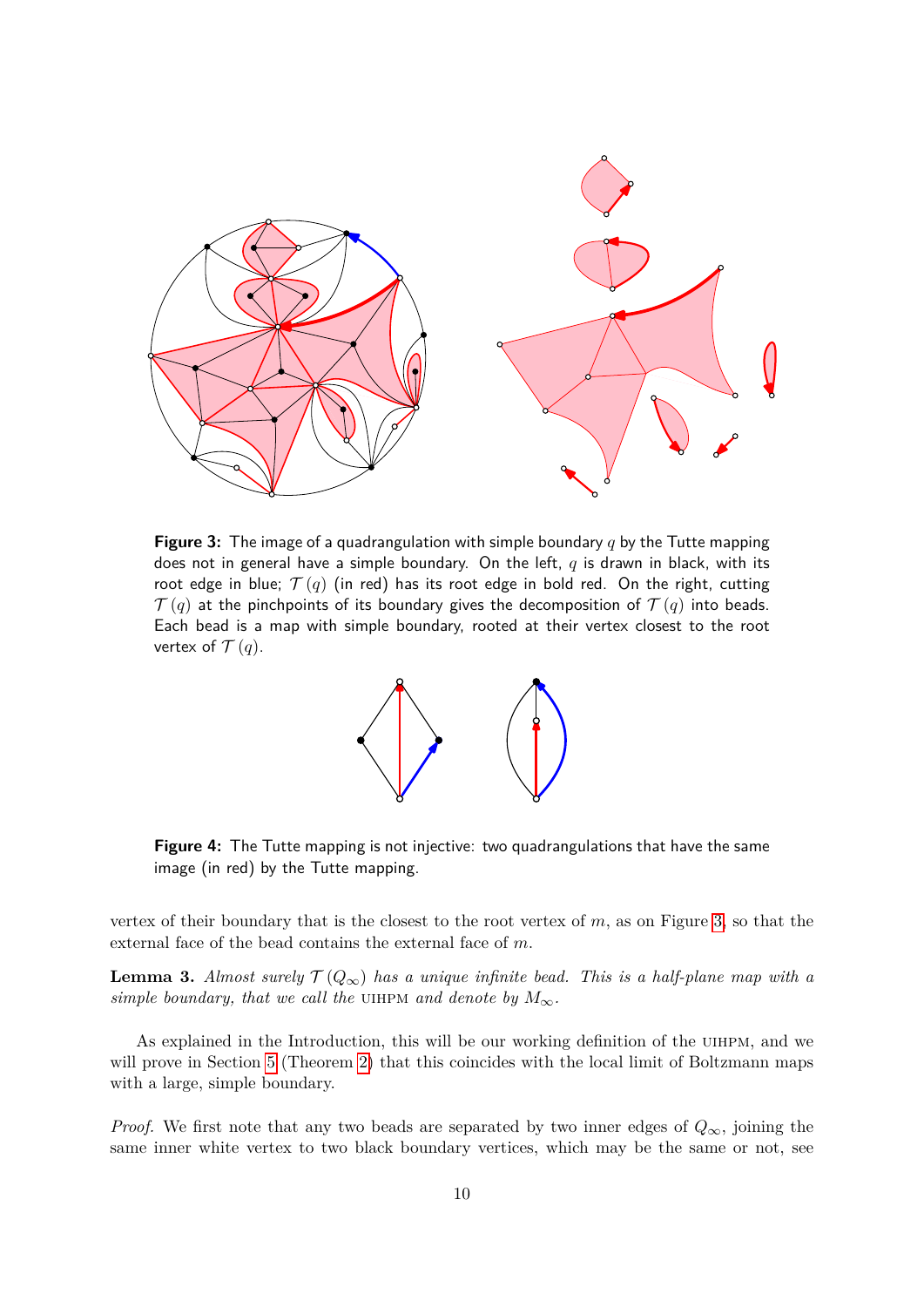<span id="page-10-0"></span>

**Figure 5:** The Tutte mapping  $\mathcal T$  is a bijection between the set of quadrangulations with truncated boundary, i.e. quadrangulations with truncated boundary and the set of maps with simple boundary. On the left, a quadrangulation *q* with truncated boundary of length 10 and 11 inner faces, and on the right its image  $\mathcal{T}(q)$ .

Figure [3.](#page-9-0) Therefore, the uniqueness of the infinite bead is an immediate consequence of the one-endedness of  $Q_{\infty}$ . Hence, it is enough to prove its existence.

To prove there is an infinite bead, it is enough to show that there are only finitely many pinchpoints separating the root from infinity. As can be seen on Figure [3,](#page-9-0) a pinchpoint in the map  $\mathcal{T}(q)$  is a white internal vertex of the quadrangulation q, which is linked to two black vertices of *∂q*. If this pinchpoint separates the root vertex from infinity, then one of the black vertices is on the left of the root and the other is on the right. Therefore, to prove that  $\mathcal{T}(Q_{\infty})$ has an infinite bead, it is enough to show that there are only finitely many pairs  $(u, v)$  of vertices of  $\partial Q_{\infty}$ , with *u* on the left of the root and *v* on its right, such that  $d_{Q_{\infty}}(u, v) = 2$ .

We actually check this in the UIHPQ *with a general boundary*, that we denote by  $Q^g_{\infty}$ . This version of the UIHPQ is defined e.g. in [\[15\]](#page-32-4). Since  $Q_{\infty}$  can be built from  $Q_{\infty}^g$  by pruning the boundary [\[15\]](#page-32-4) in such a way that  $\partial Q_{\infty} \subset \partial Q_{\infty}^g$ , the claim for  $Q_{\infty}^g$  implies the claim for  $Q_{\infty}$ . For this, let  $(c_i)_{i\in\mathbb{Z}}$  be the list of corners of the external face of  $Q^g_{\infty}$ , and let  $u_i^g$  $\frac{g}{i}$  be the vertex incident to  $c_i$  (note that  $i \to u_i^g$  $\frac{g}{i}$  is not injective since the boundary is not simple). Then we want to check that there are only finitely many pairs  $(i, j)$  with  $i, j > 0$  such that  $d_{Q^g_{\infty}}(u^g)$  $\frac{g}{-i}$ ,  $u_j^g$  $_{j}^{g}$  $) = 2.$ 

For this, we rely on results from [\[10\]](#page-32-5), which gives a description of  $Q^g_{\infty}$  in terms of a labelled forest where the labels correspond to the graph distances to the root vertex. In particular,  $(d_{Q^g_{\infty}(u^g_0, u^g_i)})$ i $\in \mathbb{Z}$  is a discrete Bessel process, so it is easy to control. More precisely, since  $Q^g_{\infty}$  is stationary under root translation, we have

$$
\sum_{i,j>0} \mathbb{P}\left(d_{Q^g_{\infty}}(u^g_{-i}, u^g_j) = 2\right) = \sum_{i,j>0} \mathbb{P}\left(d_{Q^g_{\infty}}(u^g_0, u^g_{i+j}) = 2\right)
$$
  

$$
\leq \sum_{i,j>0} C(i+j)^{-5/2}
$$
  

$$
< +\infty,
$$

where  $C$  is an absolute constant, and we used Lemma 3.5 of [\[10\]](#page-32-5) to bound the probabilities. The claim follows by the Borel-Cantelli lemma. This concludes the proof.  $\Box$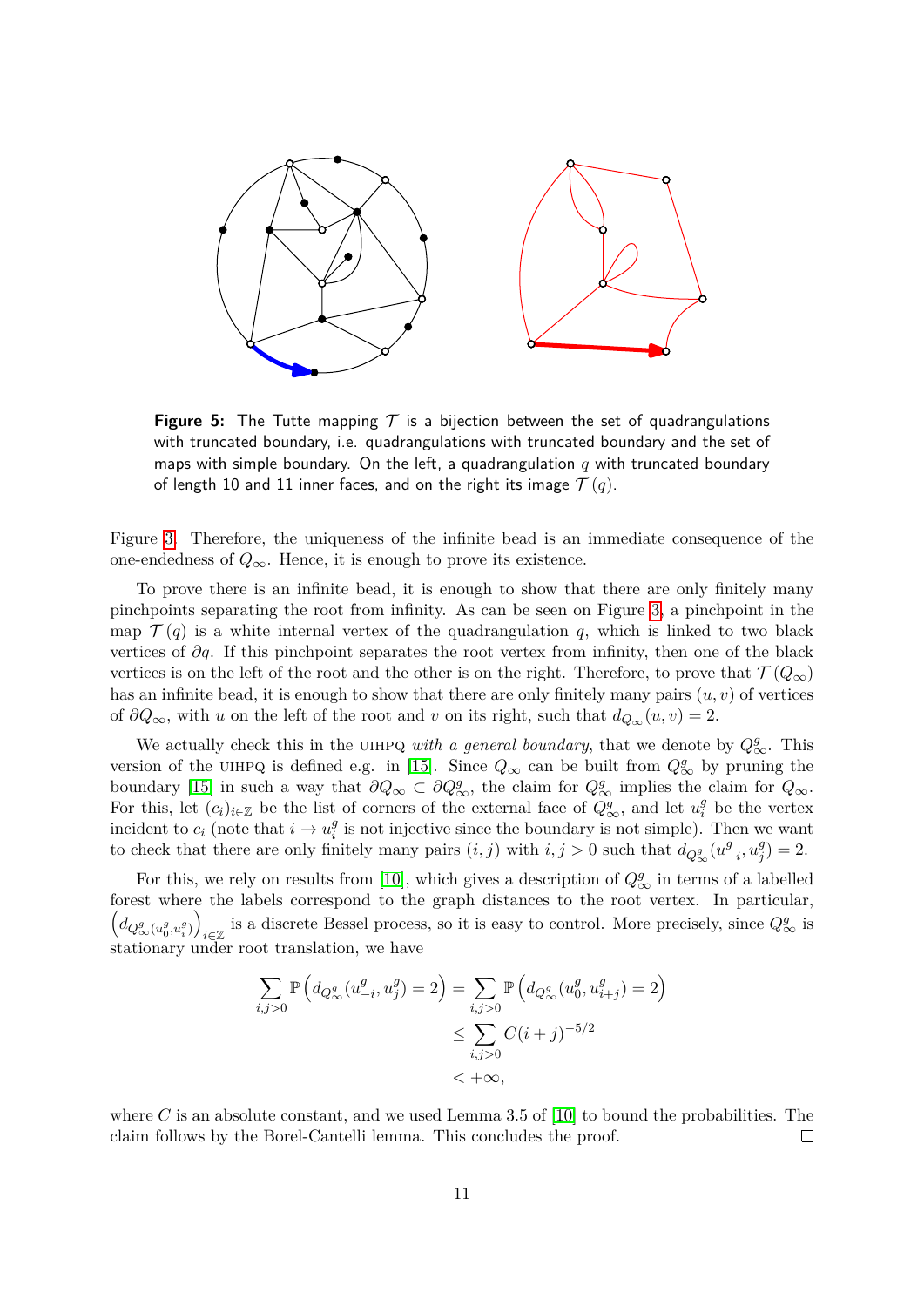### <span id="page-11-0"></span>**2 A self-dual block**

The goal of this section is to prove, by using self-duality, that in the finite random maps obtained from critical Boltzmann quadrangulations via the Tutte mapping, a certain resistance is at least 1 with positive probability. Our goal is Lemma [5](#page-11-1) below. These maps will later be used as "building blocks". Our main tool is the classical Lemma [4](#page-11-2) about duality of resistances. Let *m* be a finite planar map drawn in the plane, and let  $a_1$  and  $a_3$  be two distinct vertices incident to its outer face. We draw two infinite half-lines from  $a_1$  and  $a_3$  that split the outer face in two faces  $a_2^*$  and  $a_4^*$ . We denote by  $m^*$  the dual map whose vertices are  $a_2^*$ ,  $a_4^*$  and the internal faces of *m*, and whose edges are the dual edges of those of *m* (the two infinite half-lines are not edges of *m*). An example can be seen on the right of Figure [6.](#page-12-0) We recall that  $R_{\text{eff}}^m(a \leftrightarrow b)$  is the electric resistance between two vertices *a* and *b* in a map *m*.

<span id="page-11-2"></span>**Lemma 4.** *With the above notation, we have*

$$
R_{\text{eff}}^m(a_1 \leftrightarrow a_3) = \left(R_{\text{eff}}^{m^*}(a_2^* \leftrightarrow a_4^*)\right)^{-1}.
$$

We fix  $p \ge 2$  and  $p_1, p_2, p_3, p_4 \ge 1$  such that  $\sum_{i=1}^4 p_i = p + 2$ . We recall that  $Q_p$  is a critical Boltzmann quadrangulation with a simple boundary of length 2p, and that  $\mathcal{T}(Q_p)$  is the finite map obtained from  $Q_p$  by the Tutte mapping (see Figure [6\)](#page-12-0). In particular, the vertices of  $\mathcal{T}(Q_p)$ are the white vertices of  $Q_p$ . We represent the boundary of  $Q_p$  as a rectangle in such a way that the top-left corner is a white vertex and the top (resp. left, bottom, right) side has  $2p_1 - 1$  edges (resp.  $2p_2 - 1$ ,  $2p_3 - 1$ ,  $2p_4 - 1$ ), as on the left of Figure [6.](#page-12-0) We denote by  $A_1$  (resp.  $A_3$ ) the set of white vertices on the top (resp. bottom) part of the boundary, and by  $A_2^*$  (resp.  $A_4^*$ ) the set of black vertices on the left (resp. right) part of the boundary. We also write

$$
R_{p_1,p_2,p_3,p_4} = R_{\text{eff}}^{\mathcal{T}(Q_p)} (A_1 \leftrightarrow A_3).
$$

<span id="page-11-1"></span>**Lemma 5.** *Assume that*  $\max(p_1, p_3) \leq \min(p_2, p_4)$ *. Then we have* 

$$
\mathbb{P}\left(R_{p_1,p_2,p_3,p_4}\geq 1\right)\geq \frac{1}{2}.
$$

*Proof.* The proof relies on two remarks. First, the resistances of the form  $R_{p_1,p_2,p_3,p_4}$  satisfy a monotonicity property: if  $\sum_{i=1}^{4} p_i = \sum_{i=1}^{4} q_i = p + 2$  with  $p_1 \leq q_1$  and  $p_3 \leq q_3$ , but  $p_2 \geq q_2$ and  $p_4 \ge q_4$ , then  $R_{p_1,p_2,p_3,p_4}$  stochastically dominates  $R_{q_1,q_2,q_3,q_4}$ . Indeed, it is possible to define subsets  $B_1, B_2^*, B_3, B_4^*$  of  $\partial Q_p$  of sizes  $q_1, \ldots, q_4$  in a similar way as  $A_1, A_2^*, A_3, A_4^*$ , in such a way<sup>[4](#page-11-3)</sup> that  $A_1 \subset B_1$  and  $A_3 \subset B_3$ . Therefore, we have

$$
R_{\text{eff}}^{\mathcal{T}(Q_p)}(A_1 \leftrightarrow A_3) \geq R_{\text{eff}}^{\mathcal{T}(Q_p)}(B_1 \leftrightarrow B_3),
$$

so it is possible to couple  $R_{p_1,p_2,p_3,p_4}$  and  $R_{q_1,q_2,q_3,q_4}$  in such a way that the first one is at least the second.

The second remark is that Lemma [4](#page-11-2) implies that  $R_{p_2,p_3,p_4,p_1}$  has the same distribution as  $R_{p_1,p_2,p_3,p_4}^{-1}$ . Once this is proved, the conclusion is easy. Indeed, the monotonicity shows that

<span id="page-11-3"></span><sup>&</sup>lt;sup>4</sup>More precisely, if  $p_1 + p_2 \ge q_1 + q_2$ , we can place the separation between  $B_1$  and  $B_4^*$  at the same place as the separation between  $A_1$  and  $A_4^*$ . If this is not the case, then we have  $p_3 + p_4 \ge q_3 + q_4$  and we place the separation between  $B_2^*$  and  $B_3$  at the same place as the separation between  $A_2^*$  and  $A_3$ .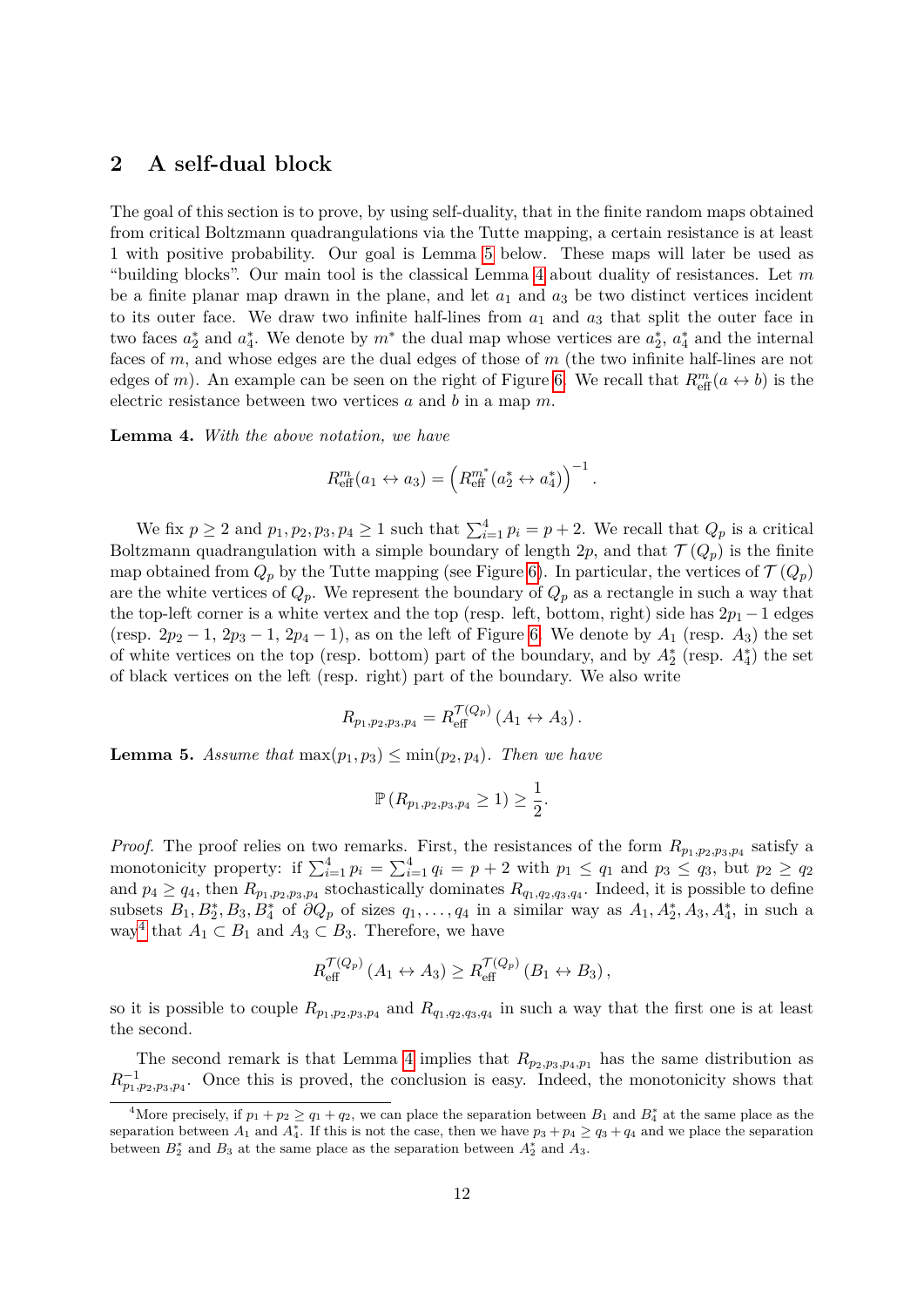<span id="page-12-0"></span>

**Figure 6:** On the left, the quadrangulation  $Q_p$  (in black), the map  $\mathcal{T}(Q_p)$  (in red), and its dual  $T(Q_p)^*$  (in green). The vertices of  $A_1$  and  $A_3$  are circled in red, and the vertices of  $A_2^*$  and  $A_4^*$  are circled in green. Here we have  $p_1 = p_2 = p_4 = 3$  and  $p_3 = 2$ . On the right, the maps  $\widetilde{\mathcal{T}}\left(Q_p\right)$  (in red) and its dual  $\widetilde{\mathcal{T}}\left(Q_p\right)^*$  (in green). We see that they are built from *Q<sup>p</sup>* in the same way, up to exchanging the roles of white and black vertices.

 $R_{p_1,p_2,p_3,p_4}$  dominates  $R_{p_2,p_3,p_4,p_1}$ , so  $R_{p_1,p_2,p_3,p_4}$  dominates its inverse, so it has probability at least  $\frac{1}{2}$  to be at least 1.

We finally explain in details how we use Lemma [4.](#page-11-2) Let  $\widetilde{\mathcal{T}}(Q_p)$  be the map obtained from  $\mathcal{T}(Q_p)$  by contracting on the one hand all the vertices of  $A_1$  into a vertex  $a_1$ , and on the other hand all the vertices of  $A_3$  into a vertex  $a_3$ . Then  $R_{p_1,p_2,p_3,p_4}$  is equal to the resistance between *a*<sub>1</sub> and *a*<sub>3</sub> in  $\widetilde{\mathcal{T}}(Q_p)$ , and we are precisely in the context of Lemma [4.](#page-11-2) More precisely, let  $\widetilde{\mathcal{T}}(Q_p)^*$ be the dual map of  $\mathcal{T}(Q_p)$ , whose vertices correspond to the inner faces of  $\mathcal{T}(Q_p)$ , and to both sides of its outer face (denoted by  $a_2^*$  and  $a_4^*$ ). By Lemma [4,](#page-11-2) we have

$$
R_{\text{eff}}^{\widetilde{\mathcal{T}}(Q_p)}(a_1 \leftrightarrow a_3) = R_{\text{eff}}^{\widetilde{\mathcal{T}}(Q_p)^*}(a_2^* \leftrightarrow a_4^*)^{-1}.
$$

On the other hand, as can be seen on the right of Figure [6,](#page-12-0) the map  $\tilde{\mathcal{T}}(Q_p)^*$  can be obtained from  $Q_p$  in the exact same way as  $\mathcal{T}(Q_p)$  by exchanging the roles of the black and white vertices, and by contracting the vertices of  $A_2$  into  $a_2^*$  and the vertices of  $A_4$  into  $a_4^*$ . Since the distribution of  $Q_p$  is invariant under translating the root an exchanging black and white vertices, we deduce that  $\widetilde{\mathcal{T}}(Q_p)^*$  has the same distribution as  $\widetilde{\mathcal{T}}(Q_p)$  obtained for  $(p_2, p_3, p_4, p_1)$ , so  $R_{\text{eff}}^{\widetilde{\mathcal{T}}(Q_p)^*}(a_2 \leftrightarrow a_4)$ has the same distribution as  $R_{p_2, p_3, p_4, p_1}$ , which concludes the proof.

 $\Box$ 

**Remark 1.** The only property of  $Q_p$  that we used here is the invariance of its distribution under *root translation and exchange of the colors. In particular, it remains true if Q<sup>p</sup> is Boltzmann but non-critical, if it has a fixed number of vertices, or if it is biased by the partition function of some statistical physics model.*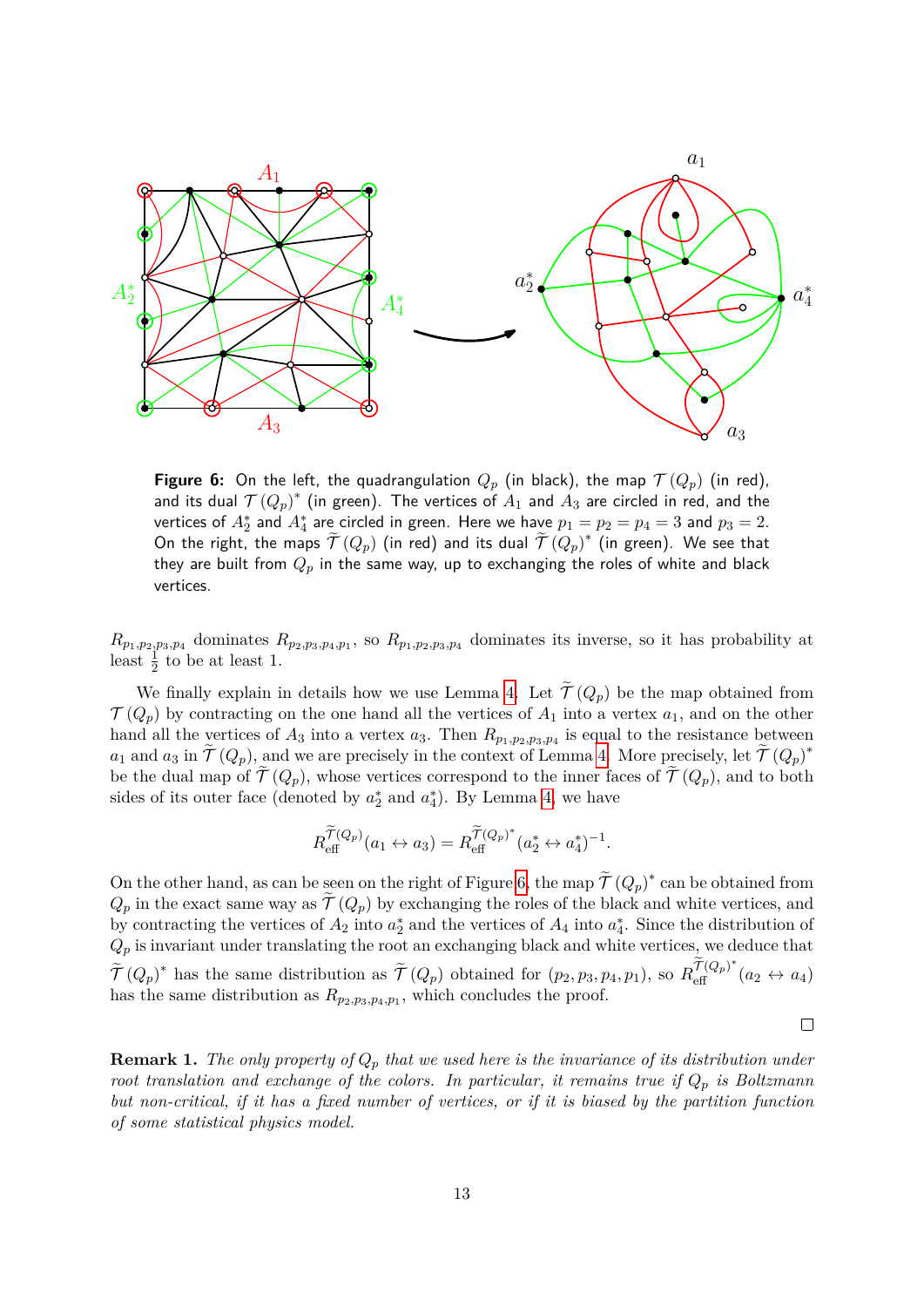### <span id="page-13-0"></span>**3 Peeling estimates in the UIHPQ**

As explained in the Introduction, the idea of the proof of Theorem [1](#page-1-0) is to find infinitely many disjoint, independent Boltzmann "blocks", which all separate the root from infinity, and to apply Lemma [5](#page-11-1) to each of them. Our goal in this section is to explain how we find one such block. The properties that we want this block to satisfy are summed up in Proposition [6.](#page-13-1) Our main tool for this is the peeling process of the UIHPQ  $Q_{\infty}$  (see Section [1.2\)](#page-5-0).

In all this section, we fix an arbitrary even integer  $L \geq 2$ , which should be seen as a "scale parameter". In Section [4](#page-19-0) we will repeatedly use Proposition [6](#page-13-1) for exponentially increasing values of *L*. We recall from Figure [1](#page-6-0) that a sub-map *q* of  $Q_{\infty}$  is a finite part of  $Q_{\infty}$  which may have holes filled with finite connected components of  $Q_{\infty}\backslash q$ . We are particularly interested in the case where the root vertex  $\rho$  of  $Q_{\infty}$ , as well as the first *L* edges on its right along  $\partial Q_{\infty}$ , lie on the boundary of a hole *h* of *q*. In this case, we split *∂h* into four segments:

- the top boundary  $\partial_t h$ , which is the set of edges of  $\partial h$  that are not in  $\partial Q_{\infty}$ ,
- the left boundary  $\partial_{\ell}h$ , which is the set of edges of  $\partial h \cap \partial Q_{\infty}$  on the left of  $\rho$ ,
- the bottom boundary  $\partial_b h$ , which consists of the first *L* edges of  $\partial Q_\infty$  on the right of  $\rho$ ,
- the right boundary  $\partial_r h$ , which is the set of edges of  $\partial h \cap \partial Q_\infty$  on the right of  $\rho$  which do not belong to  $\partial_b h$ .

For example, on Figure [1,](#page-6-0) if  $L = 2$ , we have  $|\partial_t h| = 3$ ,  $|\partial_\theta h| = 1$ ,  $|\partial_\theta h| = L = 2$  and  $|\partial_\theta h| = 2$ .

<span id="page-13-1"></span>**Proposition 6.** *There are constants*  $C, \delta > 0$  *independent of L such that the following holds. We can build a finite sub-map*  $Q$  *of*  $Q_{\infty}$  *such that* 

- <span id="page-13-4"></span>1. *conditionally on Q, the connected components of*  $Q_{\infty} \backslash Q$  *are independent, the infinite connected component has the same distribution as*  $Q_{\infty}$  *and the finite components are critical Boltzmann quadrangulations with the right perimeters;*
- <span id="page-13-3"></span>2. *with probability at least*  $\delta$ *, the sub-map*  $Q$  *has a hole*  $H$  *such that the root edge of*  $Q_{\infty}$ *, as well as the L edges of*  $\partial Q_{\infty}$  *on its right, lie on*  $\partial H$ *, and H satisfies*  $|\partial_t H| \leq L$ *,*  $|\partial_{\ell} H| \geq L$ *,*  $|\partial_h H| = L$  *and*  $|\partial_r H| \geq L$ *;*
- <span id="page-13-2"></span>*3. we have*  $\mathbb{E} \left[ \frac{|\partial_t Q|}{L} \right]$  $\left|\frac{d_e Q}{L}\right| \leq C$  and  $\mathbb{E}\left[\frac{|\partial_b Q|}{L}\right]$  $\left| \frac{bQ|}{L} \right| \leq C.$

Roughly speaking, the role of the second assumption is to allow us to apply Lemma [5](#page-11-1) to the quadrangulation filling the hole *H*. The role of the third assumption is to guarantee that *L* will not grow too quickly when we apply Proposition [6](#page-13-1) repeatedly in Section [4.](#page-19-0) If we are only interested in proving the recurrence of  $M_{\infty}$  with no quantitative bound, then the third assumption is not necessary.

Our goal is now to prove Proposition [6.](#page-13-1) The idea is to explore  $Q_{\infty}$  with the right peeling algorithm, starting at distance  $\frac{3}{2}L$  on the left of the root edge, and to stop the exploration when it hits a point of *∂Q*<sup>∞</sup> far enough on the right of the root, if this does not occur too late. More precisely, we perform a peeling exploration of the kind described in Section [1.2,](#page-5-0) and denote by  $Q<sup>i</sup>$  the explored sub-map after *i* steps. The peeling algorithm that we use is the following: at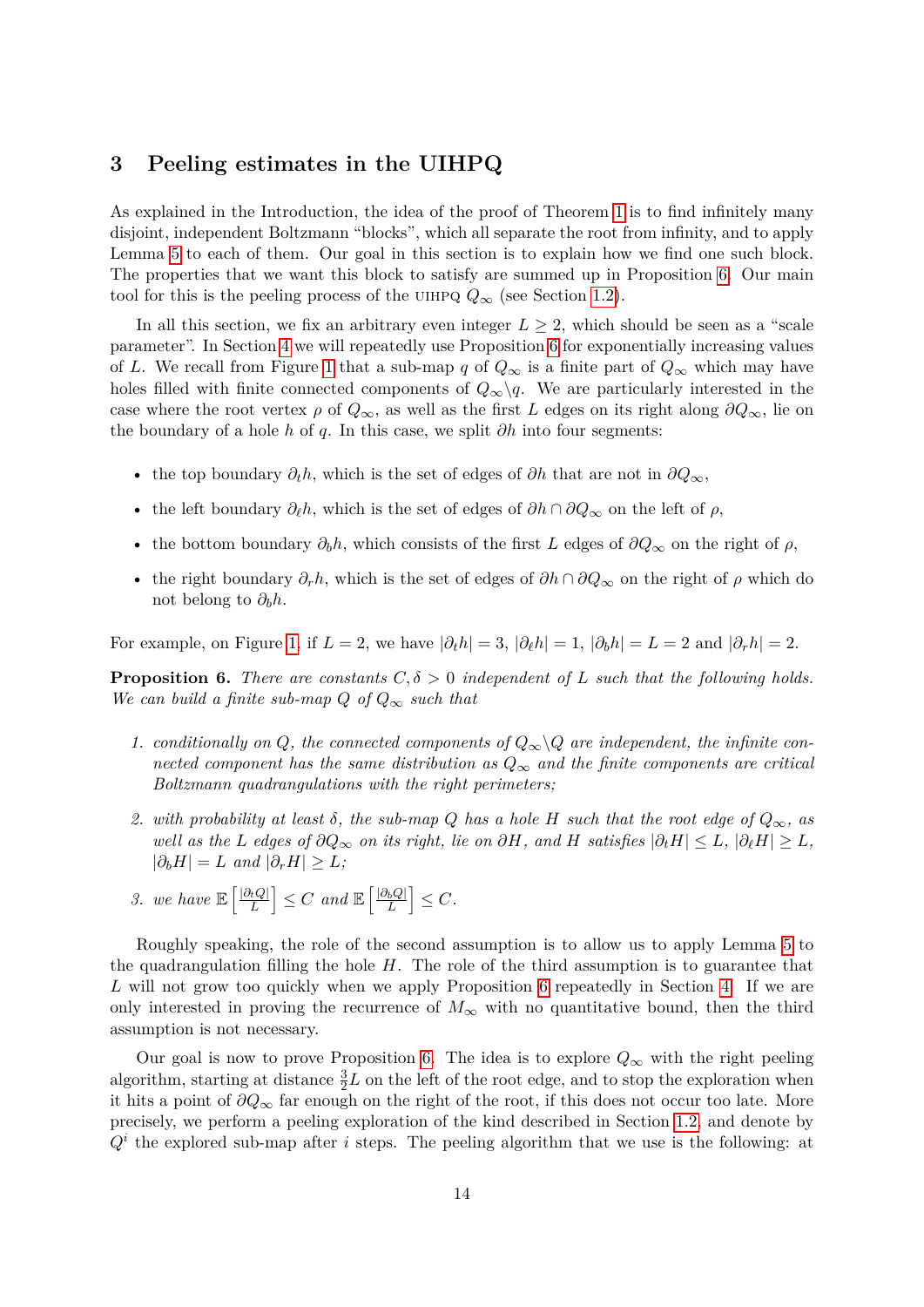each step  $i \geq 1$ , the peeled edge  $\mathcal{A}(Q^{i-1})$  is such that the right endpoint of  $\mathcal{A}(Q^{i-1})$  lies at distance  $\frac{3}{2}L$  from the root vertex along the top boundary of  $Q^{i-1}$ . We would like to stop the exploration when it hits a point of *∂Q*<sup>∞</sup> which is either on the right of the root, or at distance at most *L* on its left along *∂Q*∞.

However, it is convenient (especially for Item [3](#page-13-2) of Proposition [6\)](#page-13-1) to stop the exploration under wider conditions. To define precisely the time when we stop the exploration, we use the random walk related to the peeling process of  $Q_{\infty}$ . More precisely, for  $i \geq 0$ , we recall that  $X_i$ is the difference between the lengths of the top and the bottom boundary of  $Q^i$ . We also write  $\Delta X_i = X_i - X_{i-1}$  for every  $i \geq 1$ . We recall from Section [1.2](#page-5-0) that X is a centered random walk on  $\mathbb{Z}$ , which means that the increments  $\Delta X_i$  are i.i.d. with mean 0. We also define

$$
\tau_{\text{time}} = L^{3/2},
$$
  
\n
$$
\tau_{\text{walk}} = \min\{i \ge 0 \mid |X_i| \ge \frac{1}{2}L\},
$$
  
\n
$$
\tau_{\text{jump}} = \min\{i \ge 1 \mid |\Delta X_i| \ge \frac{1}{2}L\},
$$
  
\n
$$
\tau = \min(\tau_{\text{time}}, \tau_{\text{walk}}, \tau_{\text{jump}}).
$$

The sub-map  $Q$  in the statement of Proposition [6](#page-13-1) is the map  $Q^{\tau}$ , i.e. the explored map at time  $\tau$ . As explained in the very end of Section [1.2,](#page-5-0) we recall that the finite holes formed at time  $\tau$  are not filled, so the map  $Q^{\tau}$  may have one or two finite holes (one of them will be the *H* of Item [2](#page-13-3) of Proposition [6\)](#page-13-1). Item [1](#page-13-4) of Proposition [6](#page-13-1) is then an immediate consequence of the spatial Markov property of  $Q_{\infty}$ . Note also that for every *i*, the right end of the peeled edge  $\mathcal{A}(Q^i)$  always lies at distance  $\frac{3}{2}L$  from the root along the boundary of the infinite hole of  $Q^i$ . Hence, if a boundary point on the right of the root or at distance  $\leq L$  on its left is hit, then at least  $\frac{1}{2}L$  boundary edges are swallowed. Therefore, we have  $\Delta X_i \leq -\frac{1}{2}L$  and the exploration is indeed stopped. In particular, for  $i < \tau$ , the explored map  $Q^i$  does not contain the root  $\rho$ .

We now check Item [2](#page-13-3) of Proposition [6.](#page-13-1) We recall that  $F^i$  is the peeled face at time *i*, i.e.  $F^i \in Q^i \setminus Q^{i-1}$  for  $i \geq 1$ . We call the exploration *successful* if  $\tau = \tau_{\text{jump}}$  and if the quadrangle  $F^{\tau}$ has a vertex on *∂Q*∞, at distance at least 3*L* on the right of the root. Item [2](#page-13-3) is the combination of the next two lemmas.

<span id="page-14-0"></span>**Lemma 7.** *On the event where the exploration is successful, the probability that Item [2](#page-13-3) of Proposition* [6](#page-13-1) *is not satisfied goes to* 0 *as*  $L \rightarrow +\infty$ *.* 

<span id="page-14-1"></span>**Lemma 8.** *There is a constant*  $\delta > 0$  *such that, for every*  $L > 1$ *,* 

 $\mathbb{P}$  (*the exploration is successful*)  $> 2\delta$ .

Lemma [7](#page-14-0) is almost deterministic, whereas the proof of Lemma [8](#page-14-1) relies on the convergence of the walk *X* to a Lévy process.

*Proof of Lemma [7.](#page-14-0)* The only non-deterministic part of the proof is to show that with high probability, the large hole created in the last step of a successful exploration is not actually split into two large holes.

Let us work on the event where the exploration is successful. Let  $a, b, c, d$  be the four vertices (in counterclockwise order) of the quadrangle  $F^{\tau}$ , where *a* and *b* are incident to the peeled edge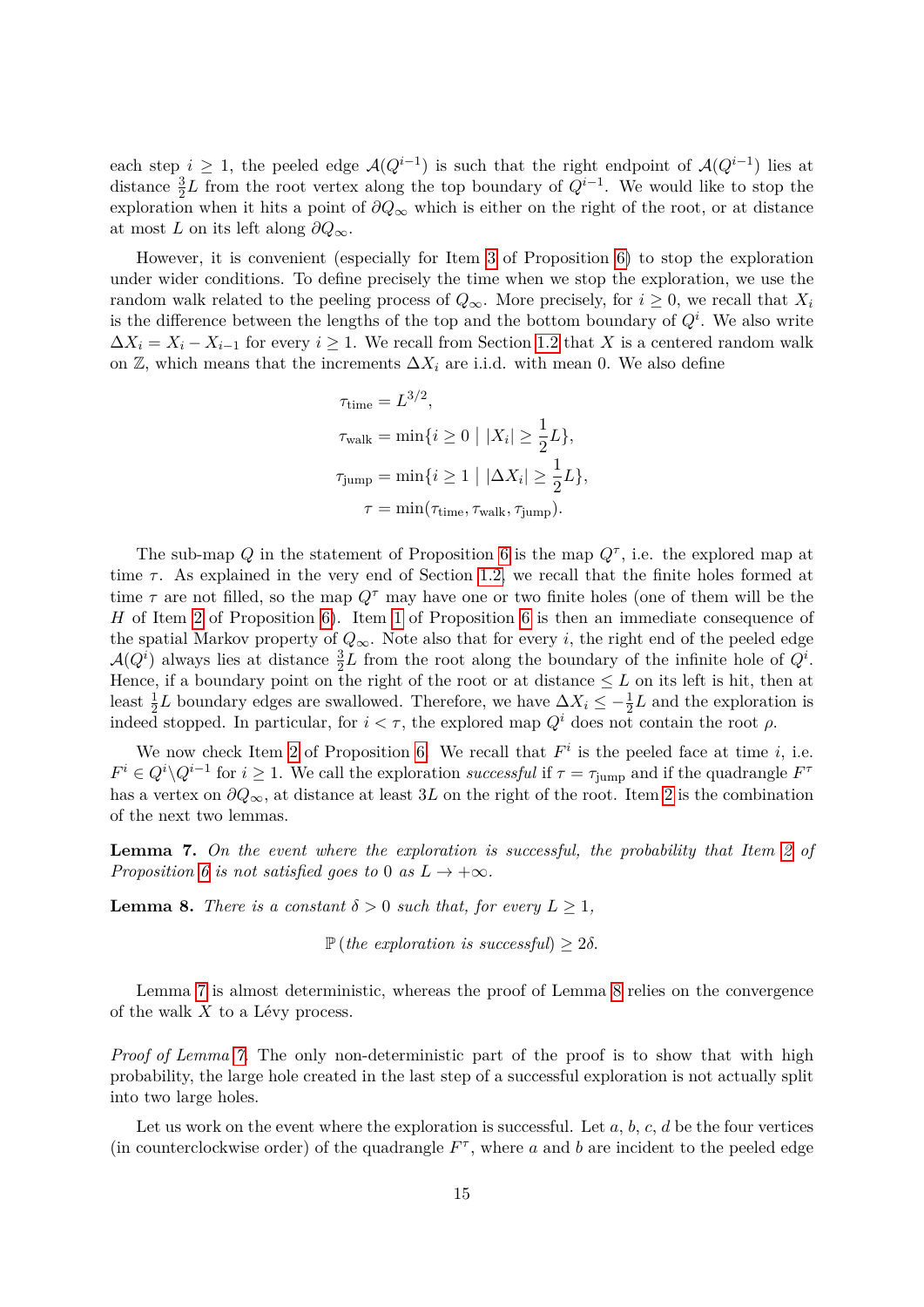$\mathcal{A}(Q^{\tau-1})$ . Let also  $Q_{\infty}^{\tau-1}$  be the infinite quadrangulation filling the infinite hole of  $Q^{\tau-1}$ , rooted at the same edge as  $Q_{\infty}$  (we know the root of  $Q_{\infty}$  belongs to  $\partial Q_{\infty}^{\tau-1}$  by the discussion right after the definition of  $\tau$ ). The only thing to rule out is the possibility that both *c* and *d* lie on  $\partial Q_{\infty}^{\tau-1}$ , but one of them is far on the right and the other too close to the root. More precisely, assume that *d* is at distance at least 3*L* on the right of the root, but *c* is on  $\partial Q_{\infty}^{\tau-1}$ , either on the left of the root at distance at most *L*, or on its right at distance at most 2*L*. If this occurs, the quadrangle *abcd* swallows two finite holes of perimeter  $\ell_1 + 1$  and  $\ell_2 + 1$  (one from *b* to *c* and one from *c* to *d*), where  $\ell_1$  is the distance from *b* to *c* along the boundary, and  $\ell_2$  the distance from *c* to *d* along the boundary. Moreover, we must have  $\ell_1 \geq \frac{L}{2}$  $\frac{L}{2}$  and  $\ell_2 \geq L$ . Therefore by the estimate [\(5\)](#page-7-1), the probability for this bad event to occur at some fixed time is bounded by

$$
\frac{1}{4} \sum_{\ell_1, \ell_2 \ge L/2} \left(\frac{2}{9}\right)^{\ell_1+\ell_2} \mathcal{Q}_{\ell_1+1} \mathcal{Q}_{\ell_2+1} \le C \sum_{\ell_1, \ell_2 \ge L/2} \ell_1^{-5/2} \ell_2^{-5/2} \le C'L^{-3}
$$

for some absolute constants *C* and *C'*. Since  $\tau \leq L^{3/2}$  by definition, the probability for such a peeling step to occur before  $\tau$  is  $O(L^{-3/2}) = o(1)$ .

Therefore, up to an event of probability  $o(1)$  as  $L \to \infty$ , if the exploration is successful, then one of the vertices *c* and *d* is at distance at least 3*L* on the right of the root and the other one is:

- either not on  $\partial Q^{\tau-1}_{\infty}$ ,
- or at distance at least *L* on the left of the root along  $\partial Q^{\tau-1}_{\infty}$ ,
- or at distance at least 2*L* on its right.

Hence, the last exploration step creates a hole around the root vertex, that we denote by *H*. We now finish the proof by checking that *H* satisfies Item [2](#page-13-3) of Proposition [6.](#page-13-1) The first explored vertex of  $\partial Q^{\tau-1}_{\infty}$  on the right of  $\rho$  (which is also the first explored vertex of  $\partial Q_{\infty}$  on the right of  $\rho$ ) is at distance at least 2*L* of  $\rho$  along  $\partial Q_{\infty}$ , so we have  $|\partial_r H| \geq 2L - L = L$ . Moreover, by the definition of  $\tau$ , the segment of  $\partial Q_{\infty}$  of length *L* on the left of  $\rho$  has not been touched, so it is part of the boundary of *H*, so  $|\partial_{\ell}H| \geq L$ . Finally,  $\partial_{t}H$  consists of one or two edges of the quadrangles *abcd*, together with the segment of  $\partial_t Q^{\tau-1}$  between the peeled edge *ab* (excluded) and the rightmost point hit by the exploration before time  $\tau - 1$ . We know by the choice of our peeling algorithm that *b* is at distance exactly  $\frac{3}{2}L$  from the root along  $\partial Q^{\tau}_{\infty}$ . On the other hand, by definition of  $\tau$ , the rightmost point hit by the exploration before time  $\tau - 1$  is at distance at least *L* from the root along  $\partial Q_{\infty}^{\tau-1}$ . It follows that  $|\partial_t H| \leq \frac{1}{2}L + 2 \leq L$ .  $\Box$ 

*Proof of Lemma [8.](#page-14-1)* Assume that  $\tau = \tau_{\text{jump}}$  and that  $\Delta X_{\tau} \leq -10L$ . Then the last peeling step swallows at least 10*L* vertices, on the left or on the right of the peeled edge. By symmetry, with probability  $\frac{1}{2}$ , at least 5*L* of these vertices are on the right, so we have

$$
\mathbb{P}\left(\text{the exploration is successful}\right) \geq \frac{1}{2}\mathbb{P}\left(\tau = \tau_{\text{jump}}, \Delta X_i \leq -10L\right).
$$

In particular, the event in the right-hand side only depends on the walk *X*. We would like to compare it with the same event for a Lévy process *S*. As recalled in Section [1.2,](#page-5-0) we know from [\[14,](#page-32-14) Section 6.2] that

<span id="page-15-0"></span>
$$
\left(\frac{X_{\lfloor L^{3/2}t \rfloor}}{L}\right)_{0 \le t \le 1} \xrightarrow{L \to +\infty} (S_t)_{0 \le t \le 1},
$$
\n(6)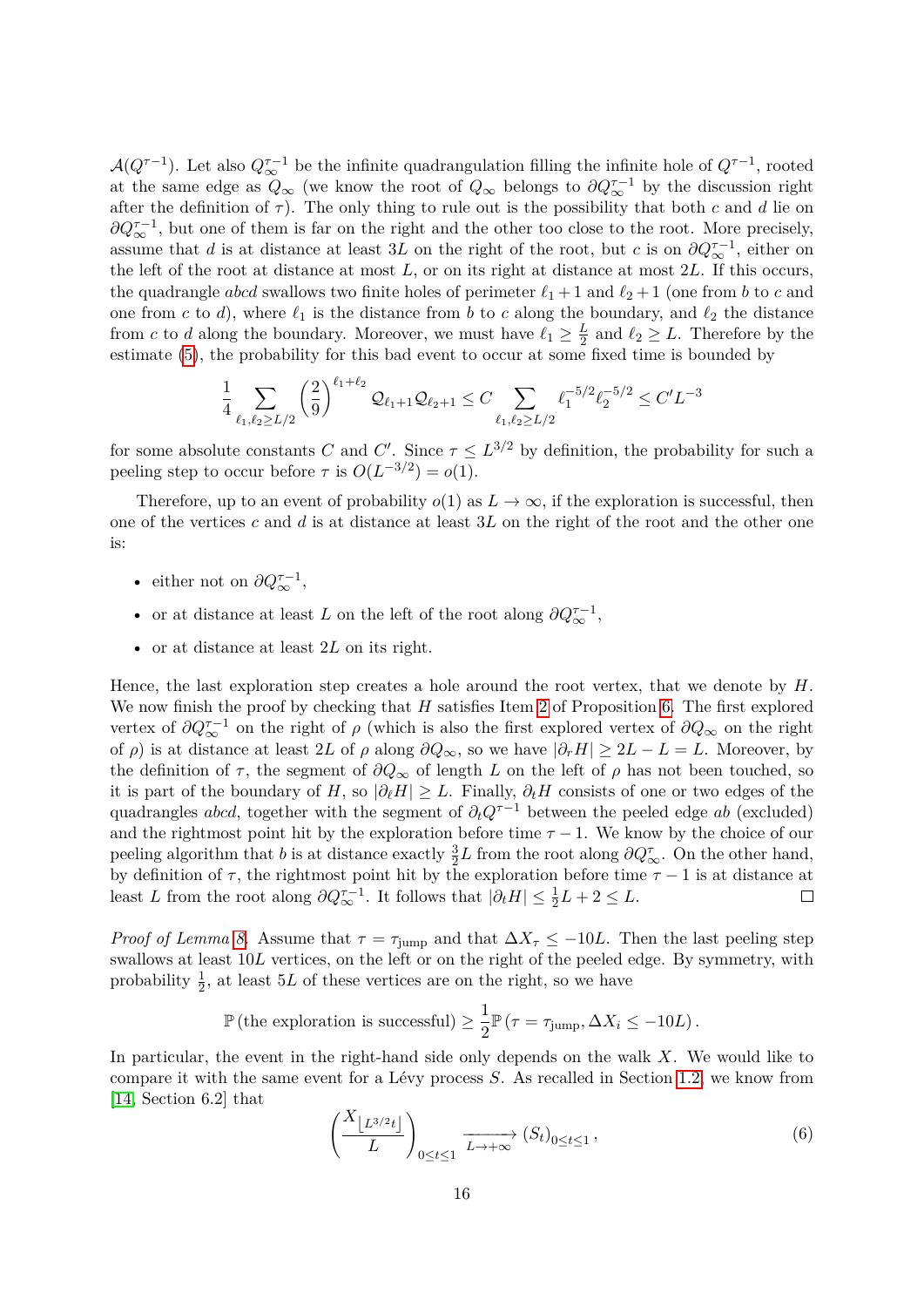where *S* is a spectrally negative stable Lévy process with index 3*/*2.

Let  $\mathscr A$  be the set of càdlàg functions  $f$  on  $[0,1]$  such that the first jump of  $f$  of magnitude larger than  $\frac{1}{2}$  is a negative jump of magnitude at least 10, and f stays in  $\left(-\frac{1}{2}\right)$  $\frac{1}{2}, \frac{1}{2}$  $(\frac{1}{2})$  before that jump. For *f* càdlàg and  $t \in (0, 1]$ , we write  $\Delta f(t) = f(t) - \lim_{s \to t^-} f(s)$ . We have

$$
\partial \mathscr{A} \subset \{ \exists t, \Delta f(t) = -10 \} \cup \{ \exists t, \Delta f(t) = -\frac{1}{2} \} \cup \left\{ \sup_{[0, \tau_{\text{jump}})} |f| = \frac{1}{2} \right\}
$$

for the Skorokhod topology, so  $\mathbb{P}(S \in \partial \mathscr{A}) = 0$ . By [\(6\)](#page-15-0) and the portmanteau theorem, we obtain

$$
\mathbb{P}\left(\left(\frac{X_{\left\lfloor L^{3/2}t\right\rfloor}}{L}\right)_{0\leq t\leq 1}\in\mathscr{A}\right)\xrightarrow[L\to+\infty]{}\mathbb{P}\left(L\in\mathscr{A}\right)>0,
$$

which is enough to conclude.

We now move on to Item [3](#page-13-2) of Proposition [6.](#page-13-1) As for Item [2,](#page-13-3) the idea is to control the quantities we are interested in (here  $|\partial_b Q^{\tau}|$  and  $|\partial_t Q^{\tau}|$ ) in terms of the random walk *X*. The useful point is that, with the peeling algorithm A that we chose, the bottom length  $|\partial_b Q^i|$  is closely related to the running minimum of the walk *X*.

<span id="page-16-0"></span>**Lemma 9.** *We have*

$$
|\partial_b Q^{\tau}| \le \frac{3}{2}L + 2 - 2 \min_{[0,\tau]} X.
$$

Note that, once this is proved, we can easily bound  $|\partial_t Q^{\tau}|$ . Indeed, we have  $X_{\tau} = |\partial_t Q^{\tau}|$  –  $|\partial_b Q^{\tau}|$  by definition of *X*, so

$$
|\partial_t Q^{\tau}| \le X_{\tau} + \frac{3}{2}L + 2 - 2 \min_{[0,\tau]} X \le 2L + 4 - 2 \min_{[0,\tau]} X,
$$

since  $X_{\tau} \leq X_{\tau-1}+2 \leq \frac{L}{2}+2$ . The proof of Lemma [9](#page-16-0) relies on our choice of the peeling algorithm and of the stopping time  $\tau$ . It is completely deterministic.

*Proof of Lemma [9.](#page-16-0)* We recall that  $\partial_b Q^{\tau}$  is the largest segment of  $\partial Q_{\infty}$  containing the root vertex *ρ* and all the vertices incident to a face of  $Q^{\tau}$ . Let  $x_{\ell}$  and  $x_r$  be respectively the leftmost and the rightmost vertices of  $\partial_b Q^{\tau}$ . Note that  $x_r$  is either  $\rho$ , or is hit for the first time at time  $\tau$ . For  $0 \leq i \leq \tau$ , we denote by  $Q^i_{\infty}$  the infinite hole of  $Q^i$ . If *x* and *y* are two vertices of  $\partial Q^i_{\infty}$ , it will be convenient to denote by  $d_i(x, y)$  the distance between x and y along  $\partial Q^i_{\infty}$ , i.e. the number of edges of  $\partial Q^i_{\infty}$  lying between *x* and *y*.

We first treat the case where  $x_\ell$  and  $x_r$  are discovered (i.e. hit for the first time by the exploration) at the same time<sup>[5](#page-16-1)</sup>. This time must be  $\tau$ . If this occurs, then  $x_{\ell}$  and  $x_r$  are both incident to the face that is explored at time  $\tau$ , so  $|\partial_t Q^{\tau}| \leq 2$  and

$$
|\partial_b Q^{\tau}| = |\partial_t Q^{\tau}| - X_{\tau} \le 2 - \min_{[0,\tau]} X,
$$

so the conclusion of Lemma [9](#page-16-0) holds.

 $\Box$ 

<span id="page-16-1"></span><sup>&</sup>lt;sup>5</sup>It could be shown that this case is very unlikely, but it is simpler to treat it deterministically like the other case.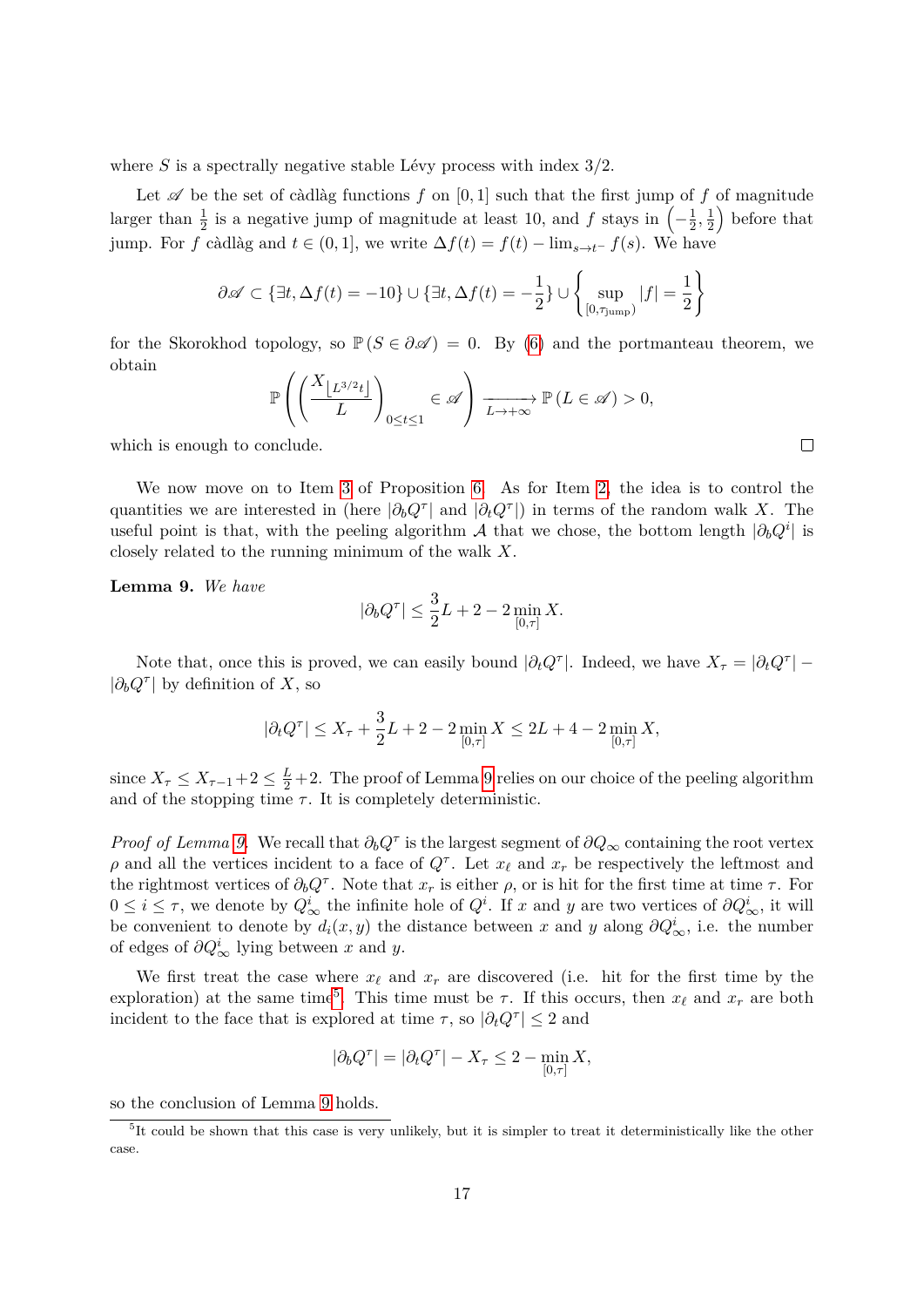<span id="page-17-0"></span>

**Figure 7:** Proof of Lemma [9.](#page-16-0) In this drawing we assume that  $x_\ell$  and  $x_r$  are first discovered at different times. On the left, the step  $j$  at which the leftmost vertex  $x_\ell$  is discovered. On the right, the last step  $\tau$ , where  $x_r$  is discovered.

We now assume that  $x_\ell$  and  $x_r$  are discovered at different times. We first estimate the position of  $x_\ell$ . Let  $0 \leq j \leq \tau$  be the time at which  $x_\ell$  is hit for the first time. We recall that  $F^j \in Q^j \setminus Q^{j-1}$  is the quadrangular face that is explored at time *j*. Among all the vertices incident to  $F^j$  that belong to  $\partial Q^{j-1}_{\infty}$ , let *a* be the rightmost one (see the left part of Figure [7\)](#page-17-0). Then *a* lies on the right of the edge that is peeled at time *j* (by definition of *a*) and on the left of  $\rho$  (if not we would have  $j = \tau$ , and  $x_{\ell}$  and  $x_r$  would be hit first at the same time), so  $d_j(\rho, a) \leq \frac{3}{2}$  $\frac{3}{2}L$ . Therefore, we have

$$
d_0(\rho, x_\ell) = d_j(\rho, x_\ell) - X_j
$$
  
\n
$$
\leq d_j(\rho, a) + d_j(a, x_\ell) - X_j
$$
  
\n
$$
\leq \frac{3}{2}L + 2 - X_j
$$
  
\n
$$
\leq \frac{3}{2}L + 2 - \min_{[0, \tau]} X.
$$

We now study  $x_r$ . As noted above, either  $x_r = \rho$  or  $x_r$  is hit exactly at time  $\tau$ . In the first case, we have

$$
|\partial_b Q^{\tau}| = d_0(\rho, x_{\ell}) \le \frac{3}{2}L + 2 - \min_{[0, \tau]} X,
$$

and the lemma holds. We now focus on the second case. Note that in this case, the vertex  $x_\ell$ has been hit for the first time strictly before time  $\tau$ . Recall that  $F^{\tau}$  is the quadrangular face that is explored at time  $\tau$ . Among all the vertices of  $F^{\tau}$  that belong to  $\partial Q_{\infty}^{\tau-1}$ , let *a*' be the leftmost one (see the right part of Figure [7\)](#page-17-0). By definition of  $x_{\ell}$ , the vertex  $a'$  lies on the right of  $x_{\ell}$ , and the segment of the top boundary between  $x_{\ell}$  and  $a'$  is not changed between times  $\tau - 1$  and  $\tau$ . Hence, we can write

$$
|\partial_b Q^{\tau}| = |\partial_t Q^{\tau}| - X_{\tau}
$$
  
=  $d_{\tau}(x_{\ell}, a') + d_{\tau}(a', x_{\tau}) - X_{\tau}$   

$$
\leq d_{\tau-1}(x_{\ell}, a') + 2 - X_{\tau}.
$$

Moreover, by definition, the vertex *a'* lies on the left of the peeled edge on  $\partial_t Q^{\tau-1}$ , so we have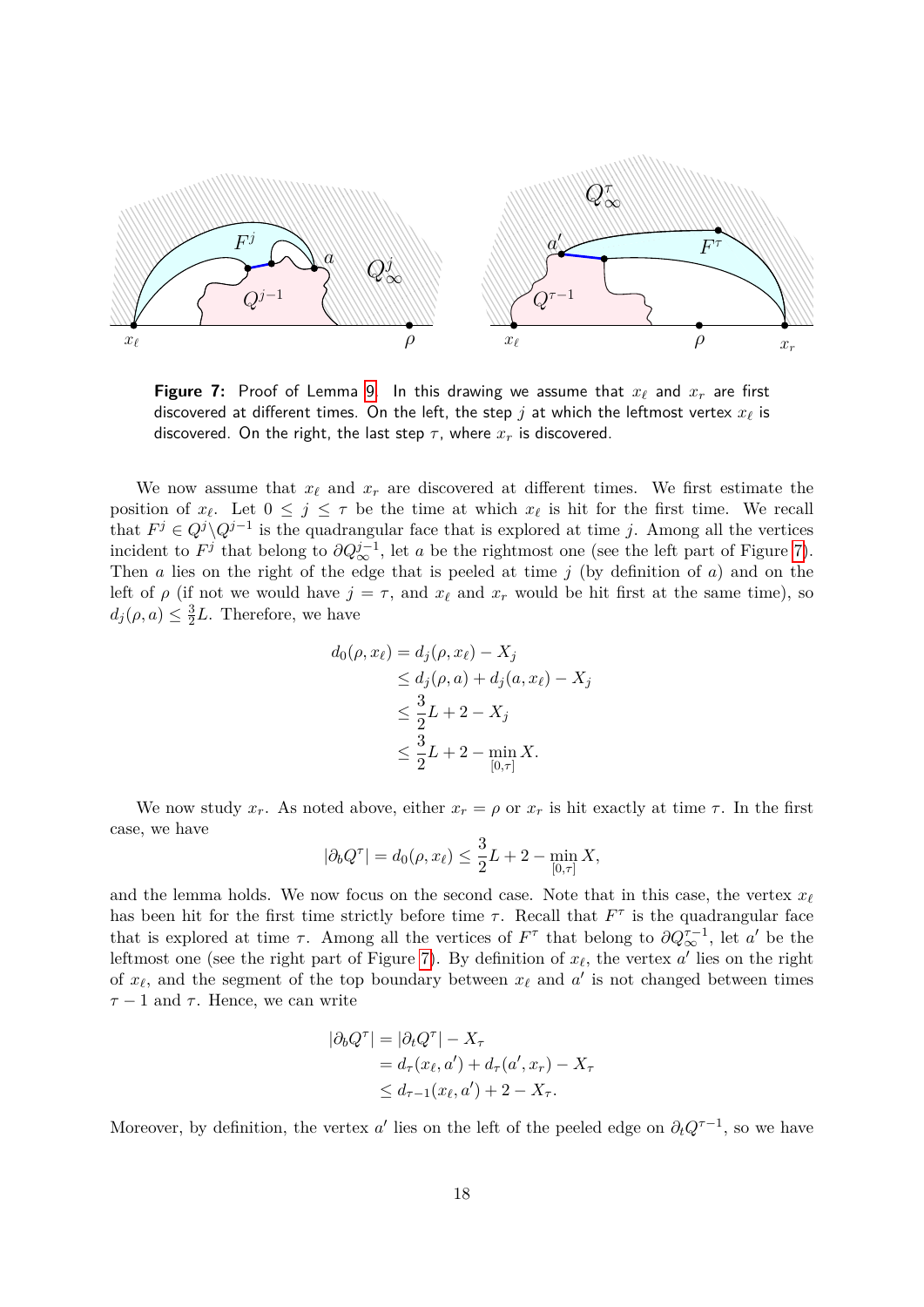$d_{\tau-1}(x_{\ell}, a') \leq |\partial_t Q^{\tau-1}| - \frac{3}{2}L$ . Hence, we can write

$$
|\partial_b Q^{\tau}| \le |\partial_t Q^{\tau-1}| - \frac{3}{2}L + 2 - X_{\tau}
$$
  
=  $|\partial_b Q^{\tau-1}| + X_{\tau-1} - \frac{3}{2}L + 2 - X_{\tau}.$ 

By the definition of the stopping time  $\tau$ , we have  $X_{\tau-1} \leq \frac{1}{2}$  $\frac{1}{2}L$ . Moreover, at time  $\tau - 1$ , no vertex on the right of  $\rho$  has been hit, so  $|\partial_b Q^{\tau-1}| = d_0(\rho, x_\ell)$ . By our estimate on the position of  $x_{\ell}$ , we finally obtain

$$
|\partial_b Q^\tau| \leq \left(\frac{3}{2}L + 2 - \min_{[0,\tau]} X\right) + \frac{1}{2}L - \frac{3}{2}L + 2 - X_\tau \leq \frac{1}{2}L + 4 - 2\min_{[0,\tau]} X,
$$

which concludes the proof of the Lemma.

**Remark 2.** *Our computations to prove Lemma [9](#page-16-0) may seem a bit convoluted, especially in the last part of the proof. The reason why the end of the proof is not obvious is that it is necessary to use the fact that*  $X_{\tau-1} \leq L/2$ *. Indeed, if it was not true, we might imagine a case where*  $|\partial_t Q^{\tau-1}|$  *is much larger than L, and where*  $\Delta X_\tau \approx -|\partial_t Q^{\tau-1}|$ *. If this was the case, then*  $X_\tau$ *would not be very large compared to L, whereas*  $|\partial_b Q^{\tau}|$  *and*  $|\partial_t Q^{\tau}|$  *would both be very large.* 

We can now finish the proof of Proposition [6](#page-13-1) (the only part left is to check Item [3\)](#page-13-2). By Lemma [9,](#page-16-0) it is enough to prove that  $\mathbb{E}\left[\frac{3}{2}-2\frac{\min_{[0,\tau]} X}{L}\right]$  $\left[\frac{[0,\tau]X}{L}\right]$  is bounded when  $L \to +\infty$ . For this, we need to bound  $\mathbb{P}(\min_{[0,\tau]} X \leq -aL)$  uniformly in *L*. Note that by definition of  $\tau$ , we have  $X_i \geq -\frac{1}{2}L$  for every  $i < \tau$ . Moreover, if  $\tau \neq \tau_{\text{jump}}$ , then

$$
X_{\tau} = X_{\tau - 1} + \Delta X_{\tau} \ge -\frac{1}{2}L - \frac{1}{2}L = -L,
$$

so  $\min_{[0,\tau]} X \geq -L$ . Therefore, if we choose  $a > 1$ , we have

$$
\mathbb{P}\left(\min_{[0,\tau]} X \le -aL\right) = \mathbb{P}\left(\tau = \tau_{\text{jump}}, X_{\tau} \le -aL\right)
$$
  
\n
$$
\le \mathbb{P}\left(\Delta X_{\tau} \le -(a-1)L\right)
$$
  
\n
$$
\le \mathbb{P}\left(\exists i \in [1, L^{3/2}], \Delta X_i \le -(a-1)L\right)
$$
  
\n
$$
\le L^{3/2} \mathbb{P}\left(X_1 \le -(a-1)L\right)
$$
  
\n
$$
\le \frac{cL^{3/2}}{\left((a-1)L\right)^{3/2}}
$$
  
\n
$$
= \frac{c}{(a-1)^{3/2}},
$$

 $\setminus$ 

 $\Box$ 

where  $c$  is an absolute constant, and we used the fact that  $X_1$  lies in the domain of attraction of a 3*/*2-stable law (see [\[14,](#page-32-14) Section 6.2]). From here, we obtain

$$
\mathbb{E}\left[-\frac{\min_{[0,\tau]} X}{L}\right] = \int_0^{+\infty} \mathbb{P}\left(\min_{[0,\tau]} X \le -aL\right) da
$$
  

$$
\le 1 + \int_1^{+\infty} \max\left(1, \frac{c}{(a-1)^{3/2}}\right) da.
$$

Since this integral converges, we are done.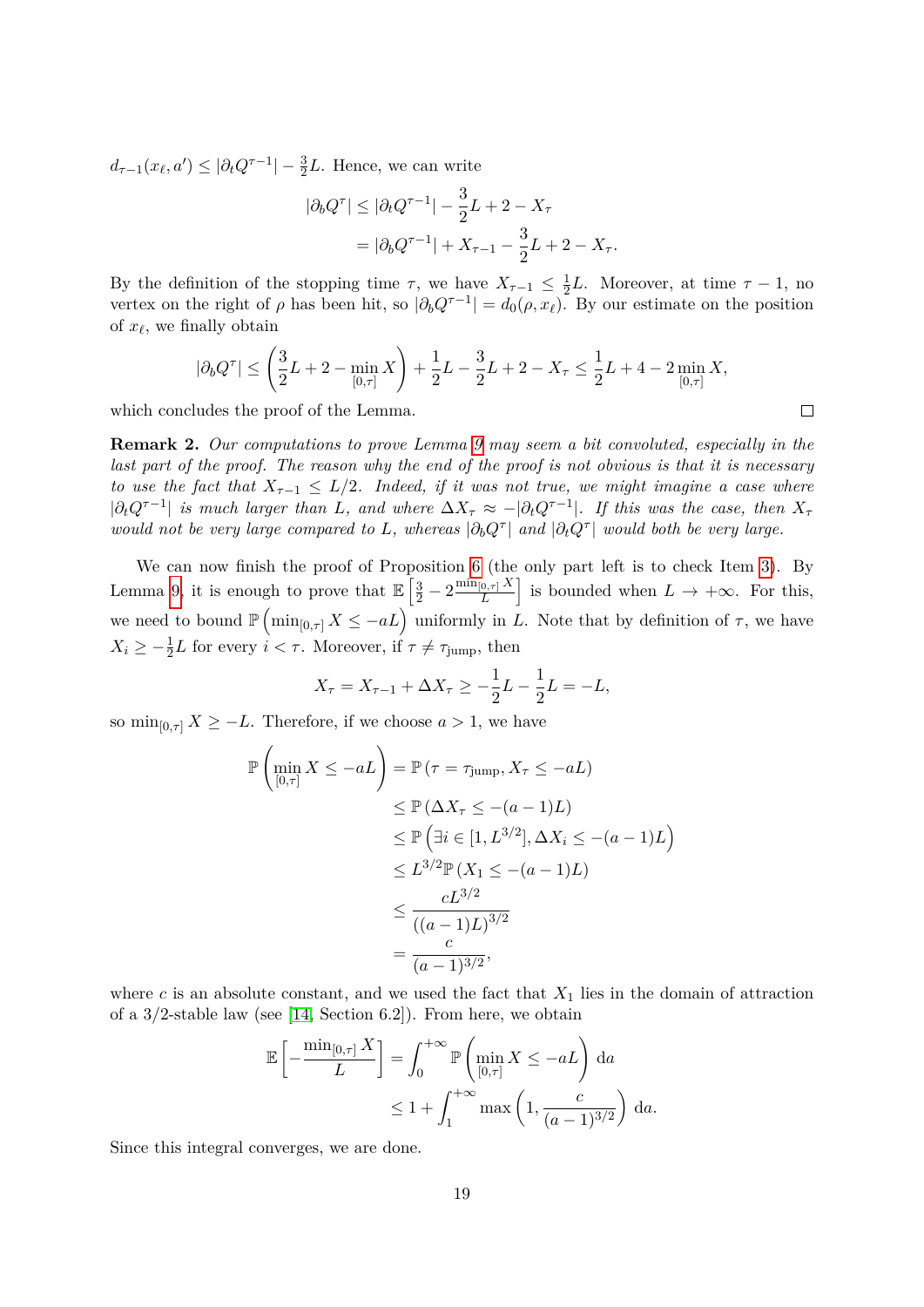# <span id="page-19-0"></span>**4 Proof of Theorem [1](#page-1-0)**

We now combine Lemma [5](#page-11-1) with Proposition [6](#page-13-1) to prove our main theorem. We denote by  $M^g_{\infty}$ the image of  $Q_{\infty}$  by the Tutte mapping, and recall that  $M_{\infty}$  is obtained from  $M_{\infty}^g$  by removing the finite beads along its boundary.

<span id="page-19-2"></span>**Lemma [1](#page-1-0)0.** *To prove Theorem 1 for*  $M_{\infty}$ *, it is enough to prove it for*  $M_{\infty}^g$ *.* 

*Proof.* Assume the theorem is proved for  $M^g_{\infty}$ . We may see  $M_{\infty}$  as a subgraph of  $M^g_{\infty}$ . Denote the root of  $M^g_{\infty}$  by  $\rho^g$  and the root of  $M_{\infty}$  by  $\rho$ . Then  $\rho$  is also the last pinchpoint of  $M_{\infty}$ separating  $\rho^g$  from infinity. Let *D* be the graph distance from  $\rho^g$  to  $M_\infty$ . Then for *r* large enough, the ball of radius *r* in  $M_{\infty}$  is equal to the ball of radius  $r + D$  in  $M_{\infty}^g$ , minus the part between  $\rho^g$  and  $\rho$  and possibly parts of finite beads of  $M^g_{\infty}$ . This implies that the same is true for the hulls  $B_r^{\bullet}$ . Hence we have

$$
R_{\text{eff}}^{M_{\infty}}\left(\rho \leftrightarrow \partial B_r^{\bullet}(M_{\infty})\right) = R_{\text{eff}}^{M_{\infty}^g}\left(\rho^g \leftrightarrow \partial B_r^{\bullet}(M_{\infty})\right) - R_{\text{eff}}^{M_{\infty}^g}\left(\rho^g \leftrightarrow \rho\right)
$$
  

$$
\geq R_{\text{eff}}^{M_{\infty}^g}\left(\rho^g \leftrightarrow \partial B_{r+D}^{\bullet}(M_{\infty}^g)\right) - R_{\text{eff}}^{M_{\infty}^g}\left(\rho^g \leftrightarrow \rho\right)
$$
  

$$
\geq c \log r - c'
$$

a.s. for every large enough  $r$ , where  $c$  is given by Theorem [1](#page-1-0) for  $M^g_{\infty}$ , and  $c'$  is random but does not depend on *r*. This proves Theorem [1](#page-1-0) for  $M_{\infty}$ .  $\Box$ 

<span id="page-19-1"></span>**Proposition [1](#page-1-0)1.** *Theorem 1 holds if*  $M_{\infty}$  *is replaced by*  $M_{\infty}^g$ .

Proposition [11,](#page-19-1) together with Lemma [10,](#page-19-2) gives Theorem [1.](#page-1-0) The rest of this section is devoted to the proof of Proposition [11.](#page-19-1) Proposition [6](#page-13-1) can be seen as the construction (with positive probability) of a block separating a segment of length *L* on the boundary from infinity. The idea of the proof is to iterate Proposition [6:](#page-13-1) the top boundary of the *n*-th block is the segment that the  $(n+1)$ -th block tries to separate from infinity. More precisely, we define by induction a sequence  $(Q[n])_{n\geq 1}$  of finite sub-maps of  $Q_{\infty}$ , a sequence  $(Q_{\infty}[n])_{n\geq 0}$  of infinite quadrangulations of the half-plane, and a sequence  $(L[n])_{n\geq 0}$  of integers as follows (see also Figure [8\)](#page-20-0):

- $L[0] = 2$  and  $Q_{\infty}[0] = Q_{\infty};$
- for every  $n \geq 1$ , the sub-map  $Q[n]$  of  $Q_{\infty}[n-1]$  is given by Proposition [6,](#page-13-1) with  $L = L[n-1]$ ;
- for every  $n \geq 1$ , the map  $Q_{\infty}[n]$  is the infinite connected component of  $Q_{\infty}[n-1]\backslash Q[n]$ , rooted at the leftmost vertex  $\rho[n]$  of  $\partial_t Q[n]$ . Moreover, we denote by  $\Gamma[n]$  the smallest segment of  $\partial Q_{\infty}[n]$  that separates all the  $Q[i]$  for  $1 \leq i \leq n$  from infinity in  $Q_{\infty}$ , and  $L[n]$ is the length of  $\Gamma[n]$ , increased to the next even integer.

Finally, we also denote by  $\mathcal{F}[n]$  the  $\sigma$ -algebra generated by  $Q_{\infty} \setminus Q_{\infty}[n]$ , i.e. the first *n* blocks together with the fillings of all the finite holes they form.

By the first point of Proposition [6,](#page-13-1) for every  $n \geq 1$ , the map  $Q_{\infty}[n]$  is independent of  $\mathcal{F}[n]$ , and has the same distribution as  $Q_{\infty}$ . This guarantees that we can apply Proposition [6](#page-13-1) to  $Q_{\infty}[n]$ to obtain  $Q[n+1]$ . The proof of Proposition [11](#page-19-1) can be split into Lemmas [12](#page-20-1) and [13](#page-20-2) below. Note that if we are only interested in the recurrence of  $M^g_{\infty}$  or  $M^{\infty}_{\infty}$  and not on quantitative resistance bounds, then Lemma [12](#page-20-1) only is sufficient.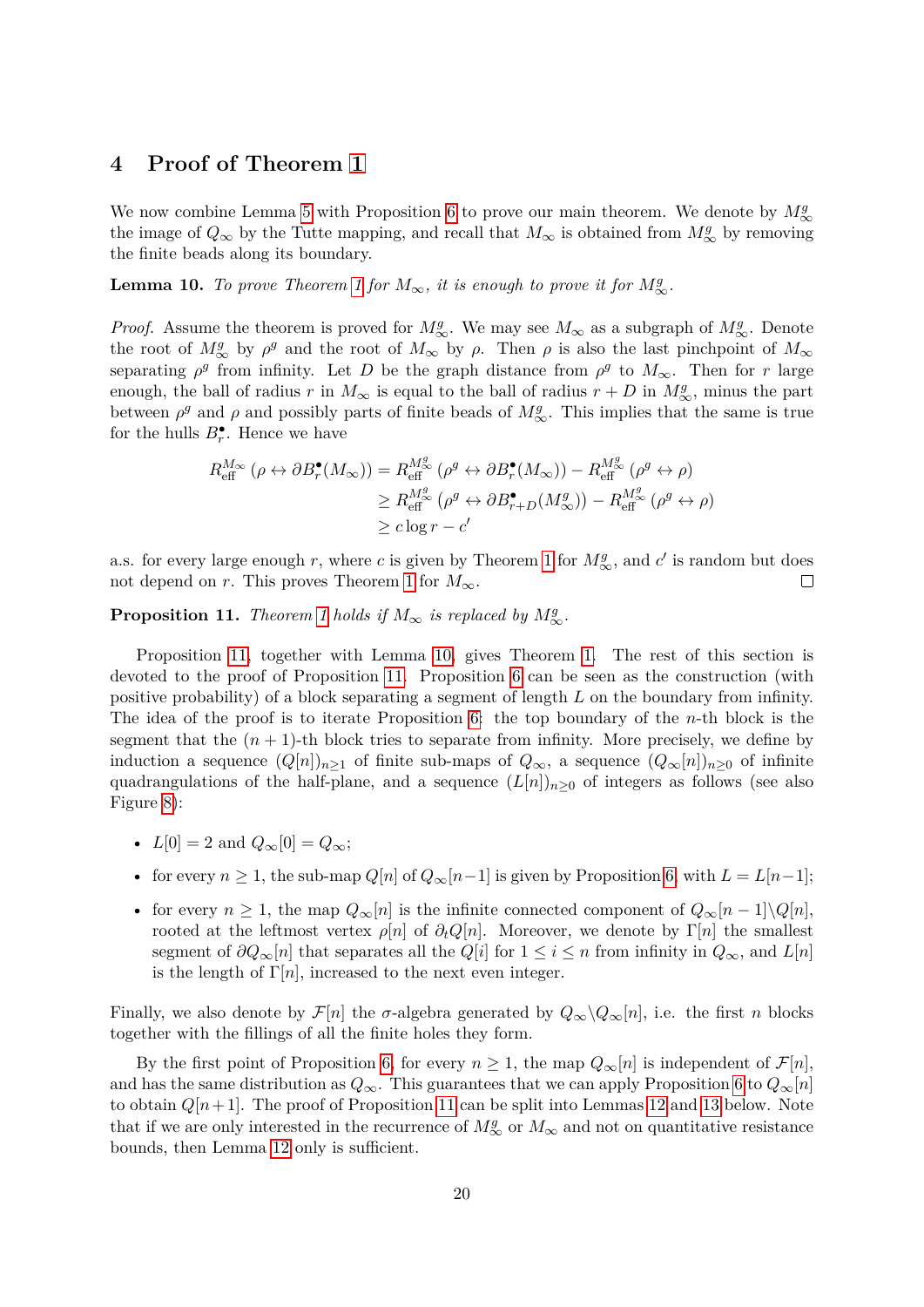<span id="page-20-0"></span>

**Figure 8:** The different blocks *Q*[*n*] (in light blue). On this example, the only good block is *Q*[2]: the blocks *Q*[1] and *Q*[3] do not separate the root from infinity. The block *Q*[4] does, but its hole has a too small right boundary compared to *L*[3]. The hole  $H[2]$  is hatched in pink, and  $Q_{\infty}[4]$  in grey.

<span id="page-20-1"></span>**Lemma 12.** *There is a constant*  $c > 0$  *such that almost surely, for every n large enough, we have*

$$
R_{\text{eff}}^{M_{\infty}^{g}}\left(\rho\leftrightarrow\Gamma[n]\right)\geq cn.
$$

<span id="page-20-2"></span>**Lemma 13.** *There is a constant*  $A > 1$  *such that almost surely, for n large enough, for every white vertex*  $v \in \Gamma[n]$ *, we have*  $d_{M^g_\infty}(\rho, v) \leq A^n$ *.* 

Proposition [11](#page-19-1) is an easy consequence of these two results: for each *n*, the set of white vertices of  $\Gamma[n]$  separates the root from infinity in  $M^g_{\infty}$ . By Lemma [13,](#page-20-2) there is a constant  $\alpha > 0$ such that, for every *r* large enough,  $\Gamma[\alpha \log r]$  stays in the ball of radius *r* in  $M^g_{\infty}$ , so it separates the root from  $\partial B_r^{\bullet}(M^g_{\infty})$ . Therefore, by using also Lemma [12,](#page-20-1) for every *r* large enough we have

$$
R_{\text{eff}}^{M_{\infty}^{g}}\left(\rho\leftrightarrow\partial B_{r}^{\bullet}(M_{\infty}^{g})\right)\geq R_{\text{eff}}^{M_{\infty}^{g}}\left(\rho\leftrightarrow\Gamma[\alpha\log r]\right)\geq c\alpha\log r.
$$

*Proof of Lemma [12.](#page-20-1)* We call a index  $n \geq 1$  *good* if the event in the second point of Proposition [6](#page-13-1) occurs. If *n* is a good index, the sub-map  $Q[n]$  of  $Q_{\infty}[n-1]$  has a finite hole  $H[n]$ , which is filled with a critical Boltzmann quadrangulation with a simple boundary of length 2*p* for some *p*. We recall (from just before Proposition [6\)](#page-13-1) that the boundary of *H*[*n*] can be split into 4 parts:

- the segment of length  $L[n]$  on the right of the root of  $Q_{\infty}[n-1]$ , denoted by  $\partial_b H[n]$ ,
- a segment of  $\partial Q_{\infty}[n-1]$  on the right of  $\partial_b H[n]$ , denoted by  $\partial_r H[n]$ ,
- the segment  $\partial H[n] \setminus \partial Q_{\infty}[n-1]$ , denoted by  $\partial_t H[n]$ ,
- a segment of  $\partial Q_{\infty}[n-1]$  on the left of its root, denoted by  $\partial_{\ell}H[n]$ .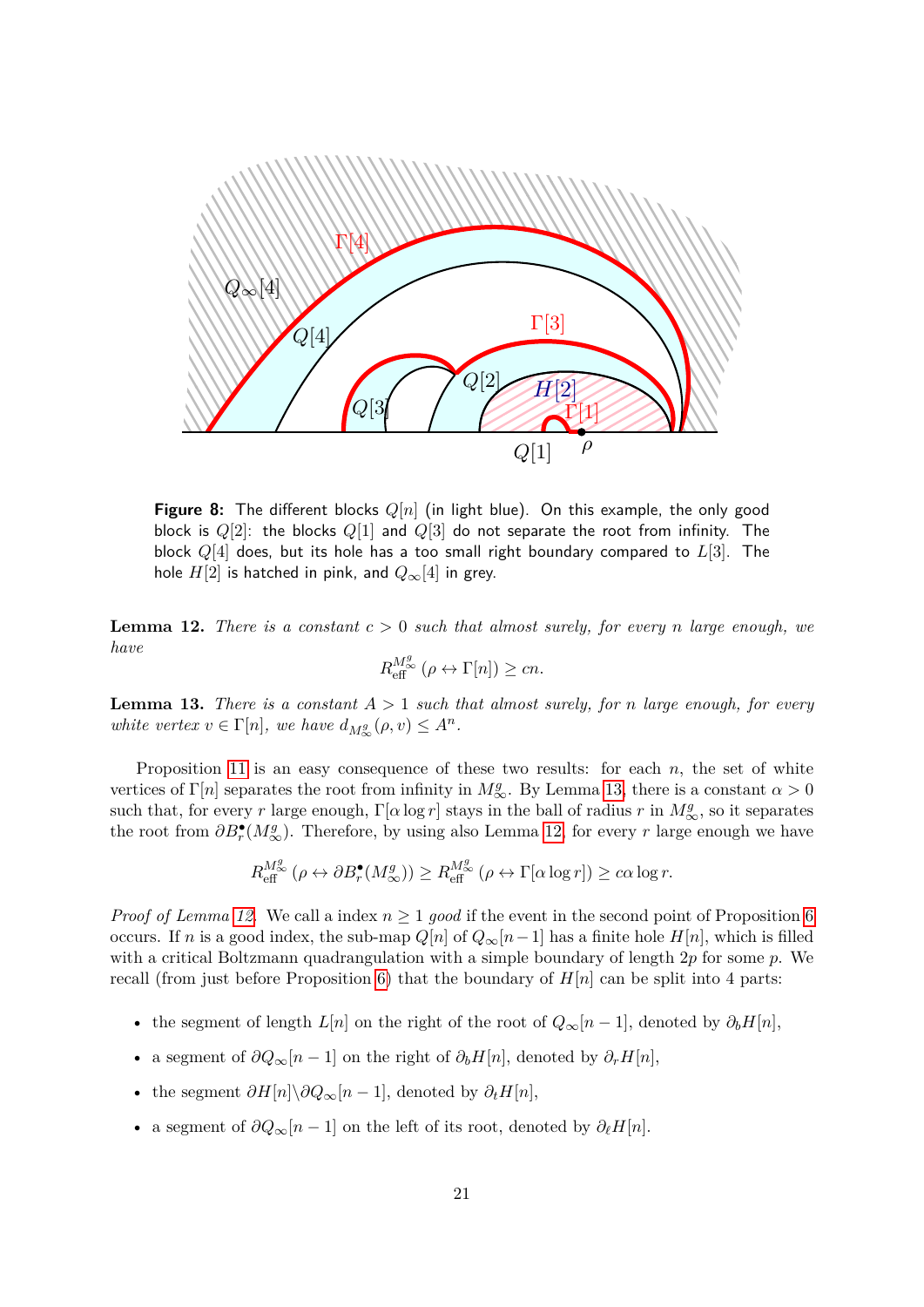Then Item [2](#page-13-3) of Proposition [6](#page-13-1) guarantees that we have  $|\partial_h H[n]| = L[n]$  and  $|\partial_t H[n]| \leq L[n]$ , but  $|\partial_{\ell}H[n]|$ ,  $|\partial_{r}H[n]| \geq L[n]$ , so we can apply Lemma [5.](#page-11-1) Let  $M[n]$  be the map obtained by applying the Tutte mapping to the quadrangulation filling the hole  $H[n]$ . By Lemma [5,](#page-11-1) conditionally on  $\mathcal{F}[n-1]$  and on *n* being a good step, with probability at least  $\frac{1}{2}$ , we have

$$
R_{\text{eff}}^{M[n]}\left(\partial_b H[n] \leftrightarrow \partial_t H[n]\right) \ge 1.
$$

We call *n* very good if this is the case. Note that by definition of  $L[n-1]$  and our rooting convention for  $Q_{\infty}[n-1]$ , the segment  $\partial_b H[n]$  contains the boundary between  $Q_{\infty}[n-1]$  and  $Q_{\infty} \setminus Q_{\infty}[n-1]$ . On the other hand, the top boundary  $\partial_t H[n]$  separates  $\partial_b H[n]$  from the top boundary of  $Q[n]$ , and therefore from  $Q_{\infty}[n]$ . Therefore, as can be seen on Figure [8,](#page-20-0) for every good *n*,  $M[n]$  separates on the one hand the root  $\rho$  and the maps  $M[i]$  for  $i < n$ , and on the other hand the  $M[i]$  for  $i > n$  and infinity. It follows that

$$
R_{\text{eff}}^{M_{\infty}^{g}}\left(\rho\leftrightarrow\Gamma[n]\right)\geq\sum_{i=1}^{n-1}\mathbb{1}_{i}\text{ is good }R_{\text{eff}}^{M[i]}\left(\partial_{b}H[i]\leftrightarrow\partial_{t}H[i]\right),
$$

where the term *i* is at least 1 if *n* is very good. Therefore, if we denote by  $N[n]$  the number of very good indices between 1 and  $n-1$ , we have

<span id="page-21-0"></span>
$$
R_{\text{eff}}^{M_{\infty}^{g}}\left(\rho\leftrightarrow Q_{\infty}[n]\right)\geq N[n].\tag{7}
$$

 $\Box$ 

Finally, by the second point of Proposition [6,](#page-13-1) the conditional probability for any index *n* to be good conditionally on  $\mathcal{F}[n-1]$  is bounded from below by some  $\delta > 0$ . Moreover, since the Boltzmann quadragulations filling the holes for different good steps are independent, the events  ${n \text{ is very good}}$  for  $n \geq 1$  dominate i.i.d. events of probability  $\frac{\delta}{2}$ . Therefore, by the law of large number, a.s. for every *n* large enough we have

$$
N[n] \ge \frac{\delta}{3}n,
$$

which, combined with  $(7)$ , proves the lemma.

We now prove Lemma [13,](#page-20-2) that is, we control the graph distance between  $\rho$  and  $Q_{\infty}[n]$  in  $M^g_{\infty}$ . The next lemma allows us to control how distances may increase when we apply the Tutte mapping. Its proof is delayed until the end of the section. We label the vertices of *∂Q*<sup>∞</sup> as  $(u_i)_{i \in \mathbb{Z}}$  as on Figure [9,](#page-23-1) so that  $u_0$  is the root vertex and the  $u_i$  with *i* even are the white vertices.

# <span id="page-21-1"></span>**Lemma 14.** *The distance*  $d_{M^g_\infty}(u_0, u_2)$  *has exponential tail.*

Note also that by the invariance of  $Q_{\infty}$  by root translation along the boundary, this remains true if we replace  $u_0$  and  $u_2$  by any two consecutive white vertices of  $\partial Q_{\infty}$ .

*Proof of Lemma [13](#page-20-2) using Lemma [14.](#page-21-1)* The idea of the proof is to bound distances between vertices on the boundary of *∂Q*[*n*] by using paths following the boundary. Although this might seem very crude, we only care about the logarithms of the distances, so bounding  $r$  by  $r^2$  is not a problem here. A slight difficulty is that we are interested in distances in  $M^g_{\infty}$ , so we need to make sure that moving around a black vertex of the quadrangulation does not cost too much. This is where we need to use Lemma [14.](#page-21-1)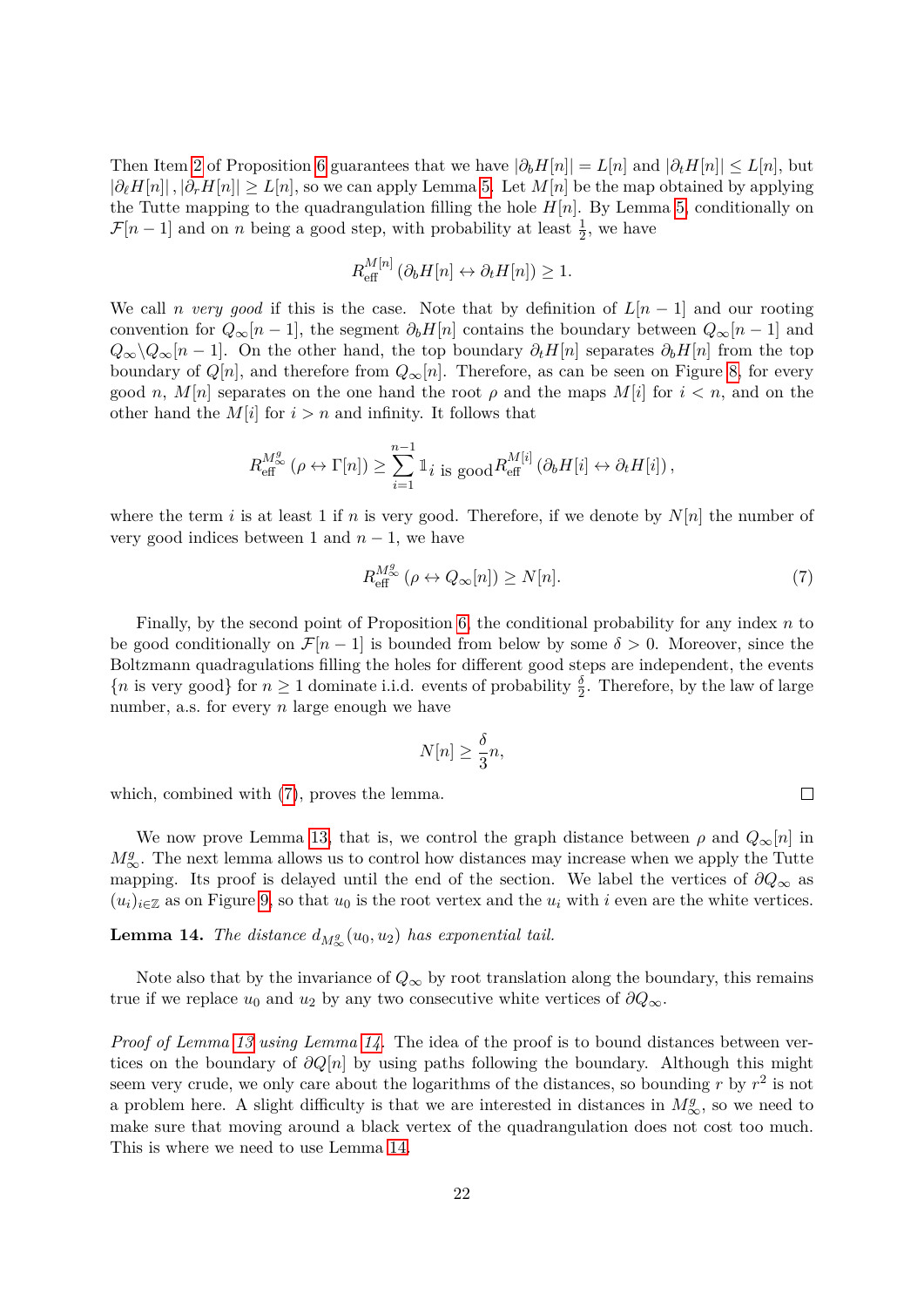We first argue that  $L[n]$  grows at most exponentially in *n*. For every  $n \geq 0$ , we recall that  $\mathcal{F}[n]$  is the *σ*-algebra generated by  $Q_{\infty}\backslash Q_{\infty}[n]$ . By definition of  $\Gamma[n]$  and  $L[n]$ , the segment Γ[*n* + 1] is included in the union of Γ[*n*] and the top boundary of *Q*[*n* + 1] (see Figure [8\)](#page-20-0), so  $L[n+1] \leq 1 + L[n] + |\partial_t Q[n+1]|$ . Hence, it follows from Item [3](#page-13-2) of Proposition [6](#page-13-1) that  $\mathbb{E}\left[\frac{L[n+1]}{L}\right]$  $\left[\frac{[n+1]}{L[n]} \middle| \mathcal{F}[n]\right] \leq C + 2$  for every  $n \geq 1$ , where *C* is given by Proposition [6.](#page-13-1) Therefore, we have  $\mathbb{E}[L[n]] \leq (C+2)^n$ , so  $\mathbb{P}(L[n] \geq (C+3)^n)$  decreases exponentially in *n*, and  $L[n] \leq (C+3)^n$ for all large enough *n*. Similarly, we easily obtain  $|\partial_b Q[n]| \leq (C+3)^n$  for *n* large enough.

On the other hand, Lemma [14](#page-21-1) states that the distance in  $M^g_\infty$  between any two consecutive white vertices of  $\partial Q_{\infty}[n]$  has exponential tail (recall that  $Q_{\infty}[n]$  has the same law as  $Q_{\infty}$ ). By a crude union bound, it follows that with probability at least  $1 - (C + 3)^{n+1}e^{-cn^2}$  (for some absolute constant  $c > 0$ , for any two consecutive white vertices of  $\partial Q_{\infty}[n]$  at distance at most  $(C+3)^{n+1}$  from the root along  $\partial Q_{\infty}[n]$ , the distance between them in  $M^g_{\infty}$  is at most  $n^2$ . If this is the case and  $|\partial_b Q[n+1]| \leq (C+3)^{n+1}$ , then the distance in  $M^g_{\infty}$  between any two vertices of  $\partial_b Q[n+1]$  (and in particular of  $\Gamma[n]$ ) is at most  $n^2(C+3)^{n+1}$ . In particular, this is true for  $\rho[n]$ and  $\rho[n+1]$ , since by definition  $\rho[n+1]$  is the leftmost vertex of  $\partial_b Q[n+1]$ . Therefore, almost surely, for *n* large enough, we have

$$
d_{M^g_{\infty}}(\rho[n], \rho[n+1]) \le n^2(C+3)^{n+1}.
$$

By induction, we obtain that almost surely, for *n* large enough, for *n* large enough, we have

$$
d_{M^g_{\infty}}(\rho, \rho[n]) \le (C+4)^n.
$$

Since we also have  $d_{M^g_{\infty}}(\rho[n], v) \leq n^2(C+3)^{n+1}$  for  $v \in \Gamma[n]$ , we conclude

$$
d_{M^g_\infty}(\rho, v) \le (C+5)^n
$$

for every  $v \in \Gamma[n]$ , which proves the lemma.

*Proof of Lemma* [14.](#page-21-1) The idea is to discover the neighbourhood of  $u_1$  in  $Q_{\infty}$  by a peeling exploration, until there is a set of faces of  $Q_{\infty}$  containing edges of  $M^g_{\infty}$  that allow to go from  $u_0$  to  $u_2$ in  $M^g_{\infty}$ . This argument essentially goes back to [\[4\]](#page-32-0). More precisely, we use a non-filled-in peeling algorithm, i.e. we do not discover the finite holes cut out by the explored face. The algorithm is the following. Let  $e_1$  be the edge of  $\partial Q_\infty$  between  $u_1$  and  $u_2$ . At each step *i*, we consider the connected component of the undiscovered part that contains *e*<sup>1</sup> (this component may be finite or infinite). The edge we peel is the edge on the left of *e*<sup>1</sup> along the boundary of this component. We stop the exploration when we discover a face that is incident to  $u_2$  (see Figure [9\)](#page-23-1).

The probability to end the exploration at some step conditionally on the previous ones depends on the perimeter 2*p* of the hole that we explore (*p* may be finite or infinite). We call it *q*<sub>*p*</sub>. It is classical that  $q_p > 0$  for every *p*, and that  $q_p \to q_\infty > 0$  as  $p \to \infty$ , so this probability is bounded from below by a positive constant. Hence, the number of steps of the exploration is a.s. finite and has exponential tail.

We finally argue that  $d_{M^g_\infty}(u_0, u_2)$  is bounded by the number of steps of the exploration described above. At each step  $i$ , let  $f_i$  be the unique face that we discover. We color in red the diagonal joining the two white vertices incident to *f<sup>i</sup>* (this diagonal may be a loop). Note that the red diagonals are edges of  $M^g_{\infty}$ . It is quite easy to see that the  $(i + 1)$ -th red diagonal starts where the *i*-th ends, so the set of red diagonals forms a path (see Figure [9\)](#page-23-1). Moreover,

 $\Box$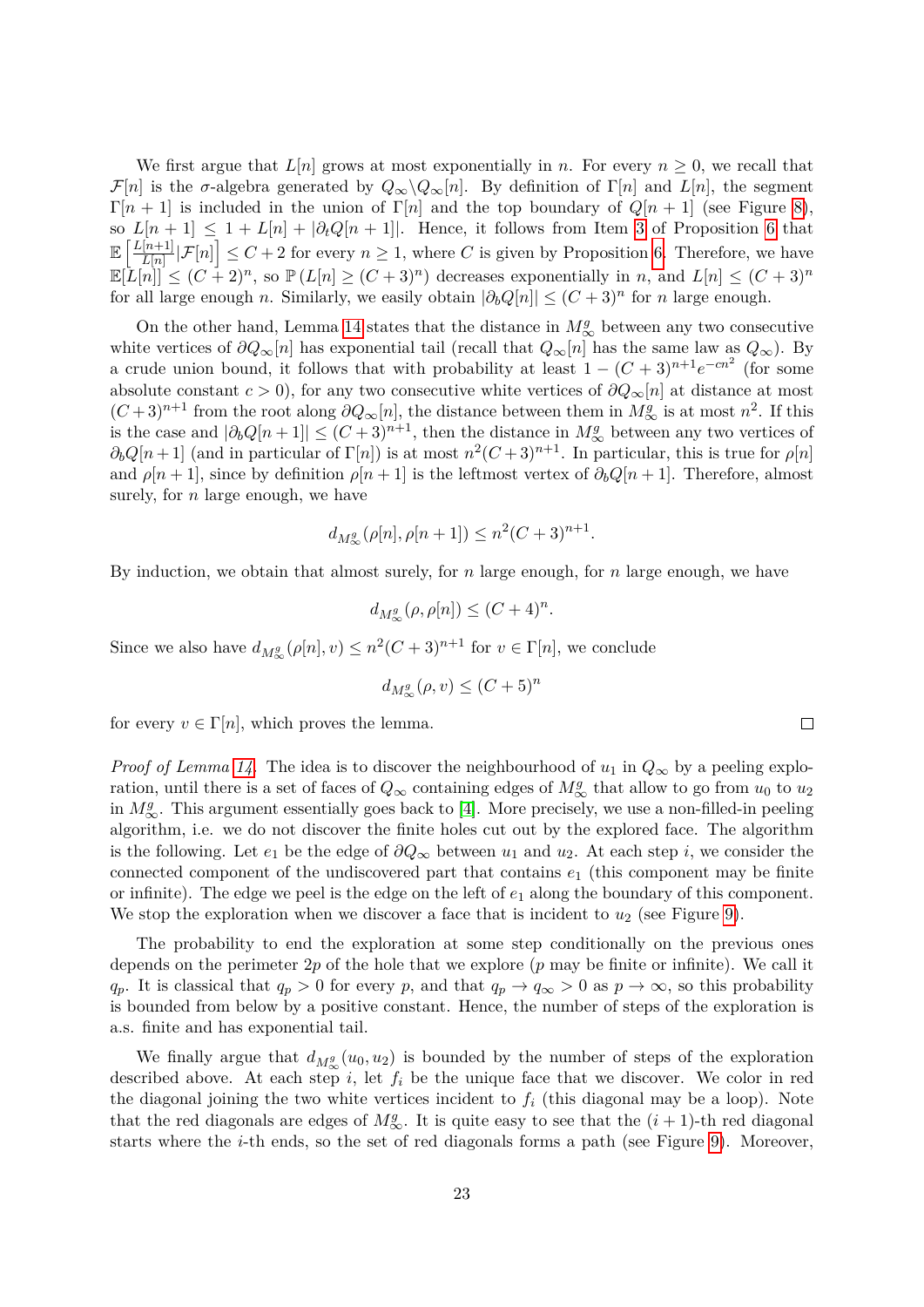<span id="page-23-1"></span>

**Figure 9:** Proof of Lemma [14:](#page-21-1) the red diagonals form a connected sets, and the successive peeled edges are in blue.

the first one we draw is incident to  $u_0$  (the first peeled edge is the one between  $u_0$  and  $u_1$ ), and the last one is incident to  $u_2$ . Therefore, there is a path of red diagonals joining  $u_0$  to  $u_2$ , and its length is bounded by the duration of the exploration, so it has exponential tail, which proves the lemma.

 $\Box$ 

### <span id="page-23-0"></span>**5 The UIHPM as a local limit**

The goal of this Section is to prove Theorem [2.](#page-2-0) We recall that  $M_{\infty}$  is the UIHPM defined in Section [1.3](#page-8-0) as the unique infinite bead of  $\mathcal{T}(Q_{\infty})$  and that  $M_p$  is the critical Boltzmann random map with simple boundary of length *p*. Our goal is to prove the local convergence  $M_p \to M_\infty$ as  $p \to \infty$ . The basic strategy of the proof is to use the Tutte mapping  $\mathcal T$  of Section [1.3](#page-8-0) to decompose a critical Boltzmann quadrangulation *Q<sup>p</sup>* into several components. In particular, one of these components will be mapped by  $\mathcal T$  to a map with simple boundary that we call the *Tutte core* of  $Q_p$ , and that will correspond to the infinite bead when  $p \to +\infty$ . We then prove that the Tutte core has the law of a critical Boltzmann map with a simple boundary (of random length). Finally, we let the boundary length *p* go to infinity, and we find that the Tutte core converges to the uihpm.

While this strategy seems simple, a few technical problems make our proof longer than what might be expected. Two of these issues are that the Tutte core of  $Q_p$  has a random perimeter, and that the core is not obvious to define in a canonical way for finite maps (unlike in  $\mathcal{T}(Q_{\infty})$ , where it is the only infinite bead). To solve these two problems, we consider random maps  $M^{\bullet\bullet,z}$  with randomized perimeters. More precisely,  $M^{\bullet\bullet,z}$  is a random map with simple boundary, critical Boltzmann weight on the number of edges, Boltzmann weight *z* on the perimeter, and three distinct marked edges on the boundary.

This triple marking has two advantages: first, it makes the partition function blow up as *z* goes to its critical value  $z_c = 2/9$ , which guarantees that the perimeter of  $M^{\bullet\bullet,z}$  goes to  $+\infty$ . Second, marking three boundary edges of a finite map *m* with non-simple boundary allows us to define the "core with simple boundary" of *m* as the bead containing the "center of gravity" between the three marked edges. This core with simple boundary plays in  $M^{\bullet\bullet,z}$  the role of the infinite bead in  $\mathcal{T}(Q_{\infty})$ . This is how we will define the Tutte core of a quadrangulation in Section [5.1.](#page-24-0)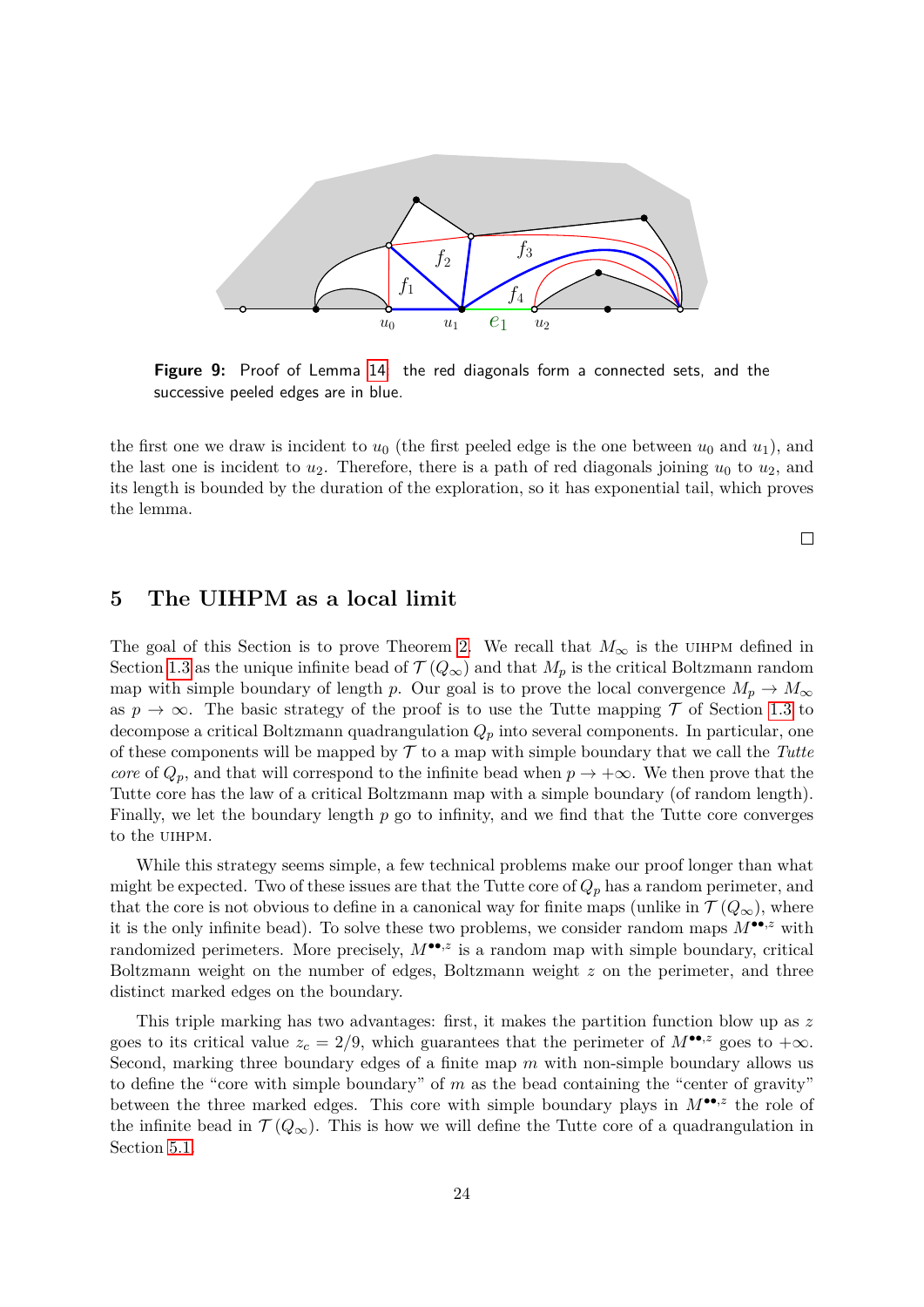We will first prove Proposition [16,](#page-28-1) which states that

$$
M^{\bullet\bullet,z}\xrightarrow[z\to z_c]{(d)}M_\infty
$$

in the local topology. To go from random perimeters to fixed perimeters, we will then use asymptotics of the partition function of  $M_p$ , which are given by [\(3\)](#page-5-3).

#### <span id="page-24-0"></span>**5.1 The core decomposition of quadrangulations**

Let  $\mathbb{Q}^{\bullet\bullet}$  be the set of finite quadrangulations with a simple boundary and three (pairwise distinct) marked boundary edges  $e_1, e_2, e_3$ , each oriented from a white to a black vertex so that the external face is on their right, and where  $e_1$  is the root edge. Let  $q \in \mathbb{Q}^{\bullet \bullet}$ . For each  $i \in \{1,2,3\}$ , let  $e'_{i}$  be the edge of  $\mathcal{T}(q)$  immediately to the left of  $e_{i}$  (when turning around its starting point counterclockwise), oriented in such a way that  $e_i$  and  $e'_i$  have the same starting point, see Figure [10.](#page-25-0)

The beads of  $\mathcal{T}(q)$  (i.e. the components separated by pinchpoints) have a tree structure, so there is a unique bead such that, if we remove it, none of the connected components contains more than one marked edge. This particular bead is called the *Tutte core* of *q*, and denoted by  $\text{TCore}(q)$  (see Figure [10\)](#page-25-0). We will also denote by  $\text{Core}(q)$  the part of *q* corresponding to  $\text{TCore}(q)$  via the Tutte mapping. More precisely,  $\text{Core}(q)$  is the quadrangulation with boundary obtained by keeping only the faces of *q* containing an edge of  $TCore(q)$ , where we only glue faces of  $\text{Core}(q)$  along edges of q that are inside  $\text{TCP}(q)$  (the other edges are "cut open", see Figure [10\)](#page-25-0). We highlight that  $\text{Tore}(q)$  is a map with a simple boundary, whereas  $\text{Core}(q)$  is a quadrangulation with truncated boundary, i.e. with simple boundary where all black boundary vertices have degree 2. We have already noted in Section [1.3](#page-8-0) that the Tutte mapping is a bijection between maps with simple boundary and quadrangulations with truncated boundary.

The Tutte core  $\text{TCore}(q)$  is equipped with three marked boundary vertices  $v_1, v_2, v_3$  giving the positions of the edges  $e'_1, e'_2, e'_3$  (these are the squares on Figure [10\)](#page-25-0): the vertex  $v_i$  is the vertex of  $\partial \text{TCore}(q)$  which is the closest from the starting point of  $e'_i$ . It is not always true that the three marked vertices  $v_1, v_2, v_3$  are distinct. We denote the set of quadrangulations  $q \in \mathbb{Q}^{\bullet\bullet}$ where this is the case by A. Our decomposition is simpler to describe if restricted to A, and we will check later that a random quadrangulation with a large boundary length is in  $\mathbb A$  with high probability. We assume  $q \in A$  from now on.

**Recovering quadrangulations from their Tutte core.** Of course, it is not possible to recover *q* given only  $\text{Core}(q)$  (or equivalently given  $\text{TCore}(q)$ ), but  $\text{Core}(q)$  is a part of *q*. Fortunately, there exists a unique way to obtain *q* by gluing quadrangulations with a simple boundary to edges of the boundary of  $Core(q)$ . Each of these quadrangulations is glued either along one edge, or along two consecutive boundary edges with the same white endpoint. More precisely, let *v* be a vertex of  $\partial \text{TCore}(q)$  (i.e. a white vertex of  $\partial \text{Core}(q)$ ). We denote by *e* (resp. *e'*) the edge of *∂* Core(*q*) just before (resp. just after) *v* in the trigonometric order. Then we are in one of the two following situations:

• one quadrangulation with a simple boundary is glued to the two edges  $e$  and  $e'$ . Its root is glued to *e*;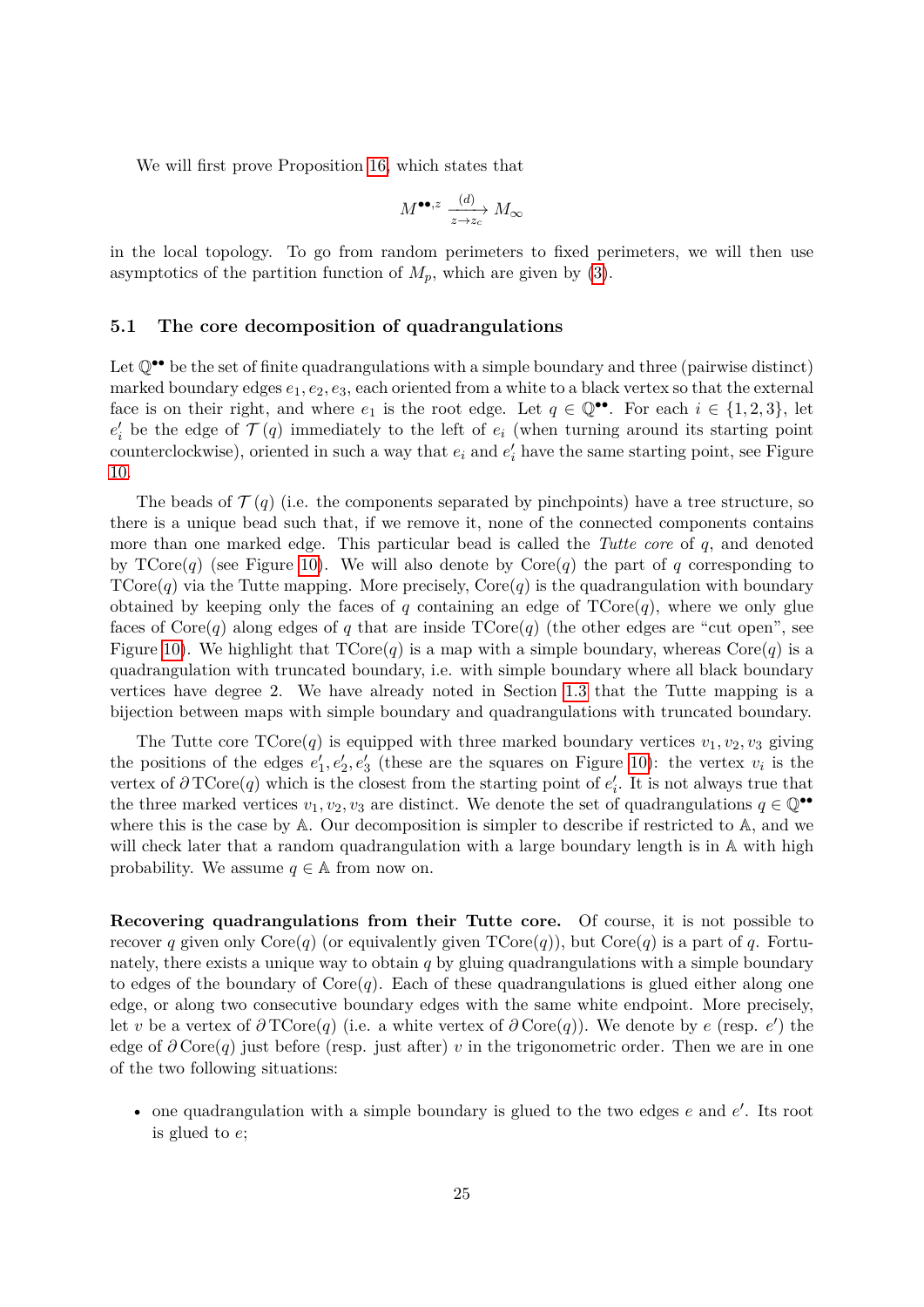$\bullet$  two quadrangulations with a simple boundary are glued respectively to  $e$  and  $e'$ . The root of the first one is glued at  $e$ , and we glue to  $e'$  the edge of the boundary of the second one that precedes its root (in the trigonometric order).

In other words, to each vertex *v* of  $\partial \text{TCore}(q)$ , we associate an element  $q_v$  of  $\mathbb{J} := \mathbb{Q} \cup \mathbb{Q}^2$ . Note that our gluing convention is designed to be consistent with the fact that the root edge is always directed from a white vertex to a black one, and the external face is always on the right of the root edge. We also recall that  $\mathbb Q$  contains the edge-quadrangulation  $\dagger$  with boundary length 2 and no inner face.

<span id="page-25-0"></span>

**Figure 10:** The core decomposition of a quadrangulation *q*. On the left, the marked edges of *q* are in blue, the map  $\mathcal{T}(q)$  is in red, and the Tutte core is hatched in purple. On the right, we have cut q along the green edges to isolate  $Core(q)$  in the center (inside the large green cycle). The root vertices of  $\text{TCore}(q)$  are the squares. Around the core are the elements of  $\overline{\mathbb{J}}$  and  $\overline{\mathbb{J}^\bullet}$  that must be glued to  $\text{Core}(q)$  to recover  $q$  (those bearing one of the marked edges, and thus belonging to  $\mathbb{J}^\bullet$ , are circled in blue).

Finally, the parts corresponding to the marked vertices  $v_1, v_2, v_3$  play a special role, because they also need to bear the marked edges  $e_1, e_2, e_3$  on their boundaries. If only one quadrangulation  $q_i$  is glued to  $v_i$ , it must have an additional marked edge, which may not be the root of  $q_i$ since the root of  $q_i$  is glued to Core $(q)$ . Hence  $q_i$  is an element of the set  $\mathbb{Q}^{\bullet}$  of quadrangulations with two distinct marked edges on the boundary, the first one being the root edge. If there are two different quadrangulations  $q_i$  and  $q'_i$  glued near  $v_i$ , then (by our assumption that the  $v_j$ are distinct) exactly one of them bears an additional marked edge. If it is  $q_i$  (the first one in trigonometric order), the marked edge cannot be the root of  $q_i$  since the root of  $q_i$  is glued to an edge of  $Core(q)$ , so  $q_i \in \mathbb{Q}^{\bullet}$  and  $q'_i \in \mathbb{Q}$ . On the other hand, if the additional marked edge is on  $q'_i$ , it may or may not be the root of  $q'_i$ , so  $q_i \in \mathbb{Q}$  and  $q'_i \in \mathbb{Q} \cup \mathbb{Q}^{\bullet}$ . Therefore, to each of the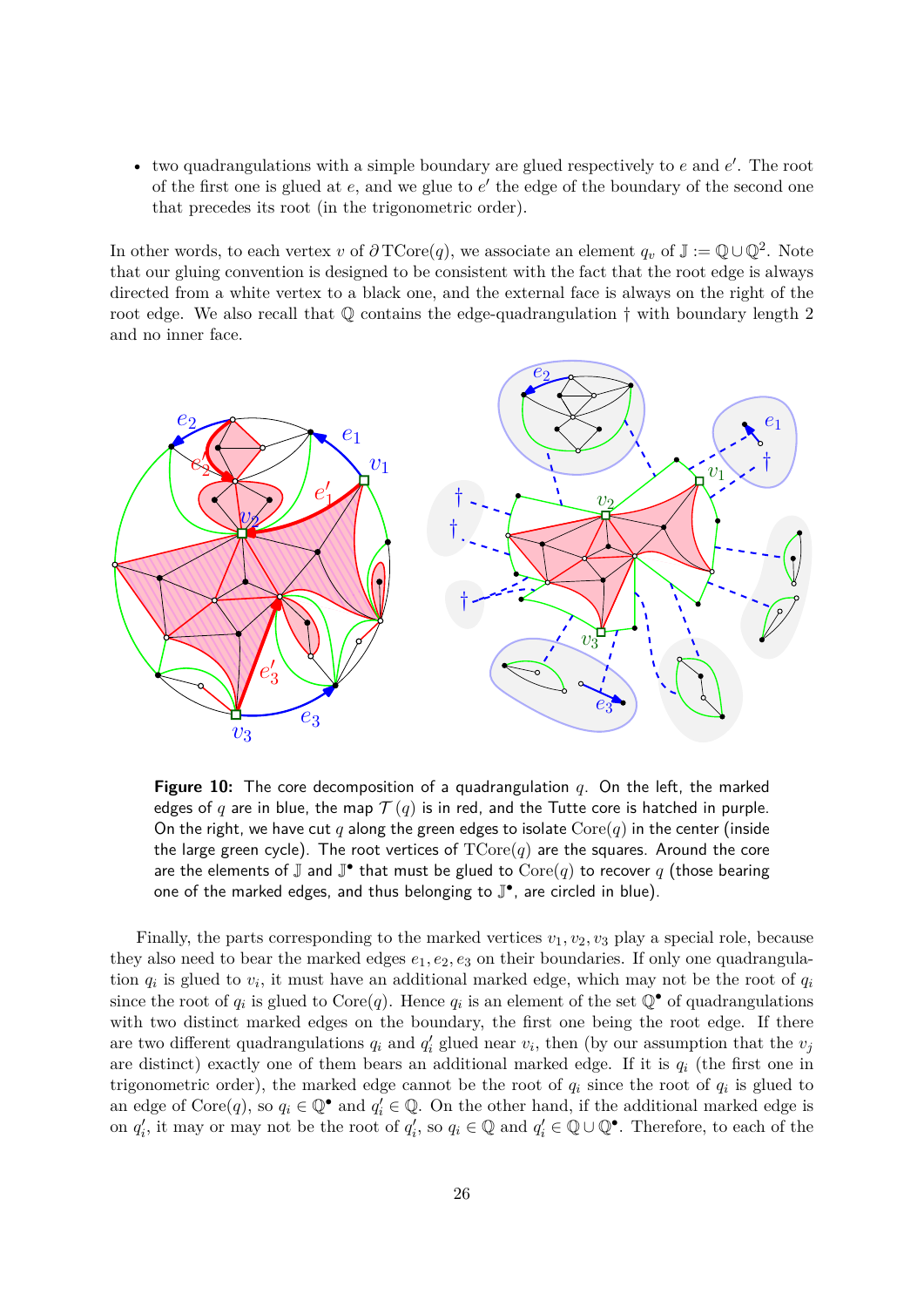three vertices  $v_1, v_2, v_3$ , we need to associate an element of

<span id="page-26-1"></span>
$$
\mathbb{J}^{\bullet} = \mathbb{Q}^{\bullet} \cup (\mathbb{Q} \times \mathbb{Q}^{\bullet}) \cup (\mathbb{Q}^{\bullet} \times \mathbb{Q}) \cup \mathbb{Q}^{2}.
$$
 (8)

See Figure [10](#page-25-0) for an example.

For every  $p$ , let  $\mathbb{M}_{p}^{\bullet\bullet}$  be the set of tri-marked finite maps with a simple boundary of length *p*. We have just built an application

<span id="page-26-2"></span>
$$
\Psi: \mathbb{A} \longrightarrow \bigcup_{p \ge 3} \mathbb{M}_p^{\bullet \bullet} \times \mathbb{J}^{\bullet 3} \times \mathbb{J}^{p-3},\tag{9}
$$

where we recall that A is a subset of  $\mathbb{Q}^{\bullet\bullet}$ ,  $\mathbb{J} = \mathbb{Q} \cup \mathbb{Q}^{\bullet}$ , and  $\mathbb{J}^{\bullet}$  is given by [\(8\)](#page-26-1). The proof that  $\Psi$  is a bijection is straightforward, since we have already explained how to glue back the small components to the core.

#### <span id="page-26-0"></span>**5.2 The core decomposition of Boltzmann models**

We now see how the bijection  $\Psi$  translates in terms of the generating functions of quadrangulations and maps with a simple boundary. For this, we need to understand the effect of this decomposition on the perimeters and volumes of the objects.

In order to define bivariate generating functions, we use the following combinatorial parameters. If *q* is a quadrangulation with a boundary, we let its volume parameter  $\mathbf{v}(q)$  be its number of inner faces, and if *m* is a planar map we let  $\mathbf{v}(m)$  be its total number of edges. Recall that the perimeter |*∂m*| of a map *m* is the degree of its external face. If *q* is a quadrangulation, we let the boundary length parameter be  $\mathbf{p}(q) \stackrel{\text{def}}{=} |\partial q|/2$ , and if *m* is a planar map we let  $\mathbf{p}(m) \stackrel{\text{def}}{=} |\partial m|$ .

If  $X$  is a class of maps or quadrangulations, we define its generating function  $X$  as

$$
\mathcal{X}(y,z) = \sum_{m \in \mathbb{X}} y^{\mathbf{v}(m)} z^{\mathbf{p}(m)}.
$$

Note that **p** and **v** are chosen so that this definition of the generating functions matches with the definitions of Section [1.1.](#page-3-1) With the notations of the previous subsection  $X$  may stand for  $\mathbb{Q}$ ,  $\mathbb{Q}^{\bullet}$ ,  $\mathbb{Q}^{\bullet\bullet}$ , A, J, J<sup> $\bullet$ </sup>, M, M<sup> $\bullet$ </sup> or M<sup> $\bullet\bullet$ </sup>, so we have just defined the generating functions  $\mathcal{Q}, \mathcal{Q}^{\bullet}, \mathcal{Q}^{\bullet\bullet}$ ,  $\mathcal{A}, \mathcal{J}, \mathcal{J}^{\bullet}, \mathcal{M}, \mathcal{M}^{\bullet}$  and  $\mathcal{M}^{\bullet\bullet}$  (for  $\mathcal{J}$  and  $\mathcal{J}^{\bullet}$ , we define the perimeter and the volume parameters of a pair of quadrangulations as the sums of the perimeter and volume parameters of its two components).

The generating functions  $Q$  and  $M$  are computed in Section [1.1.](#page-3-1) Note that adding marked edges on the boundary is equivalent to derivating with respect to  $z$ . More precisely, if  $\mathcal X$  is one of the letters  $\mathcal Q$  and  $\mathcal M$ , we have (recall the marked edges have to be distinct):

$$
\mathcal{X}^{\bullet}(y,z) = z^2 \frac{\partial}{\partial z} \frac{\mathcal{X}(y,z)}{z} \quad \text{and} \quad \mathcal{X}^{\bullet \bullet}(y,z) = z^3 \frac{\partial^2}{\partial z^2} \frac{\mathcal{X}(y,z)}{z}.
$$

By the definition of  $\mathbb J$  and  $\mathbb J^{\bullet}$  [\(8\)](#page-26-1), we also have

<span id="page-26-3"></span>
$$
\mathcal{J} = \mathcal{Q} + \mathcal{Q}^2 \text{ and } \mathcal{J}^{\bullet} = 2\mathcal{Q}\mathcal{Q}^{\bullet} + \mathcal{Q}^2 + \mathcal{Q}^{\bullet}.
$$
 (10)

The regime we are interested in is the regime where  $y = \frac{1}{12}$  is fixed and *z* goes to its critical value. More precisely, the value  $y = \frac{1}{12}$  is critical in the sense that  $\mathcal{M}(y, z)$  and  $\mathcal{Q}(y, z)$  are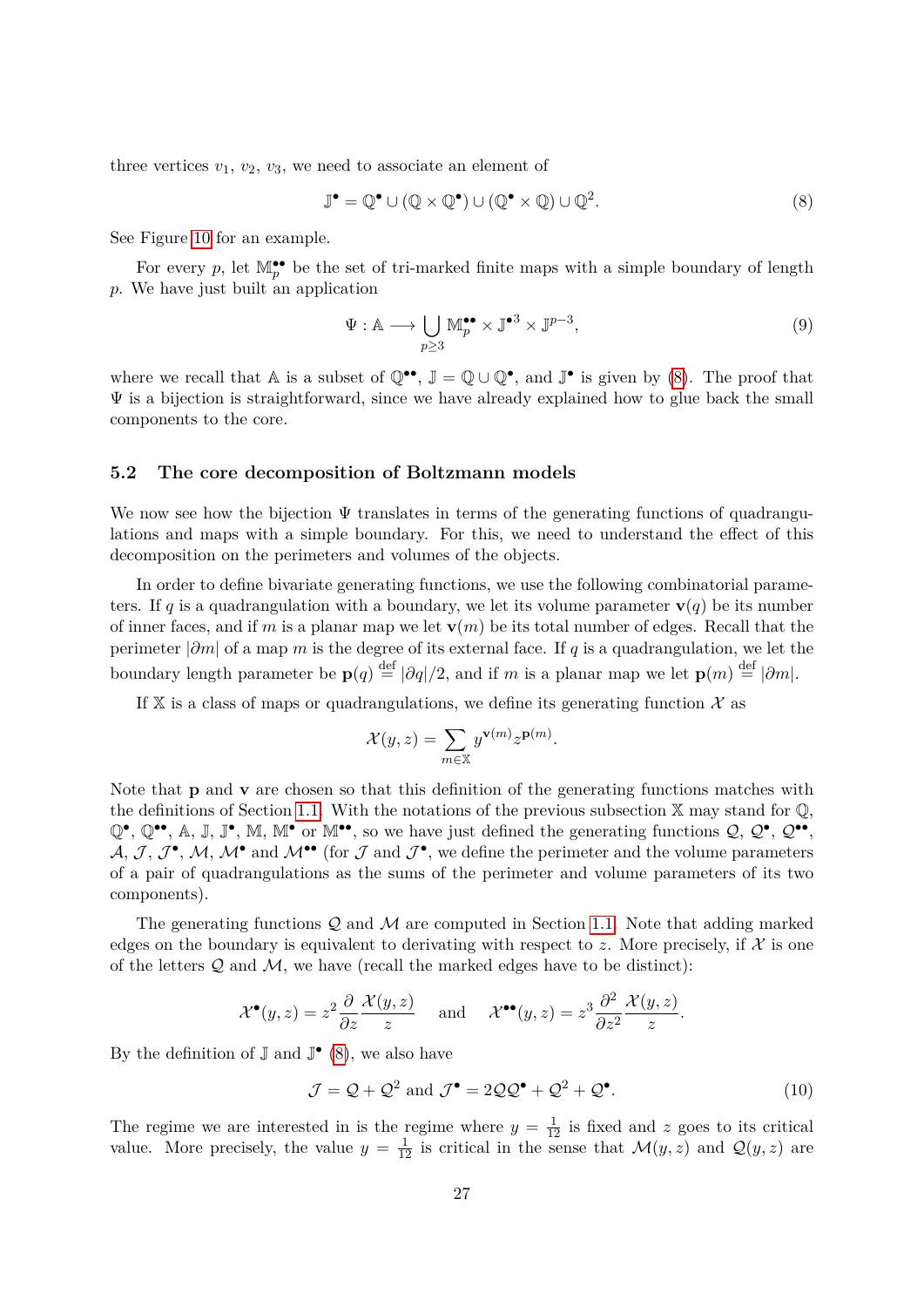infinite as soon as  $y > \frac{1}{12}$ . Moreover, by [\(1\)](#page-4-1), we have  $\mathcal{Q}\left(\frac{1}{12}, z\right) < +\infty$  if and only if  $z \leq \frac{2}{9}$  $\frac{2}{9}$ , with

<span id="page-27-2"></span>
$$
\mathcal{Q}\left(\frac{1}{12},\frac{2}{9}\right) = \frac{1}{3}, \qquad \mathcal{Q}^{\bullet}\left(\frac{1}{12},\frac{2}{9}\right) = \frac{1}{9} \quad \text{and} \quad \mathcal{Q}^{\bullet\bullet}\left(\frac{1}{12},z\right) \underset{z \to 2/9}{\sim} \frac{2\sqrt{2}}{27\sqrt{3}} \frac{1}{\sqrt{2/9-z}}. \tag{11}
$$

Similarly, using [\(2\)](#page-5-2), we have  $\mathcal{M}\left(\frac{1}{12}, z\right) < +\infty$  if and only if  $z \leq 2$ , with

<span id="page-27-3"></span>
$$
\mathcal{M}\left(\frac{1}{12},2\right) = \frac{1}{3} \quad \text{and} \quad \mathcal{M}^{\bullet\bullet}\left(\frac{1}{12},z\right) \underset{z \to 2}{\sim} \frac{1}{2} \frac{1}{\sqrt{2-z}}.
$$
 (12)

Let us now translate the bijection  $\Psi$  of [\(9\)](#page-26-2) in terms of generating functions. For  $q \in A$ , if  $\Psi(q) = (m, (c_i)_{1 \leq i \leq 3}, (c'_i)_{1 \leq i \leq p(m)-3})$ , then we have

$$
\mathbf{v}(q) = \mathbf{v}(m) + \sum_{i=1}^{3} \mathbf{v}(c_i) + \sum_{i=1}^{\mathbf{p}(m)-3} \mathbf{v}(c'_i),
$$
  

$$
\mathbf{p}(q) = \mathbf{p}(m) + \sum_{i=1}^{3} (\mathbf{p}(c_i) - 1) + \sum_{i=1}^{\mathbf{p}(m)-3} (\mathbf{p}(c'_i) - 1).
$$

Therefore, by standard algebraic manipulations (see e.g. [\[16\]](#page-32-13)), the bijection  $\Psi$  of [\(9\)](#page-26-2) translates into the identity

<span id="page-27-0"></span>
$$
\mathcal{A}(y,z) = \mathcal{M}^{\bullet \bullet} \left( y, \frac{1}{z} \mathcal{J}(y,z) \right) \left( \frac{\mathcal{J}^{\bullet}}{\mathcal{J}} \right)^3 (y,z). \tag{13}
$$

This identity on generating functions can be translated into a probabilistic statement about Boltzmann-distributed models. In all that follows, we stay in the case  $y = \frac{1}{12}$ . If X is a class of maps or quadrangulations, we define the *z*-Boltzmann map on  $X$  as the random map  $X^z$  such that, for every  $x \in \mathbb{X}$ , we have

$$
\mathbb{P}\left(X^z = x\right) = \frac{1}{\mathcal{X}\left(\frac{1}{12}, z\right)} \left(\frac{1}{12}\right)^{\mathbf{v}(x)} z^{\mathbf{p}(x)}.
$$

We also denote by  $X_p$  the Boltzmann map  $X^z$  conditionned on  $p(X^z) = p$ . The next result is just the probabilistic translation of [\(13\)](#page-27-0).

<span id="page-27-1"></span>**Proposition 15.** Let  $z \in [0, 2/9)$ . Then the Tutte core of  $A^z$  is the  $\left(\frac{1}{z}\right)$  $\frac{1}{z}\mathcal{J}\left(\frac{1}{12},z\right)$ )-Boltzmann *map on*  $\mathbb{M}^{\bullet\bullet}$ . *Moreover, conditionally on the Tutte core having perimeter*  $p$ , *if*  $\Psi(A^z)$  =  $(M, (C_i)_{1 \leq i \leq 3}, (C'_i)_{1 \leq i \leq p-3})$ *, then* 

- $(M, (C_i)_{1 \leq i \leq 3}, (C'_i)_{1 \leq i \leq p-3})$  *is an independent family;*
- *the Tutte core M has the law of*  $M_p^{\bullet\bullet}$ ;
- *the*  $C_i$  *are i.i.d. z*-*Boltzmann on*  $\mathbb{J}^{\bullet}$ *;*
- *the*  $C_i'$  are *i.i.d.*  $z$ *-Boltzmann on*  $\mathbb{J}$ *.*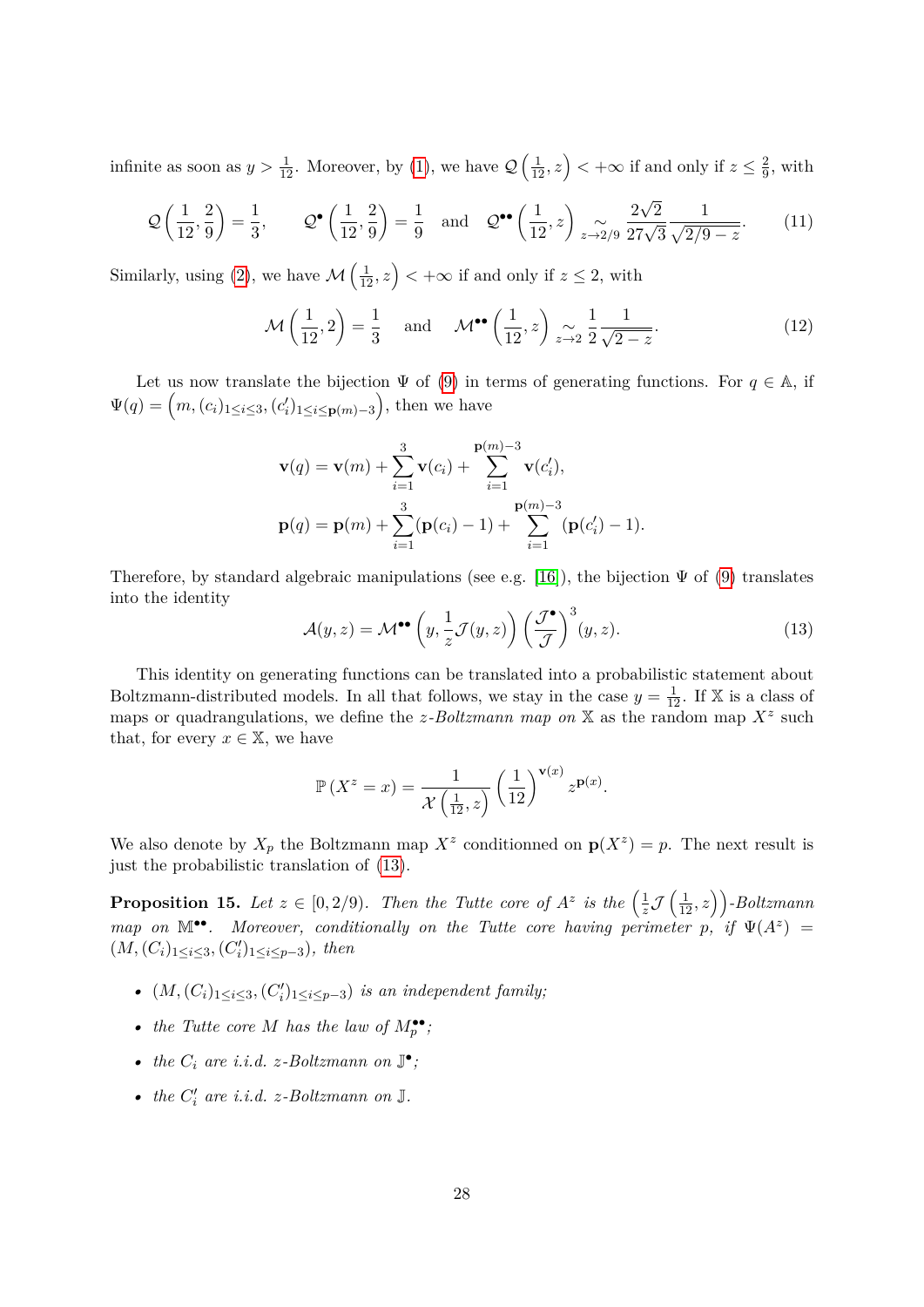Finally, let us look at what happens when  $z \to \frac{2}{9}$ : the generating function  $\mathcal{A}\left(\frac{1}{12},z\right)$  goes to  $+\infty$  whereas for every fixed  $p \geq 1$ , the contribution to  $\mathcal{A}\left(\frac{1}{12},z\right)$  of quadrangulations with perimeter 2p stays bounded. Hence, we have  $|\partial A^z| \to +\infty$  in probability as  $z \to \frac{2}{9}$ . Moreover, [\(10\)](#page-26-3) gives  $\frac{1}{2/9} \mathcal{J} \left( \frac{1}{12}, \frac{2}{9} \right)$  $\left(\frac{2}{9}\right) = 2$  and  $\mathcal{J}^{\bullet}\left(\frac{1}{12}, \frac{2}{9}\right)$  $\left(\frac{2}{9}\right)$  < + $\infty$ . Hence, when  $z \to \frac{2}{9}$ , the Tutte core also becomes critical and, for the same reason as  $A^z$ , its perimeter goes to  $+\infty$  in probability. On the other hand, the parts glued to the core converge in distribution to the finite maps  $J^{2/9}$  and  $J^{\bullet,2/9}.$ 

#### <span id="page-28-0"></span>**5.3 Convergence of Boltzmann maps with random perimeter**

Our goal is now to prove a version of Theorem [2](#page-2-0) for Boltzmann maps with randomized perimeter. We recall that  $M_{\infty}$  is the UIHPM of Section [1.3.](#page-8-0)

<span id="page-28-1"></span>**Proposition 16.** *We have the local convergence*

$$
M^{\bullet\bullet,z}\xrightarrow[z\to 2]{(d)}M_\infty.
$$

Note that the perimeter of  $M^{\bullet,s}$  goes to infinity as  $z \to +\infty$  and that, conditionally on its perimeter, the map  $M^{\bullet\bullet,z}$  has the same distribution as  $M_p^{\bullet\bullet}$ . Therefore, Proposition [16](#page-28-1) is a weaker version of Theorem [2.](#page-2-0) On the other hand, it implies that if  $M_p^{\bullet\bullet}$  converges in distribution, the limit has to be  $M_{\infty}$ .

The proof consists basically of taking the limit of Proposition [15](#page-27-1) as  $z \to 2/9$ : it turns out that the limit of  $A^z$  is the UIHPQ  $Q_{\infty}$ , and that the limit of its Tutte core (which has the same distribution as  $M^{\bullet\bullet,z}$  is the Tutte core of the UIHPQ. Here are two slight issues that we need to overcome: first, the model  $A^z$  is not exactly a uniform quadrangulation (recall that  $A \subsetneq \mathbb{Q}^{\bullet\bullet}$ , so we need to check that  $A^z$  is close to  $Q^{\bullet\bullet,z}$  in order to have convergence to the uihpq. This is done in Lemma [17.](#page-28-2) Second, the Tutte core operation is not continuous for the local topology in general<sup>[6](#page-28-3)</sup>. The partial continuity result that we use is Lemma [18,](#page-29-0) which is completely deterministic.

<span id="page-28-2"></span>**Lemma 17.** *We have the local convergence*

$$
A^z \xrightarrow[z \to 2/9]{(d)} Q_{\infty}.
$$

*Proof.* We know that the perimeter of  $Q^{\bullet\bullet,z}$  goes to  $+\infty$  as  $z \to \frac{2}{9}$  and that, conditionally on its perimeter, the law of  $Q^{\bullet\bullet,z}$  is that of  $Q_p$ . Therefore, and since  $Q_p \to Q_\infty$ , we have  $Q^{\bullet\bullet,z} \to Q_{\infty}$  in distribution. Moreover, we know that  $A^z$  is just  $Q^{\bullet\bullet,z}$  conditionned on belonging to A. Therefore, to finish the proof of the lemma it is enough to prove

$$
\mathbb{P}\left(Q^{\bullet\bullet,z}\in\mathbb{A}\right)\xrightarrow[z\to 2/9]{\longrightarrow} 1.
$$

This quantity is given by

$$
\mathbb{P}\left(Q^{\bullet\bullet,z}\in\mathbb{A}\right)=\frac{\mathcal{A}\left(\frac{1}{12},z\right)}{\mathcal{Q}^{\bullet\bullet}\left(\frac{1}{12},z\right)}.
$$

<span id="page-28-3"></span><sup>&</sup>lt;sup>6</sup>For example, if  $q_n \to q$  but the distance between the root and the core of  $q_n$  goes to  $\infty$ , then the core of  $q_n$ may not converge to the core of *q* (if it converges at all).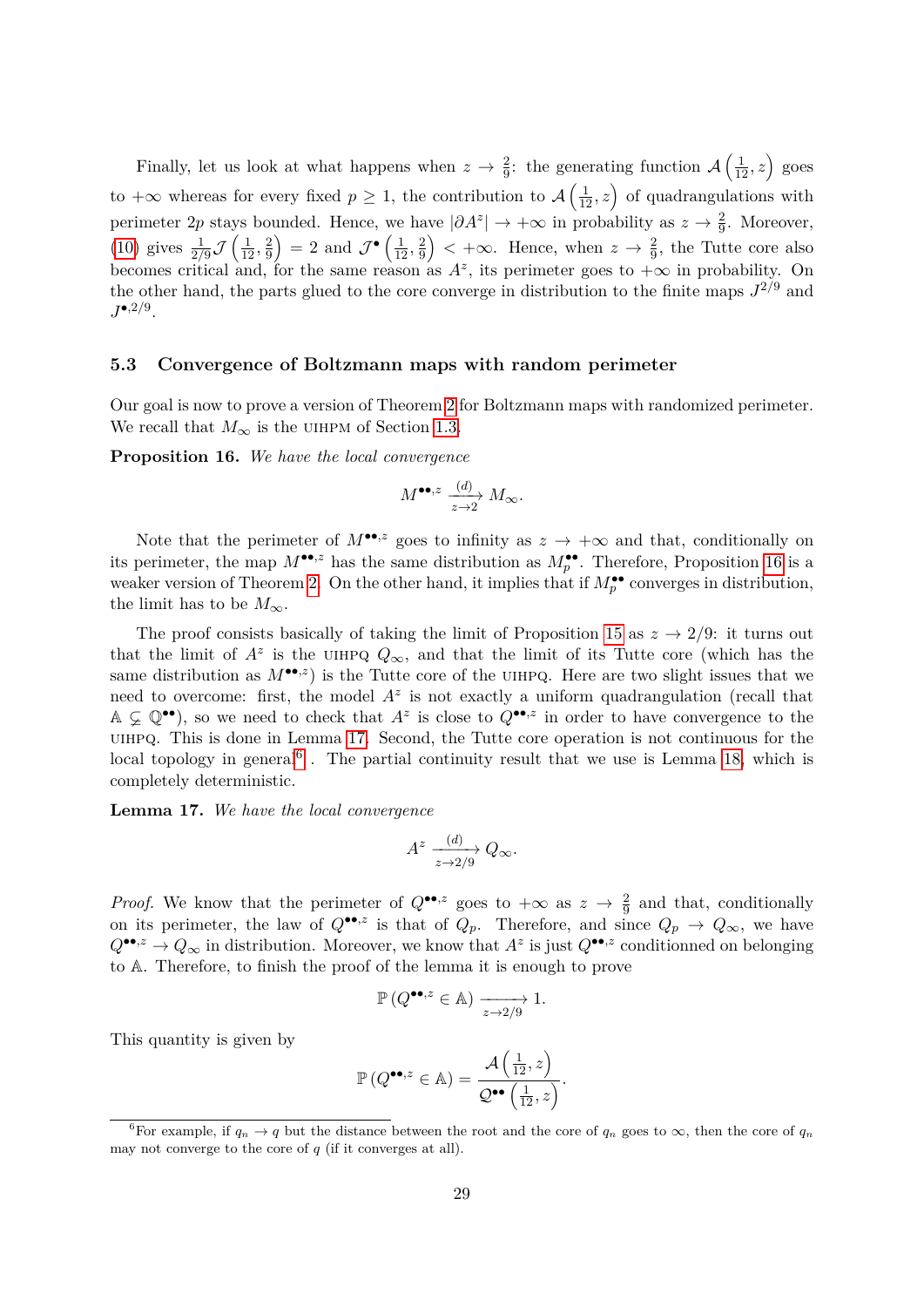The equivalent of the denominator as  $z \to \frac{2}{9}$  is given by [\(11\)](#page-27-2). On the other hand, the numerator 9 can be estimated using [\(13\)](#page-27-0) together with [\(10\)](#page-26-3) and [\(12\)](#page-27-3): it is also equivalent to  $\frac{2\sqrt{2}}{27\sqrt{3}}\frac{1}{\sqrt{27}}$  $\frac{1}{2/9-z}$ which concludes the proof of the lemma.  $\Box$ 

For the next result, we will use the following notation: if  $q_n$  is a finite quadrangulation, we denote by  $\tilde{q}_n$  the part of  $q_n$  lying between the root and the Tutte core of  $q_n$ . More precisely,  $\tilde{q}_n$  is the submap of  $q_n$  formed by the faces *f* such that the edge of  $\mathcal{T}(q)$  inside of *f* does not belong to  $TCore(q_n)$ , and can be linked to the root outside of  $TCore(q_n)$ .

<span id="page-29-0"></span>**Lemma 18.** *Let* (*qn*) *be a sequence of finite quadrangulations with a simple boundary converging for the local topology to an infinite half-plane quadrangulation q. We assume that*

- *(i) the map*  $\mathcal{T}(q)$  *has a unique infinite bead*  $\text{TCore}(q)$ *;*
- *(ii) the size of*  $TCore(q_n)$  *goes to infinity;*
- *(iii)*  $(\tilde{q}_n)$  *is constant and finite for n large enough.*

*Then we have the local convergence*

$$
\text{TCore}(q_n) \xrightarrow[n \to +\infty]{} \text{TCore}(q).
$$

*Proof.* We first note that if *u, v* are two white vertices of *q*, then  $d_{\mathcal{T}(q)}(u, v) \geq (1/2)d_q(u, v)$ . Hence, recalling from Section [1.1](#page-3-1) the definition of the "ball"  $[m]_r$ , it is straightforward to check that  $[\mathcal{T}(q)]_r$  is a function of  $[q]_{2r+2}$ . By the definition of the local topology, this implies that  $\mathcal{T}(q_n) \to \mathcal{T}(q).$ 

Now let  $\tilde{m}_n$  be the connected component of the root in  $\mathcal{T}(q_n) \setminus \mathrm{TCore}(q_n)$ , i.e.  $\tilde{m}_n$  is the part of  $\mathcal{T}(q_n)$  corresponding to  $\tilde{q}_n$  via the Tutte mapping. Since  $\tilde{q}_n$  (and thus  $m_n$ ) is constant and finite for *n* large enough, let *D* be the eventual distance in  $\mathcal{T}(q_n)$  between the root and TCore $(q_n)$ . Then  $[\text{TCore}(q_n)]_r$  is obtained from  $[\mathcal{T}(q_n)]_{r+D}$  by removing  $\widetilde{m}_n$ , as well as all the beads which do not touch  $\tilde{m}_n$  (because they correspond to the other finite beads of  $\mathcal{T}(q_n)$ ). In particular  $[\text{TCore}(q_n)]_r$  is constant eventually, so  $\text{TCore}(q_n)$  converges locally.

We now need to prove that the limit of  $\text{TCore}(q_n)$  is  $\text{TCore}(q)$ . This is equivalent to showing  $\widetilde{m}' = \widetilde{m}$  for *n* large enough, where  $\widetilde{m}'$  is the eventual value of  $\widetilde{m}_n$  (which exists by Item (iii)), and  $\tilde{m}$  is the connected component of the root in  $\mathcal{T}(q) \setminus \text{TCore}(q)$ . Let r be larger than the diameters of  $\tilde{m}$  and  $\tilde{m}'$ . We know that  $\tilde{m}' \subset \mathcal{T}(q_n)$  for *n* large enough. By Item (ii), we know that  $\text{TCore}(q_n)$  contains vertices at distance *r* from the root of  $q_n$ . Hence  $\tilde{m}_n = \tilde{m}'$  is the largest part of  $\mathcal{T}(q_n)$  which is separated by a pinchpoint from all the points at distance r from the root. Since  $[\mathcal{T}(q_n)]_r = [\mathcal{T}(q)]_r$  for *n* large enough, we deduce that  $\tilde{m}'$  is the largest part of  $\mathcal{T}(q)$ which is separated by a pinchpoint from all the points at distance *r* from the root. Since *r* is larger than the diameter of  $\tilde{m}$ , this is also true for  $\tilde{m}$ , so  $\tilde{m}' = \tilde{m}$ , which proves the lemma.

*Proof of Proposition [16.](#page-28-1)* For every *k*, let  $z_k \in [0,2)$  with  $z_k \to 2$ . Let also  $\tilde{z}_k$  be such that  $\frac{1}{z_k} \mathcal{J}\left(\frac{1}{12}, \widetilde{z}_k\right) = z_k$ , so that  $\widetilde{z}_k \to 2/9$ . By Lemma [17,](#page-28-2) we know that  $A^{\widetilde{z}_k} \to Q_\infty$  in distribution.  $\overline{z}_k$ <sub>N</sub> Moreover, for every *k*, let  $C_k$  be the component of  $A^{z_k}$  which separates the root of  $A^{z_k}$  from its Tutte core. By Proposition [15,](#page-27-1) we know that  $C_k$  converges in distribution to the finite map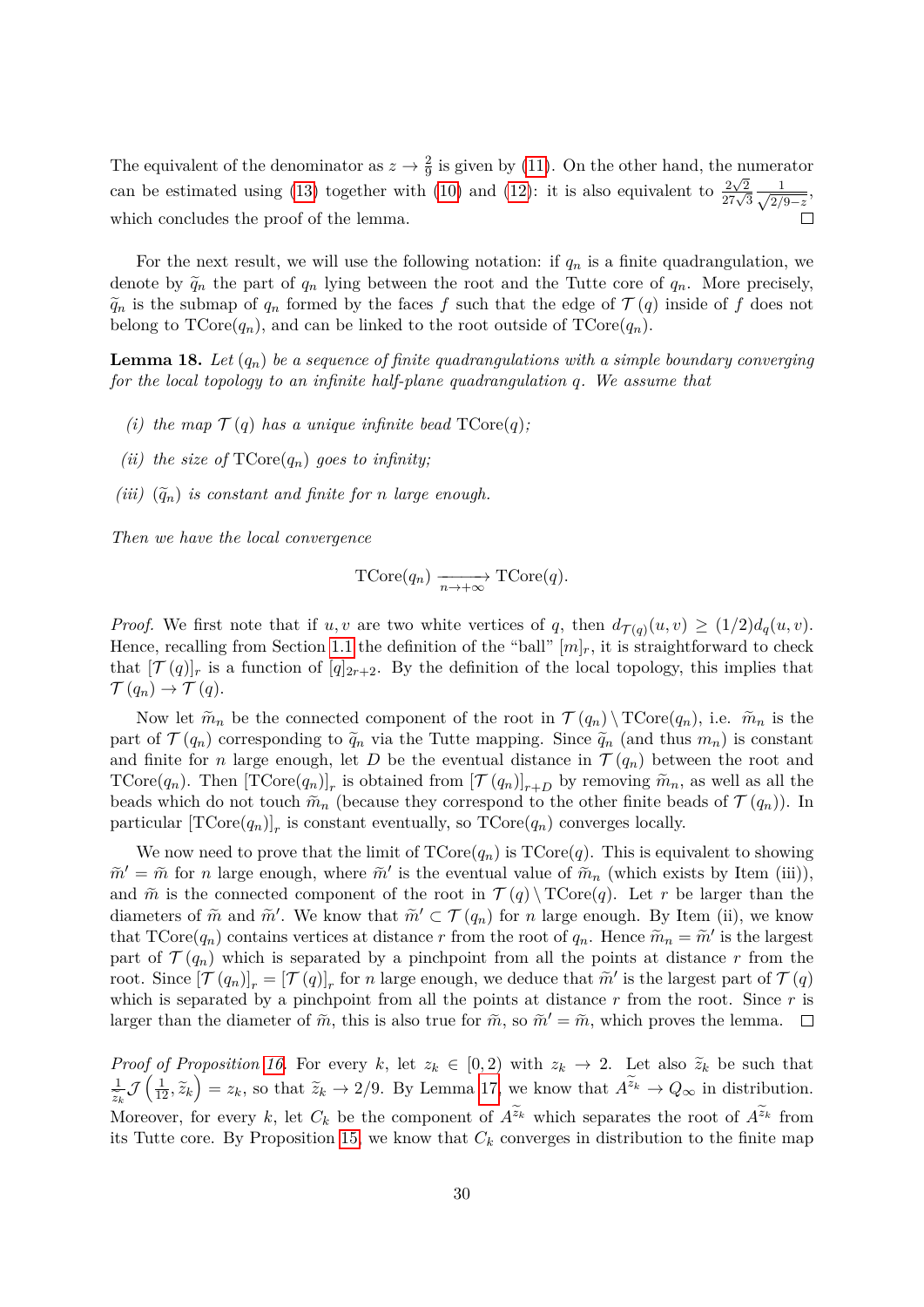$J^{\bullet,2/9}$ . This implies that the pair  $(A^{\tilde{z}_k}, C_k)$  is tight. Hence, up to extracting a subsequence from  $(z_k)$ , we may assume the joint convergence

<span id="page-30-1"></span>
$$
\left(A^{\widetilde{z}_k}, C_k\right) \xrightarrow[k \to +\infty]{} (Q'_{\infty}, C) \tag{14}
$$

in distribution, for a pair  $(Q'_\infty, C)$  of random variables such that  $Q'_\infty$  has the law of  $Q_\infty$  and *C* has the law of  $J^{\bullet,2/9}$  (in particular it is a.s. finite). Moreover, we know by Proposition [15](#page-27-1) that the core of  $A^{\tilde{z}_k}$  has the law of  $M^{\bullet\bullet,z_k}$ , and that  $|M^{\bullet\bullet,z_k}| \to +\infty$  in probability (because the generating function blows up), so  $\left| \text{TCore}(A^{\tilde{z}_k}) \right| \to +\infty$  jointly with [\(14\)](#page-30-1). By the Skorokhod embedding theorem, we may assume these convergences are almost sure. In particular, the sequence  $(C_k)$  is a.s. ultimately constant. Hence, the sequence of quadrangulations  $(A^{\tilde{z}_k})$ *k*≥1 almost surely satisfies all the assumptions of Lemma [18.](#page-29-0) Therefore, we have

$$
M^{\bullet\bullet, z_k} = \mathrm{TCore}\left(A^{\widetilde{z}_k}\right) \xrightarrow[k \to +\infty]{a.s.} \mathrm{TCore}(Q_\infty) = M_\infty,
$$

so the convergence holds in distribution. We have just proved that every sequence  $(z_k) \to 2$ has a subsequence along which  $M^{\bullet\bullet,z}$  converges in distribution to  $M_{\infty}$ , which proves that  $M^{\bullet\bullet,z}$ converges to  $M_{\infty}$  as  $z \to 2$ .  $\Box$ 

### <span id="page-30-0"></span>**5.4 Convergence of Boltzmann maps with fixed perimeter**

We now finish the proof of Theorem [2,](#page-2-0) i.e. of convergence of  $M_p$  to  $M_\infty$ . The basic idea is to prove, using classical ideas and the asymptotics  $(3)$ , that the law of  $M_p$  converges in a weak sense, and then to use Proposition [16](#page-28-1) to identify the limit as  $M_{\infty}$ .

For this, we introduce a notion of sub-map of a half-plane map, just like the sub-maps of quadrangulations defined in Section [3.](#page-5-3) Let *m* be a map with a simple boundary, with a marked segment on the boundary containing the root edge of *m*. If *M* is a half-plane map with a simple boundary, we write  $m \subset M$  if there is a neighbourhood V of the root of M isomorphic to m, such that the roots are identified and the marked segment of  $\partial m$  is identified with  $\partial V \cap \partial M$ .

<span id="page-30-2"></span>**Lemma 19.** *For any possible sub-map m, the probability*

$$
\mathbb{P}\left(m\subset M_p\right)
$$

*has a limit as*  $p \rightarrow +\infty$ *.* 

*Proof.* We denote by  $\partial_b m$  the *bottom boundary* of *m* (i.e. its marked segment), and by  $\partial_t m$  its *top boundary* (i.e. the rest of  $\partial m$ ). Let  $p > |\partial_b m|$ . If  $m \subset M_p$ , then the complementary of *m* is a planar map with a simple boundary of length

$$
p - |\partial_b m| + |\partial_t m|.
$$

By summing over every possible value of this complementary, we obtain

$$
\mathbb{P}\left(m \subset M_p\right) = \left(\frac{1}{12}\right)^{|m\setminus \partial_t m|} \frac{\mathcal{M}_{p-|\partial_b m| + |\partial_t m|}}{\mathcal{M}_p},
$$

where |*m*\*∂tm*| is the number of edges of *m* which do not belong to its top boundary. The convergence of this quantity as  $p \to +\infty$  follows from the asymptotics [\(3\)](#page-5-3).  $\Box$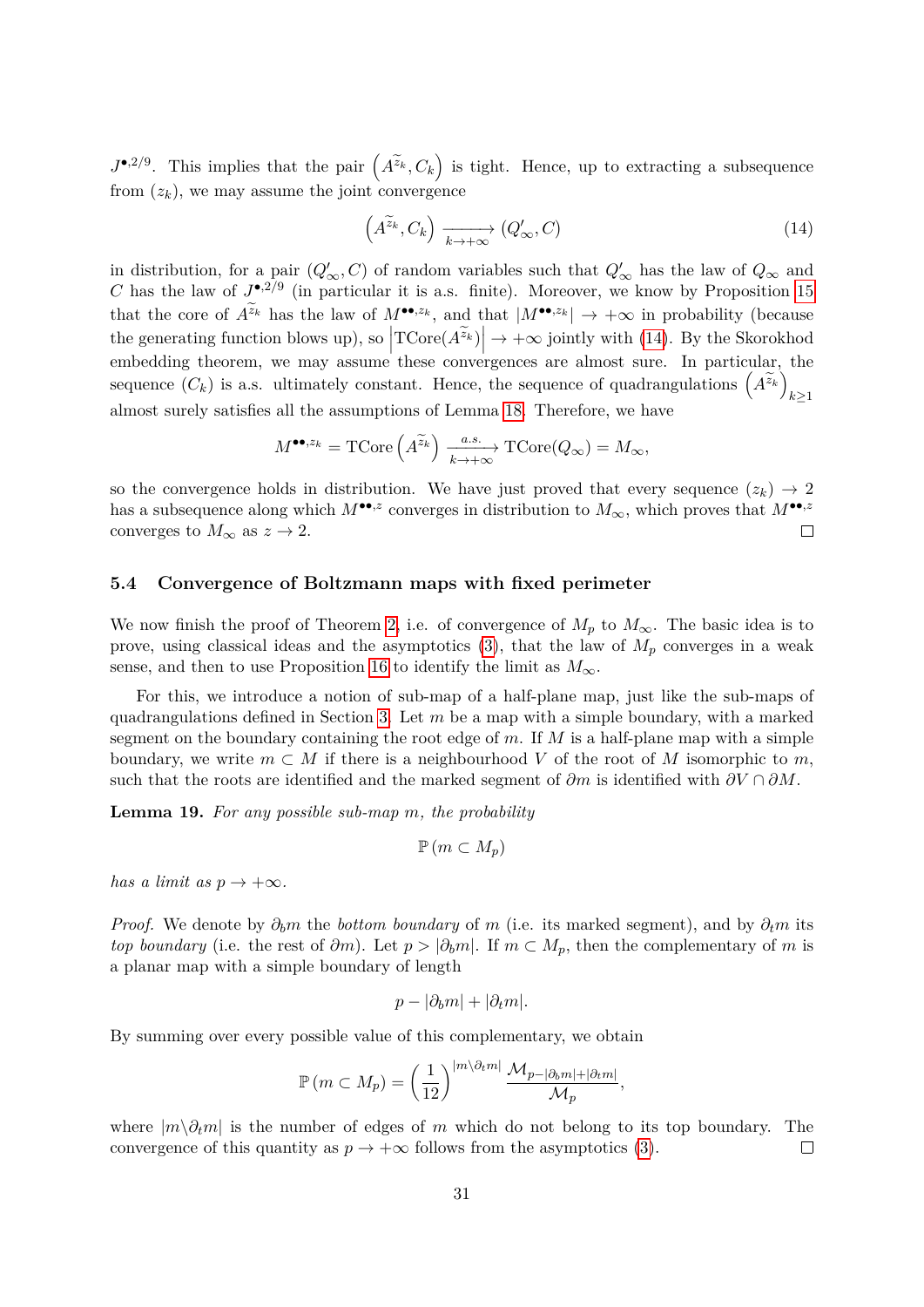*End of the proof of Theorem [2.](#page-2-0)* Since a map is characterized by the set of its finite sub-maps, it is enough to prove that, for any possible sub-map, we have

$$
\mathbb{P}(m \subset M_p) \xrightarrow[p \to +\infty]{} \mathbb{P}(m \subset M_\infty).
$$

Hence, we fix such a map  $m$ , and denote by  $\ell_m$  the limit given by Lemma [19.](#page-30-2)

By definition, conditionally on its perimeter, the map  $M^{\bullet\bullet,z}$  has the same law as  $M_p$ , where two additional uniform boundary edges (conditionned to be distinct from each other and from the root) have been marked. Therefore, if we forget the two additional marked edges, then  $M^{\bullet\bullet,z}$  has the same law as  $M_{P_z}$ , where  $P_z$  is a certain random variable on N. Moreover, as we have seen above (see the discussion right after Proposition [15\)](#page-27-1), the perimeter  $P_z$  goes to  $+\infty$  in probability as  $z \to 2$ . Therefore, we have

$$
\mathbb{P}\left(m\subset M^{\bullet\bullet,z}\right)\xrightarrow[z\to2]{}\ell_m.
$$

On the other hand, by Proposition [16,](#page-28-1) this must also converge to  $\mathbb{P} (m \subset M_\infty)$ , so  $\mathbb{P} (m \subset M_\infty)$  $\ell_m$ , which concludes the proof.  $\Box$ 

### <span id="page-31-0"></span>**6 Perspectives**

The self-duality of uniform planar maps (as opposed to e.g. *d*-angulations) plays a very important role in our proofs, so we do not believe that our method can be extended to more general map models like the UIPT. Let us simply note that via the Tutte mapping, we can deduce lower bounds on resistances in the dual map of the uihpq. However, this is of less interest since the dual of a quandrangulation is a bounded-degree graph, so logarithmic lower bounds on the resistances can be obtained via circle packings [\[5\]](#page-32-16) (at least in the full-plane topology). Similarly, upper bounds for resistances in uniform planar maps would imply upper bounds for resistances in uniform quadrangulations.

On the other hand, we hope that self-duality could be used to obtain upper bounds on the resistances in uniform planar maps. The reason why obtaining upper bounds seems more difficult than lower bounds is that this would require to control the resistances at all scales from the root to infinity, whereas lower bounds only required to prove that a "positive proportion" of the scales contribute significantly. A natural first step in this direction would be to prove that the resistance  $R_{p_1,p_2,p_3,p_4}$  of Lemma [5](#page-11-1) is roughly of order 1 with large probability (i.e. both the resistance and its inverse are tight) when  $p_1, p_2, p_3, p_4$  are of the same order. The next natural step would be to "glue" the different scales together by using Russo–Seymour–Welsh-like ideas.

Another natural direction would be to try to extend our ideas to the full-plane uipm. This seems also harder to handle than the half-plane case, because in a peeling exploration of a fullplane map, it is impossible that a single peeling step creates a block separating the root from infinity. Here again, it would therefore be necessary to "glue" different blocks like in the RSW theory.

Finally, while uniform maps seem to be the only natural self-dual model of maps "without matter", other self-dual models of infinite random planar maps equipped with statistical physics models have already been considered, see e.g. [\[12\]](#page-32-17). It is natural to hope that the techniques developed in the present work may be used to say something about the simple random walk on these models.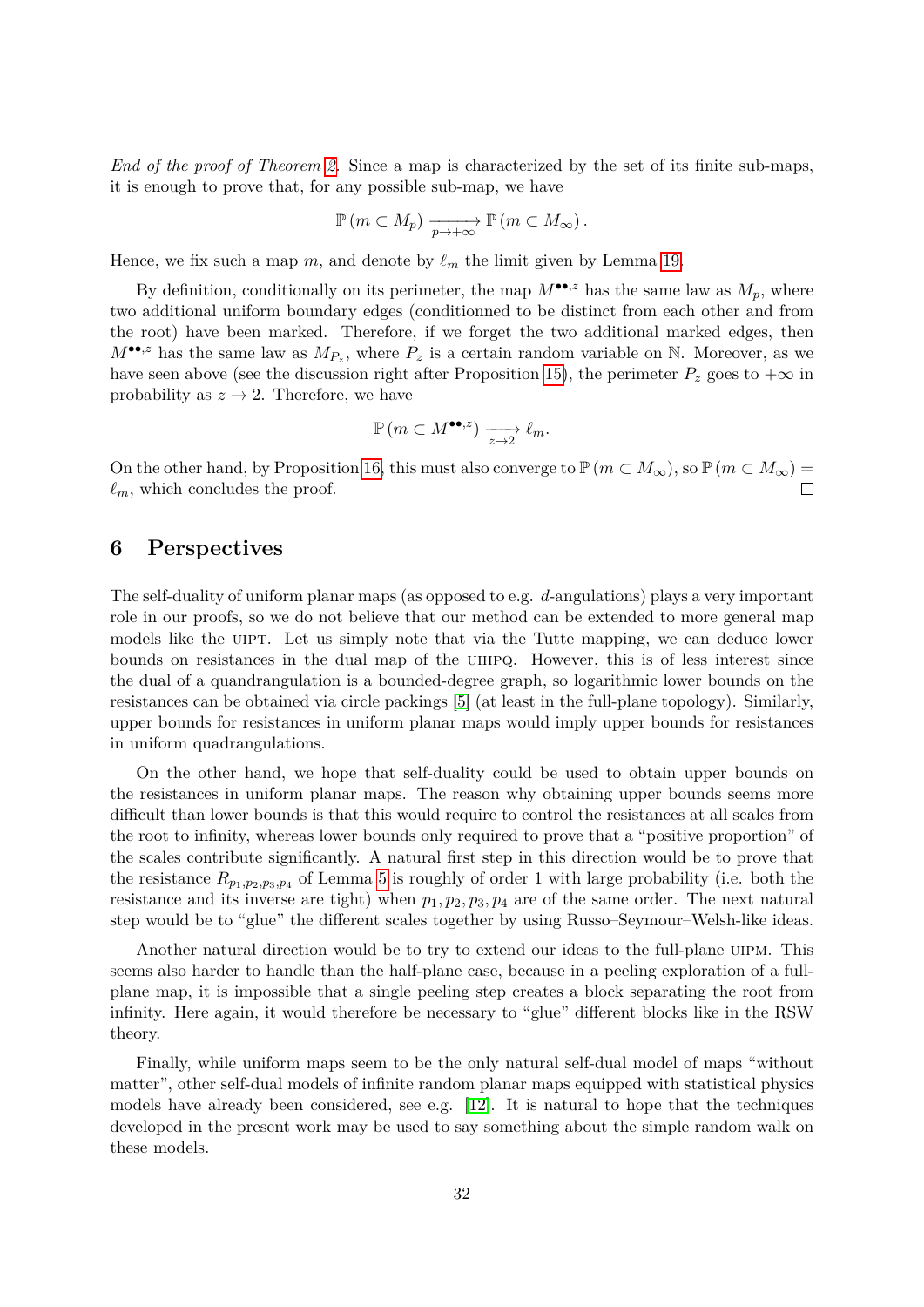# **References**

- <span id="page-32-3"></span>[1] O. Angel. Scaling of percolation on infinite planar maps, I. *arXiv:0501006*, 2005.
- <span id="page-32-12"></span>[2] O. Angel and N. Curien. Percolations on infinite random maps, half-plane models. *Ann. Inst. H. Poincaré Probab. Statist.*, 51(2):405–431, 2014.
- <span id="page-32-8"></span>[3] O. Angel and G. Ray. The half plane UIPT is recurrent. *Probab. Theory Related Fields*, 170(3):657–683, Apr 2018.
- <span id="page-32-0"></span>[4] O. Angel and O. Schramm. Uniform infinite planar triangulations. *Comm. Math. Phys.*, 241(2-3):191–213, 2003.
- <span id="page-32-16"></span>[5] I. Benjamini and O. Schramm. Recurrence of distributional limits of finite planar graphs. *Electron. J. Probab.*, 6:no. 23, 13 pp. (electronic), 2001.
- <span id="page-32-10"></span>[6] M. Biskup, J. Ding, and S. Goswami. Return probability and recurrence for the random walk driven by two-dimensional Gaussian free field. *Communications in Mathematical Physics*, Nov 2019.
- <span id="page-32-2"></span>[7] J. E. Björnberg and S. O. Stefansson. Recurrence of bipartite planar maps. *Electron. J. Probab.*, 19(31):1–40, 2014.
- <span id="page-32-11"></span>[8] J. Bouttier and E. Guitter. Distance statistics in quadrangulations with a boundary, or with a self-avoiding loop. *J. Phys. A*, 42(46):465208, 44, 2009.
- <span id="page-32-15"></span>[9] T. Budd. The peeling process of infinite Boltzmann planar maps. *Electron. J. Combin.*, 23, 06 2015.
- <span id="page-32-5"></span>[10] A. Caraceni and N. Curien. Geometry of the uniform infinite half-planar quadrangulation. *Random Structures Algorithms*, 52(3):454–494, 2018.
- <span id="page-32-1"></span>[11] P. Chassaing and B. Durhuus. Local limit of labeled trees and expected volume growth in a random quadrangulation. *Ann. Probab.*, 34(3):879–917, 2006.
- <span id="page-32-17"></span>[12] L. Chen. Basic properties of the infinite critical-FK random map. *Ann. Inst. Henri Poincaré D*, 4, 02 2015.
- <span id="page-32-6"></span>[13] N. Curien. Peeling random planar maps. *Saint-Flour lecture notes*, 2019.
- <span id="page-32-14"></span>[14] N. Curien and J.-F. Le Gall. Scaling limits for the peeling process on random maps. *Ann. Inst. H. Poincaré Probab. Statist.*, 53(1):322–357, 02 2017.
- <span id="page-32-4"></span>[15] N. Curien and G. Miermont. Uniform infinite planar quadrangulations with a boundary. *Random Structures Algorithms*, 47(1):30–58, 2015.
- <span id="page-32-13"></span>[16] P. Flajolet and R. Sedgewick. *Analytic combinatorics*. Cambridge University Press, Cambridge, 2009.
- <span id="page-32-7"></span>[17] O. Gurel-Gurevich and A. Nachmias. Recurrence of planar graph limits. *Ann. of Math.*, 177(2):761–781, 2013.
- <span id="page-32-9"></span>[18] E. Gwynne and T. Hutchcroft. Anomalous diffusion of random walk on random planar maps. *arXiv:1807.01512*, 2018.